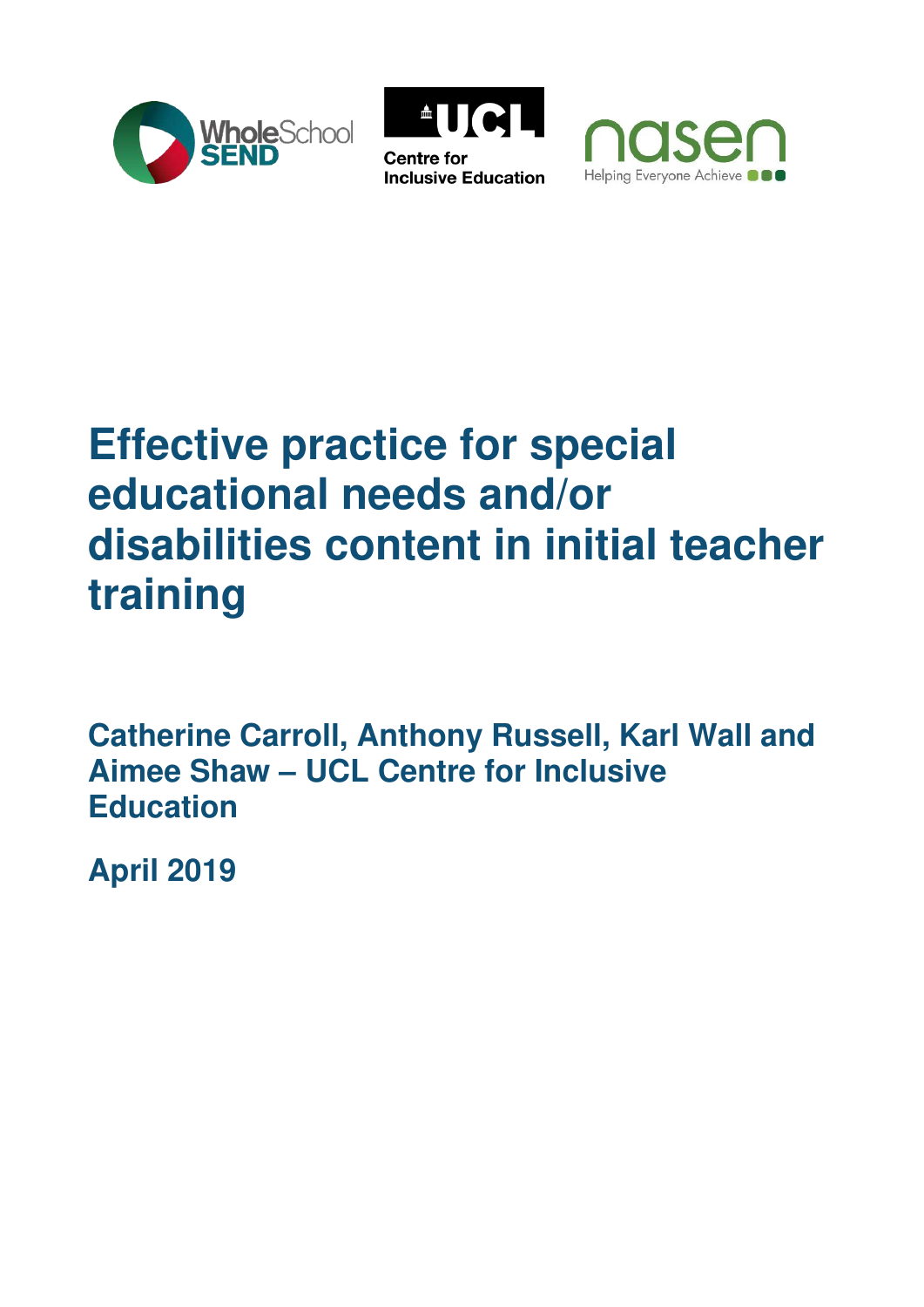## **Contents**

|                 |                                                 | Acknowledgements                                                        | 3              |
|-----------------|-------------------------------------------------|-------------------------------------------------------------------------|----------------|
| List of figures |                                                 |                                                                         | $\overline{4}$ |
| List of tables  |                                                 |                                                                         | 5              |
| Summary         |                                                 | 6                                                                       |                |
| 1.              |                                                 | Introduction                                                            | 11             |
| 2.              | Background                                      |                                                                         | 12             |
|                 |                                                 | The aims and objectives of the project                                  | 13             |
| 3.              | Overview of research methodology                |                                                                         |                |
|                 | 3.1                                             | HEI and SCITT ITT programme website content analysis                    | 14             |
|                 | 3.2                                             | <b>ITT Ofsted report analysis</b>                                       | 15             |
|                 | 3.3                                             | Provider selection and interviews                                       | 16             |
|                 | 3.4                                             | NQT survey and NQT/RQT focus group                                      | 17             |
| 4.              | Findings                                        |                                                                         |                |
|                 | 4.1                                             | HEI and SCITT ITT programme website content analysis                    | 18             |
|                 | 4.2                                             | Summary of thematic findings                                            | 22             |
|                 | 4.3                                             | Provider case studies                                                   | 26             |
| 5.              | Summary and recommendations                     |                                                                         | 63             |
|                 | 5.1                                             | Key findings                                                            | 63             |
|                 | 5.2                                             | Recommendations                                                         | 65             |
|                 | Annex 1: Case Studies - Participating Providers |                                                                         |                |
|                 |                                                 | Annex 2: Figures and Tables from HEI and SCITT website content analysis | 68             |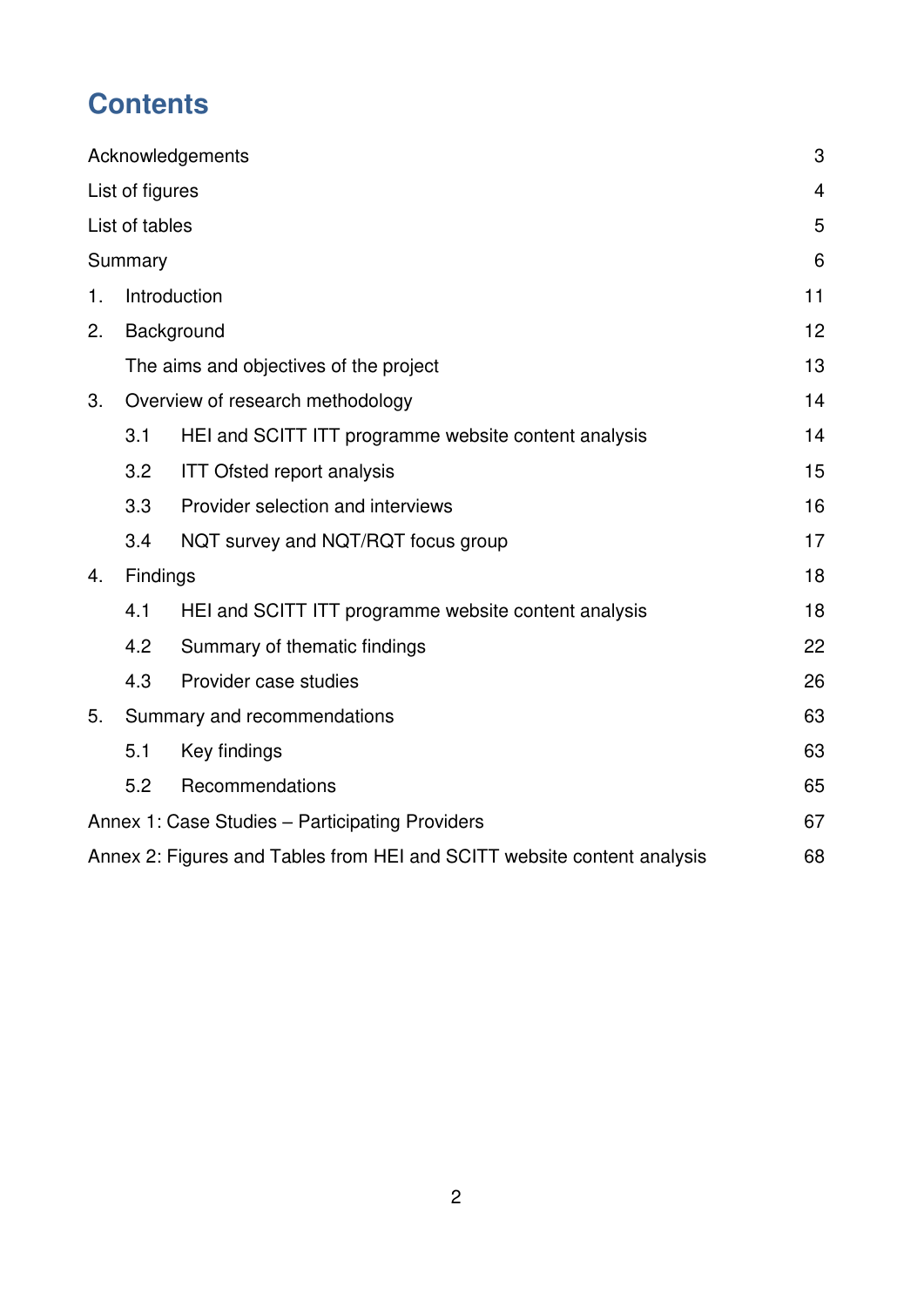### <span id="page-2-0"></span>**Acknowledgements**

Whole School SEND and UCL Centre for Inclusive Education (CIE) would like to thank the representatives of the 20 Initial Teacher Training (ITT) providers who, individually and through their organisations, generously gave of their time for the interviews and review of the case studies. We are grateful to the members of the Special Educational Needs and Disabilities Unit and Initial Teacher Training teams at the Department for Education, for their direction, guidance and collaborative approach while managing this project.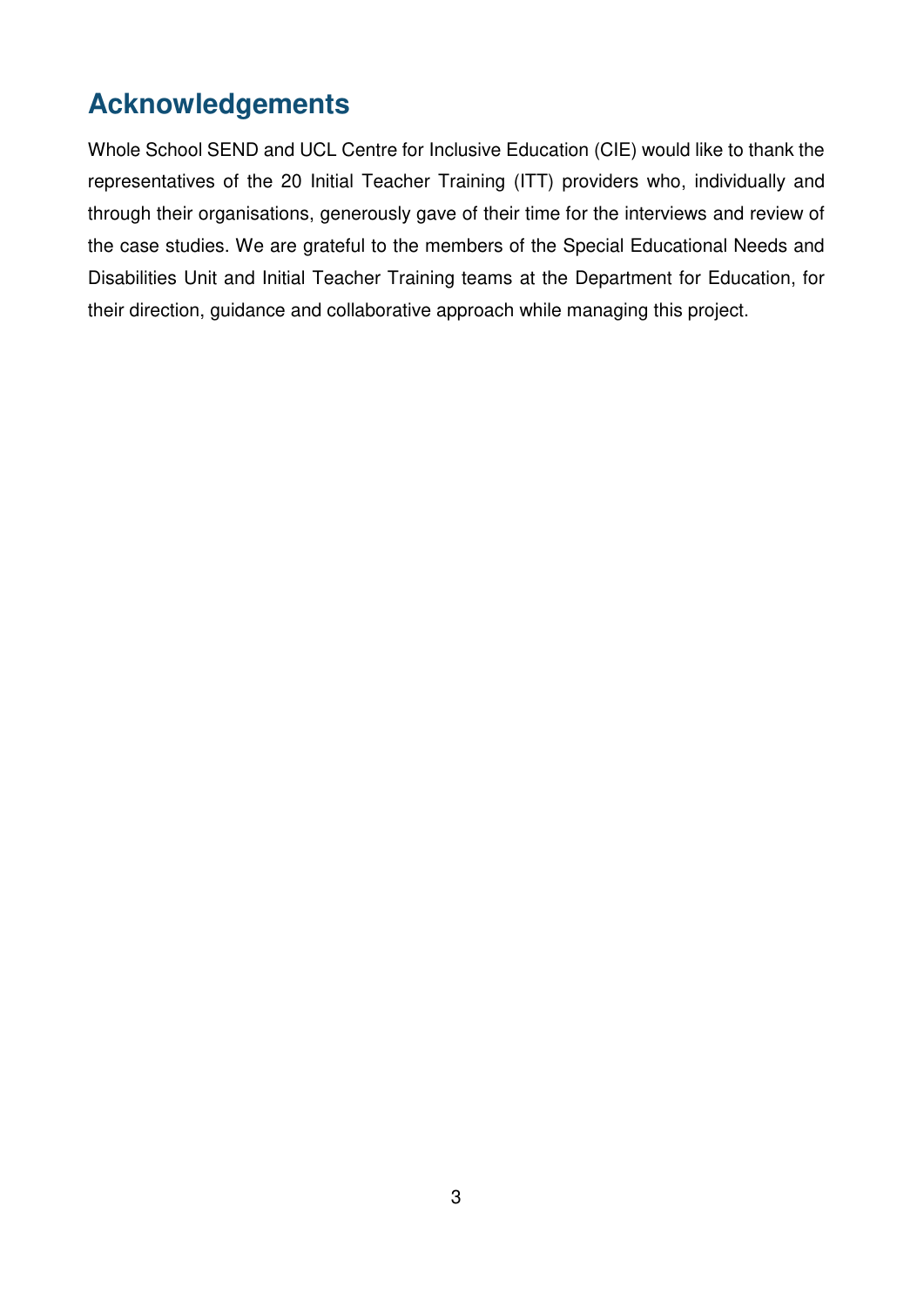# <span id="page-3-0"></span>**List of figures**

| Figure 1: Number of HEI ITT programme websites that make some generic reference to  |
|-------------------------------------------------------------------------------------|
| Figure 2: Number of SCITT ITT programme websites that make some generic reference   |
| Figure A2.3: Inclusion of SEND in HEI ITT website programme content, by mode of     |
| Figure A2.4: Mode of SEND placement (optional, compulsory and short) in HEI website |
| Figure A2.5: Mode of SEND placement (optional, compulsory and short) in HEI website |
| Figure A2.6: Inclusion of SEND in SCITT ITT website programme content, by mode of   |
| Figure A2.7: Mode of SEND placement (optional, compulsory and short) in SCITT       |
| Figure A2.8: Mode of SEND placement (optional, compulsory and short) in SCITT       |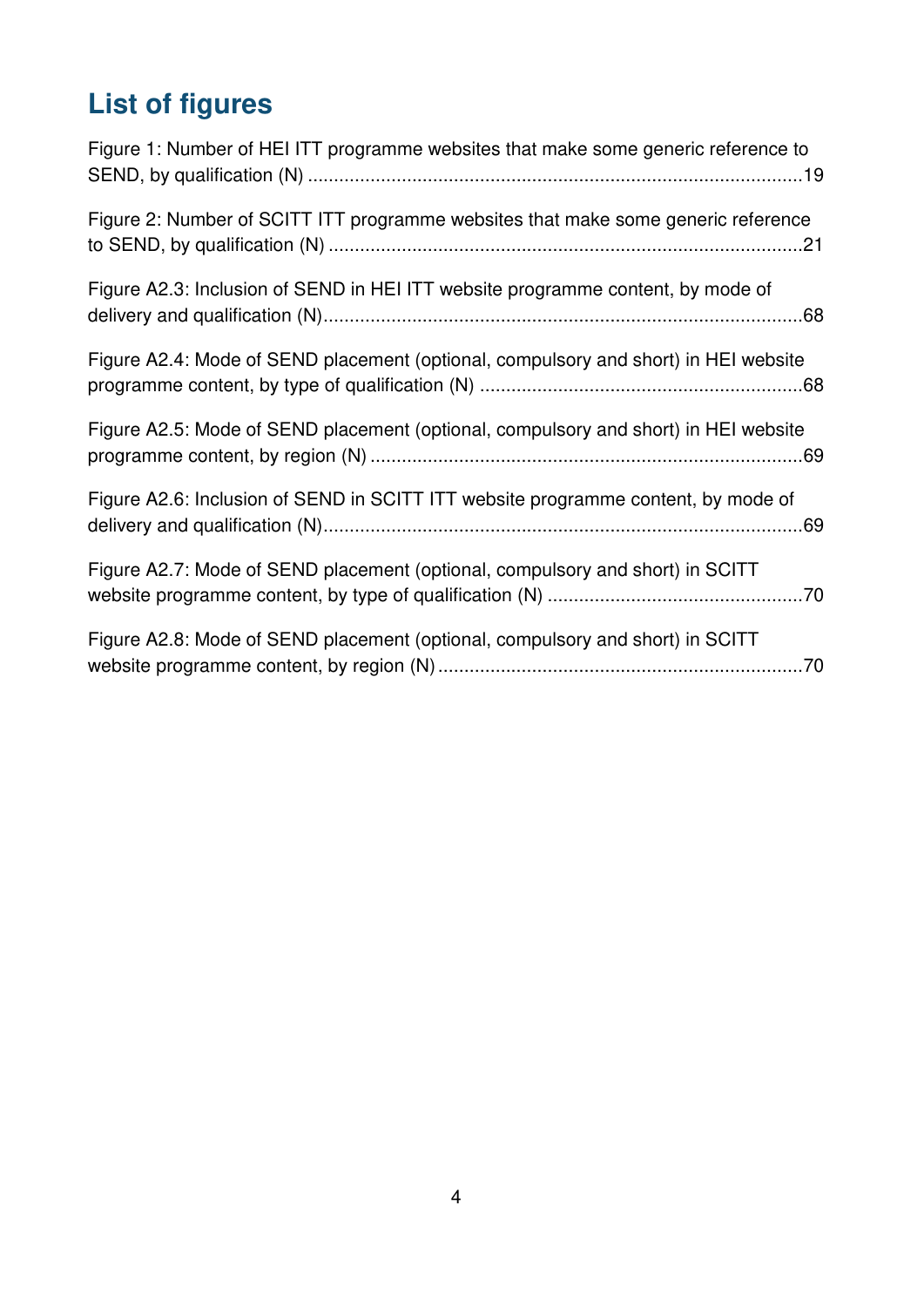## <span id="page-4-0"></span>**List of tables**

| Table A2.1: HEI programmes leading to QTS, by region (N)                                                  | 71 |  |  |  |
|-----------------------------------------------------------------------------------------------------------|----|--|--|--|
| Table A2.2: HEI programme websites with some generic reference to SEND, by region<br>$(N & 8 \%)$         | 72 |  |  |  |
| Table A2.3: Inclusion of SEND in HEI ITT website programme content, by region (N)                         | 73 |  |  |  |
| Table A2.4: SCITT programmes leading to QTS, by region (N)                                                | 74 |  |  |  |
| Table A2.5: SCITT programme websites with some generic reference to SEND, by region<br>$(N & 8 \%)$<br>75 |    |  |  |  |
| Table A2.6: Inclusion of SEND in SCITT ITT website programme content, by region (N)                       | 76 |  |  |  |

All tables can be found in Annex 2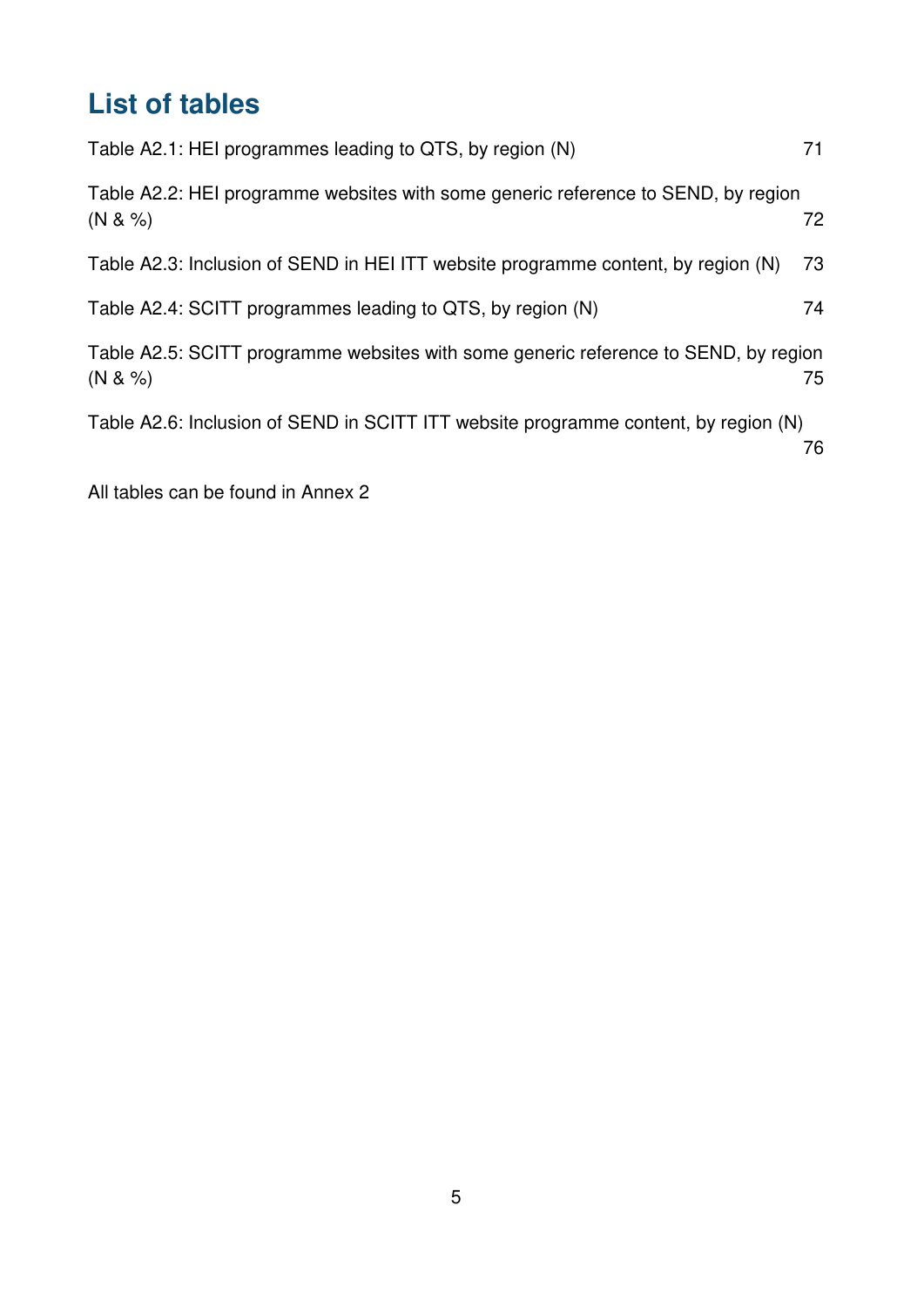### <span id="page-5-0"></span>**Summary**

#### **Introduction**

UCL Institute of Education undertook research to provide an in-depth understanding of effective SEND practice in initial teacher training (ITT) provision in order to inform the development of policy and practice in this area. This is part of the Whole School SEND programme, funded by the Department for Education (DfE), to help embed SEND into teacher training, CPD and School Improvement. Specifically, this project aimed to review how the SEND content, as set out in the ITT Framework, is being delivered in practice by HEIs and school based providers by

- assessing the extent to which providers indicated the content of SEND in their initial teacher training (ITT) details on programme websites;
- gathering and presenting case study and documentary evidence on the extent and quality of SEND provision in ITT and
- gathering and presenting views on ITT provision from new and recently qualified teachers.

#### **Approach**

This project collected and analysed data from five sources to investigate effective practice for ITT SEND:

- SEND content on higher education institution (HEI) and school-centred initial teacher training (SCITT) ITT programme websites in England;
- SEND references in 193 Ofsted ITT inspection reports from September 2015 to August 2018;
- telephone interviews with 20 HEI and SCITT ITT providers from across England identified by Ofsted as having good SEND ITT practice (presented in the report as case studies);
- an online survey of 130 Newly Qualified Teachers (NQTs) and
- a focus group with 13 new and recently qualified teachers.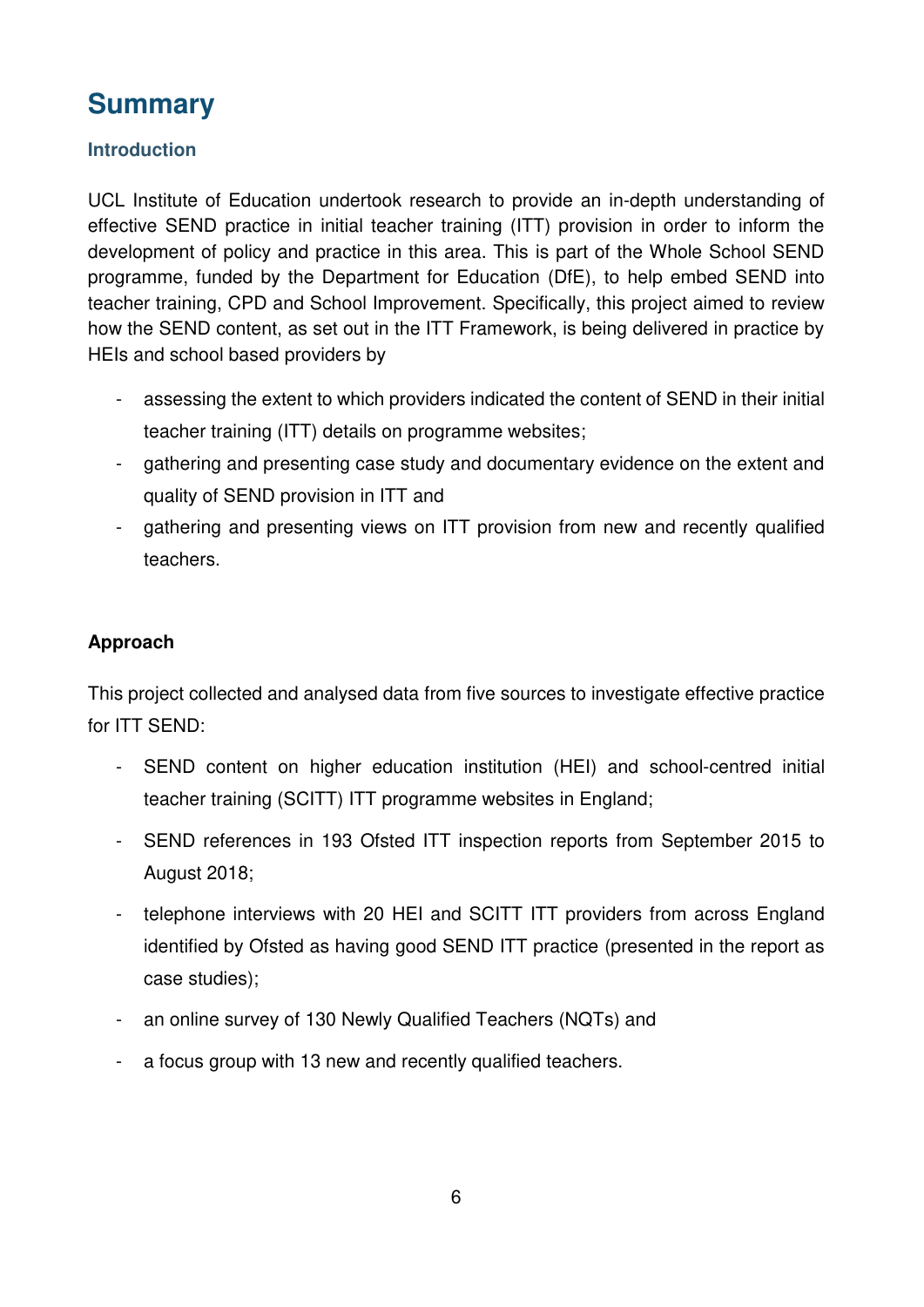#### **Key findings**

#### Key Finding 1

**Effective practice for ITT SEND starts with a clearly defined and shared SEND ethos** across a partnership which underpins the structure, content and delivery of a programme. This ethos includes a commitment to inclusive education in schools and colleges, and the commitment of partnership leaders to create and deliver ITT programmes that not only have a common core of SEND but are also personalised and responsive to the professional requirements and interests in SEND of individual trainees.

#### Key Finding 2

**All the providers in the case studies were delivering an embedded and explicit SEND curriculum as part of their ITT programmes.** There was an importance placed on strategically planning for SEND in ITT using resources such as the National Association of School Based Teacher Trainers (NASBTT) ITT SEND Toolkit.<sup>1</sup> The providers adopted an approach and curriculum that embodied SEND as just *one element of normal ITT practice*. Their practice demonstrated planning for progression and consistency in SEND across the curriculum throughout the year; allowing for multiple opportunities to assess trainees' knowledge, understanding and application of learning. They facilitated and shared SEND reflective practice and ensured that curriculum content was current and evidence informed.

#### Key Finding 3

<u>.</u>

During their trainee year, **NQTs highly valued the opportunity of accessing different types of SEND placements, as well as teaching pupils with a range of SEN and/or disabilities in mainstream settings** to develop their knowledge and skills. **Effective practice was characterised by flexible and tailored SEND opportunities for trainees** that took into account previous SEND experience and allowed for additional opportunities for those trainees who wanted to specialise in SEND.

<sup>1</sup> NASBTT (2019). *SEND toolkit*. Retrieved from https://www.nasbtt.org.uk/send-toolkit/.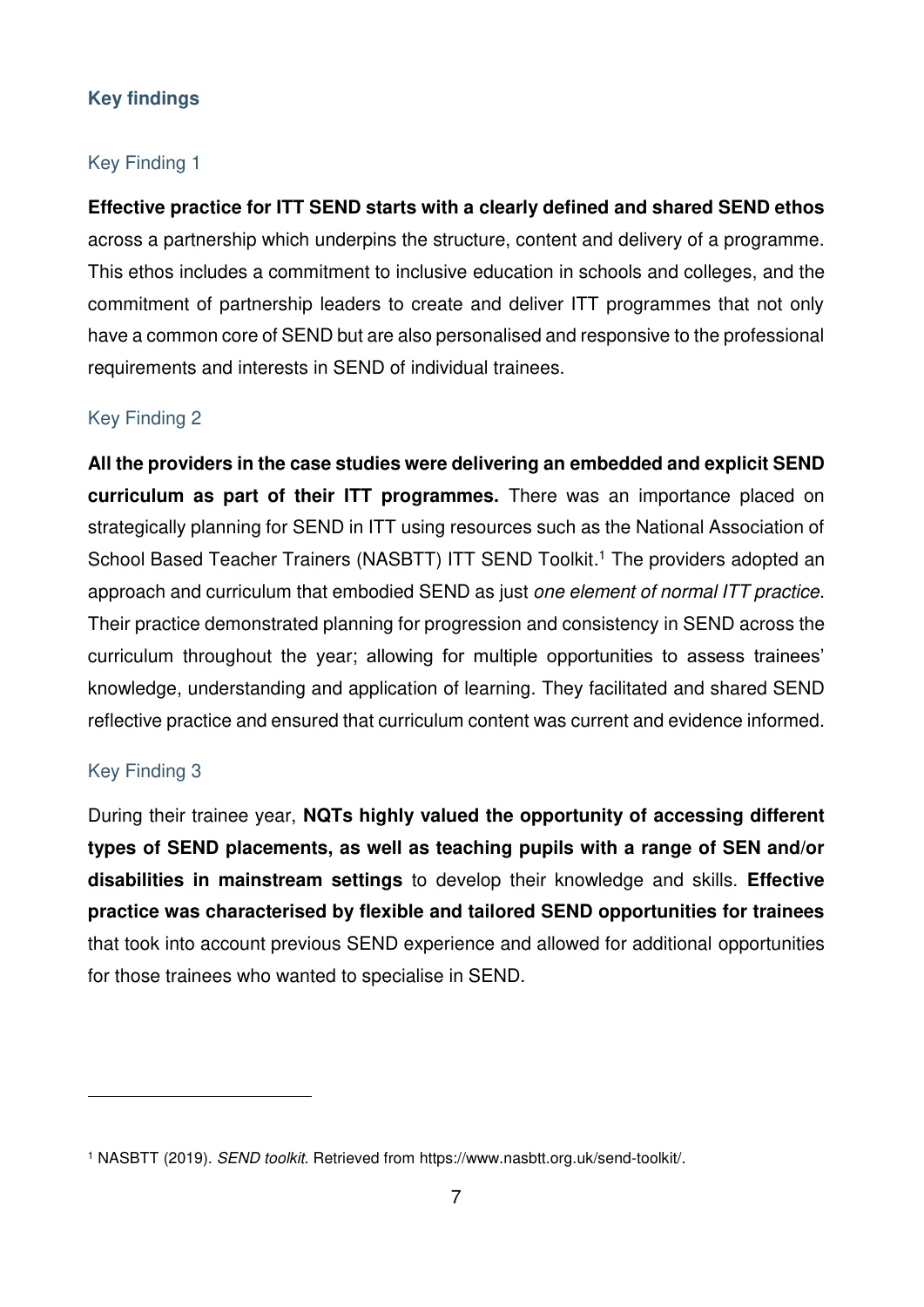#### Key Finding 4

Placements in SEND settings were offered by all of the providers and varied greatly in number and duration, whether compulsory and/or optional and whether a formal SEND pathway was an optional element of the programme. **The research identified four common models of SEND placements**: a core model of short placements; a core block SEND placement model, an optional formal SEND pathway model and a multiple placement model that offers a common core block SEND placement, an optional formalised SEND pathway, opportunities for further tailored personalised placements and the flexibility to move into and out of the SEND pathway as required.

#### Key Finding 5

**Effective practice for ITT SEND relies on collaboration between all members of an ITT partnership.** A number of providers spoke of the importance of the collaborative process between schools and university partners at the programme planning, delivery and evaluation stages. Partners also include the parents of children with SEN and/or disabilities<sup>2</sup> and the children and young people themselves. Many providers had specifically built in opportunities for trainees to meet and hear the lived experiences of pupils and their families. The partnerships work in very different contexts from one small urban local authority to the whole of a geographical region of England. Shared mentor and tutor training, online-centralised resources and annual SEND Conferences supported some very strong collaborations. It was possible to identify activities and arrangements that supported good working relationships such as a SEND Conference held annually for all partnership colleagues, centralised schemes of work and online centrally held SEND resources.

#### Key Finding 6

<u>.</u>

Although, primarily a form of scoping exercise for the main research, **the website content analysis showed variation in SEND provision, by programme and region, and in many instances a lack of documented provision,** for preparing ITT trainees to teach

<sup>&</sup>lt;sup>2</sup> The term SEN and/or disabilities is used when linked with an individual child or group of children.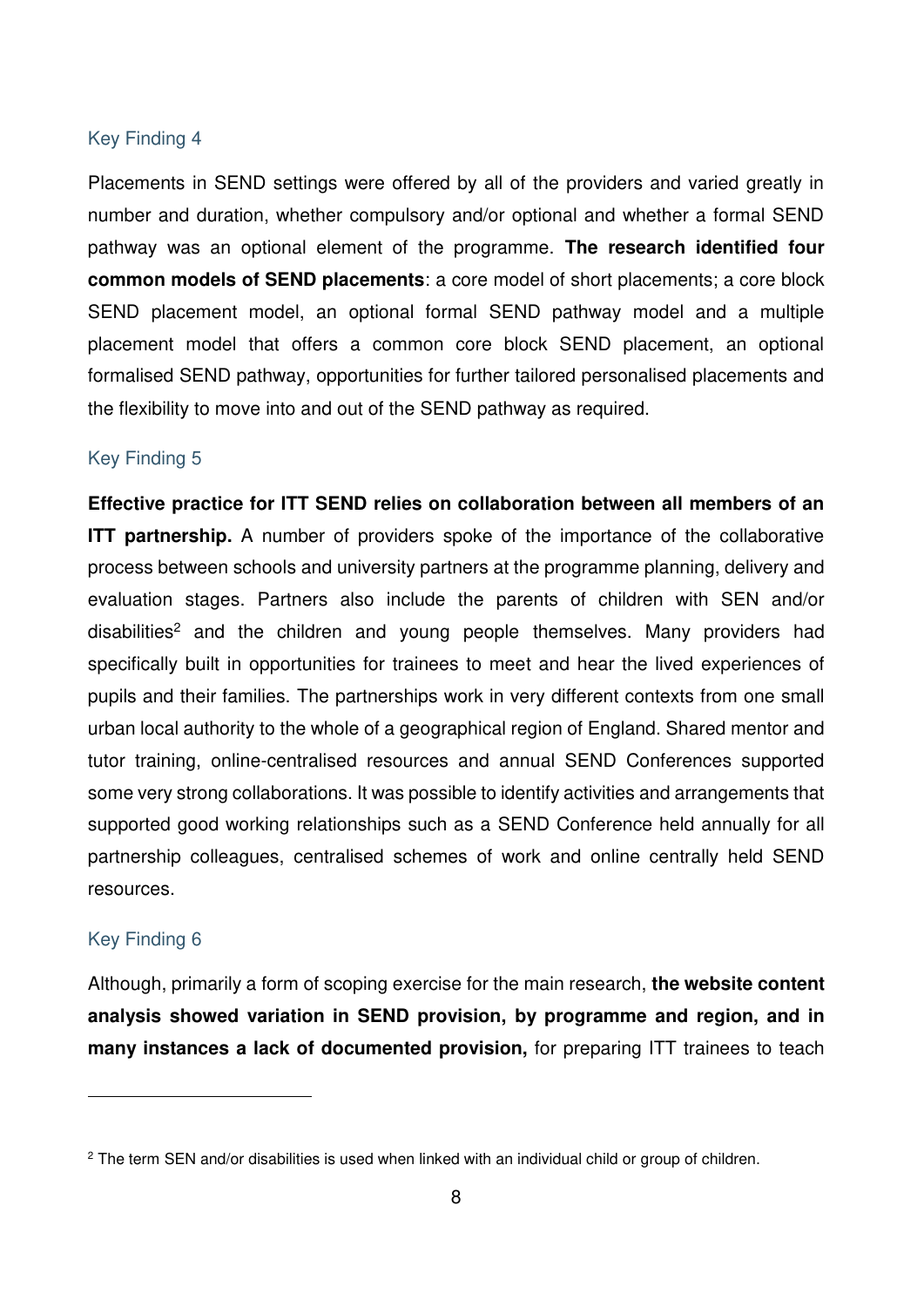pupils with SEN and/or disabilities. University programme websites, compared with SCITT programme websites described more frequently and in more detail how provision in relation to SEND was an element of their programmes. The findings are just an account of website content and may not accurately represent the full SEND offer to trainees.

#### **Recommendations**

#### Recommendation 1

Providers described how trainees are on an *initial* training programme and that it was not possible for them to 'know all there is to know about SEND' at the end of the ITT year. Neither is it possible to prepare trainees for the different ways that schools and colleges 'implement' SEND in their settings, which was another theme from the focus group. **Guidance on SEND ITT learning outcomes would enable a greater understanding and consistency of expectations for trainees, ITT providers and the wider community.** 

#### Recommendation 2

There was considerable variation in the provision of SEND between the programmes delivered by the case study providers. This variation was evident, for example, in SEND content, time spent on SEND, the way in which sessions were delivered and whether SEND assignments were a compulsory element of a programme. **It is important that providers have the autonomy to create ITT programmes appropriate for their communities, but further evidence-informed guidance on the content, structure and delivery of SEND in ITT would ensure greater consistency across programmes.** 

#### Recommendation 3

The findings showed very convincing support for the importance and benefits of SEND placements in preparing trainees to teach pupils with SEN and/or disabilities in special and mainstream settings. However, there was evidence of variation in terms of time spent in SEND settings from one day in the trainee year to one term in a SEND setting as a main placement. **Further research into the structure and impact of SEND placements would help to establish an 'optimum' SEND placement experience for all trainees and which could be extended for those who seek to specialise in SEND.**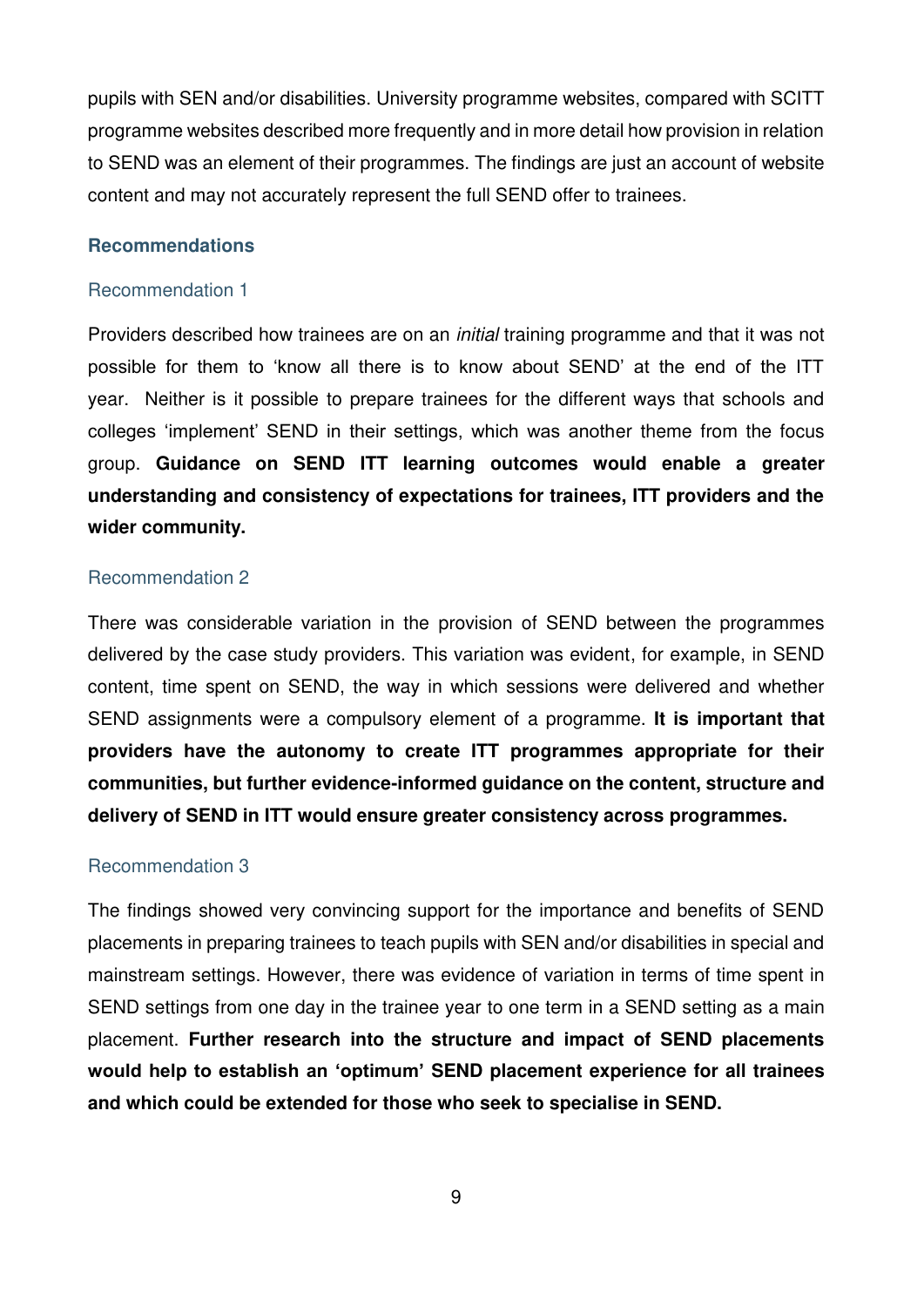#### Recommendation 4

The content analysis of the programme websites showed considerable variation in how all providers report SEND as part of their programmes. Even if not an accurate picture of provision, at the very least prospective trainees are unable to establish an informed perspective of what programmes have to offer in relation to SEND from the content on programme websites. This is also in a context, according to the case study providers, of many more trainees expressing an interest to specialise in SEND. Therefore, we recommend that **all providers, but particularly SCITT providers, review their reference to SEND on their programme websites.**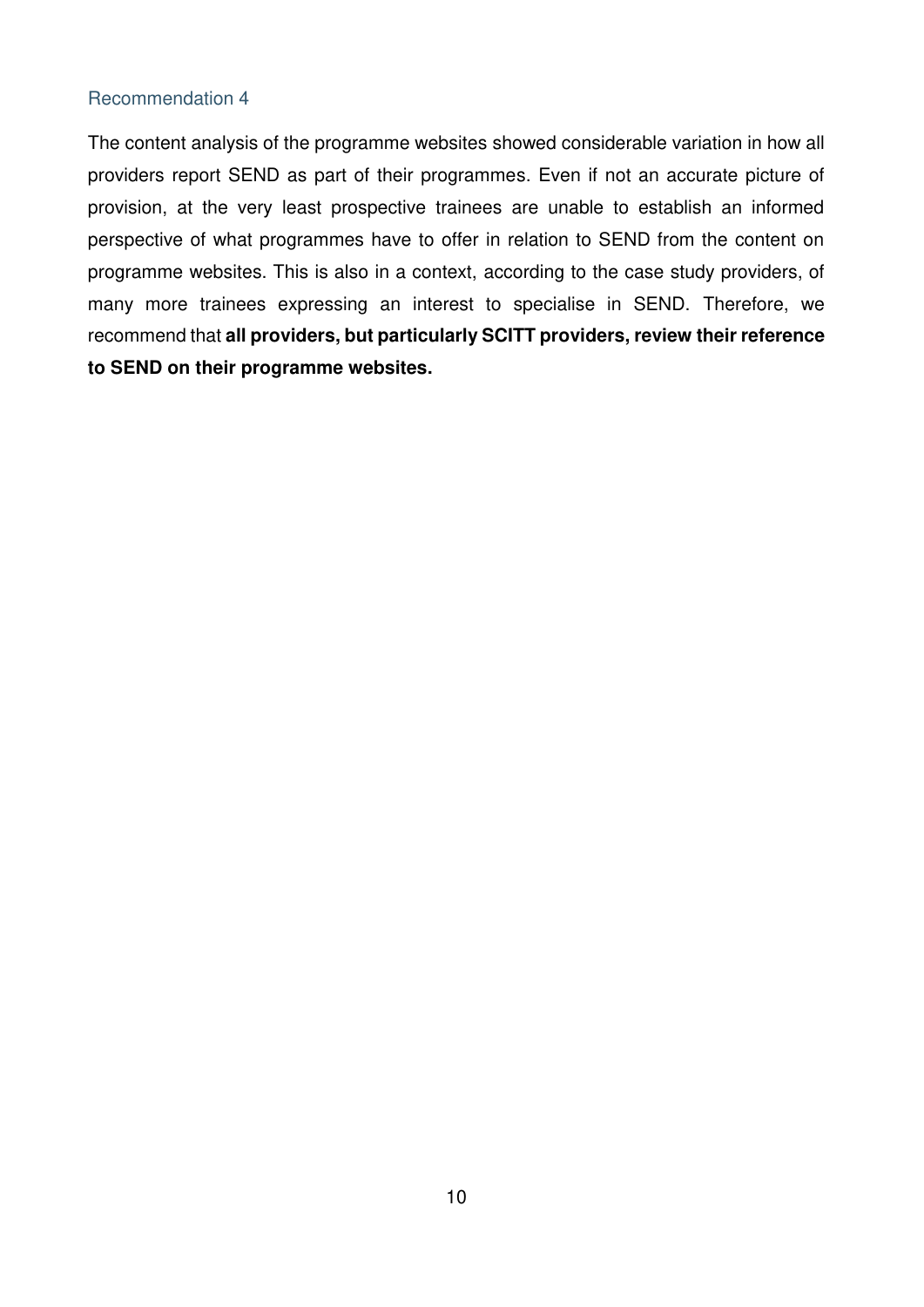### <span id="page-10-0"></span>**1. Introduction**

UCL undertook research to provide an in-depth understanding of effective SEND practice in initial teacher training (ITT) provision in order to inform the development of policy and practice in this area. This was part of the Whole School SEND programme, funded by the Department for Education (DfE), to help embed SEND into teacher training, CPD and School Improvement.

This project collected data from multiple sources and perspectives including ITT provider websites; Ofsted; interviews with providers and a survey and focus group with new and recently qualified teachers. We hope that this report will be a helpful resource for all representatives of school-based and university-based ITT providers and other organisations committed to building the skills of teachers working in all education settings to deliver an inclusive education for all children and young people.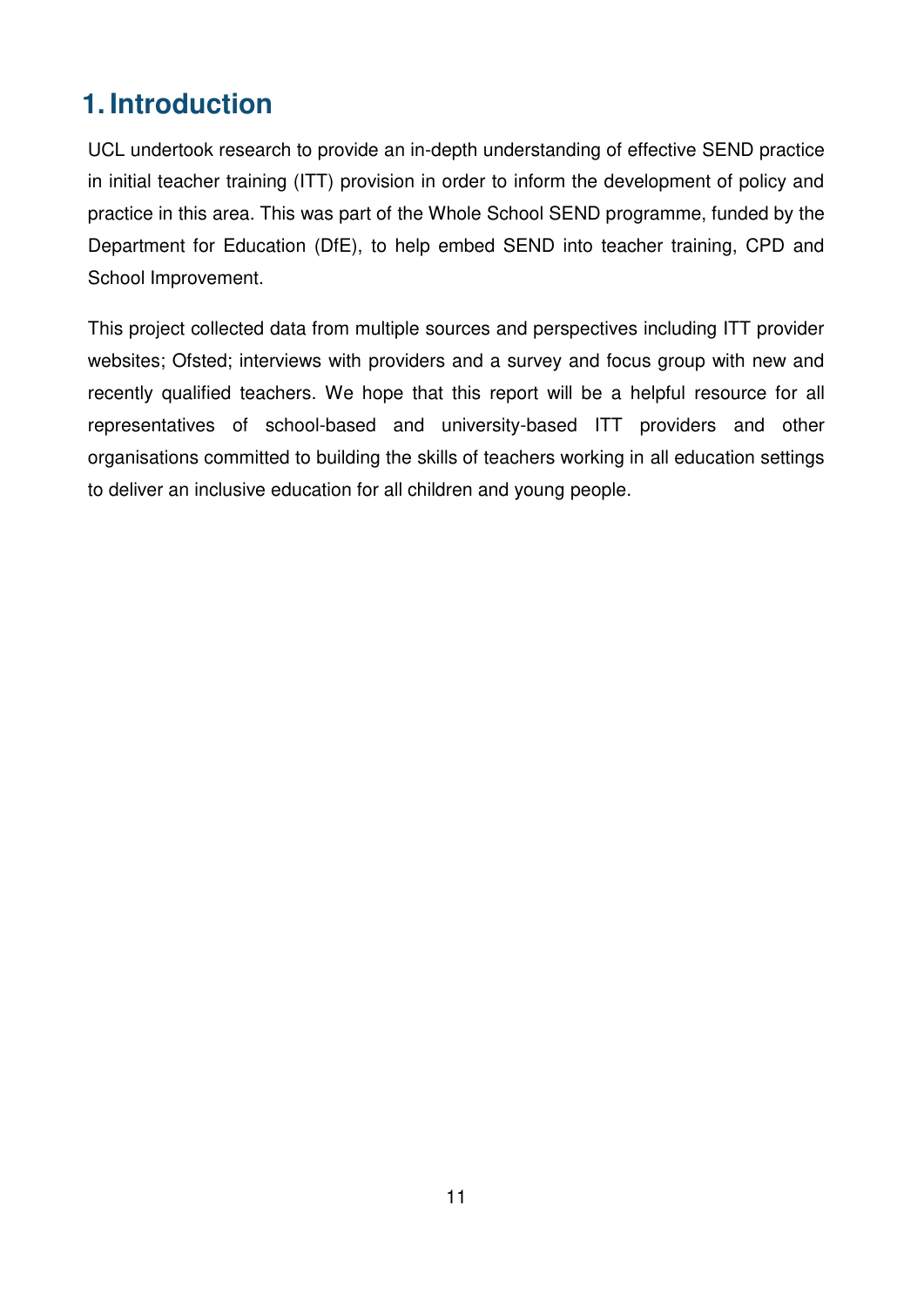### <span id="page-11-0"></span>**2. Background**

<u>.</u>

According to the Newly Qualified Teachers Annual Survey,<sup>3,4</sup> 81% of NQTs in England in 2016 and 2017 rated the overall quality of their ITT as seven out of 10 or higher. As part of this survey, NQTs are asked to rate how well ITT prepared them for different aspects of teaching; lesson planning, maintaining good behaviour and teaching pupils across a range of academic abilities. However, NQTs reported that they felt less prepared to teach pupils with SEN and/or disabilities (2016=52%, 2017=53%) compared with many other aspects of teaching such as taking responsibility for safeguarding, lesson planning and maintaining good behaviour. Secondary NQTs reported feeling slightly more prepared than primary NQTs to teach pupils with SEN and/or disabilities.

This discrepancy between teachers' perceptions of teaching pupils with SEN and/or disabilities and other aspects of teaching continues at the in-service stages of teachers' professional development. The Teaching and Learning International Survey (TALIS) 2013<sup>5</sup> reported that on average 20% of teachers across 25 participating Organisation for Economic Cooperation and Development (OECD) countries found that special needs training emerges as the highest need area expressed by teachers among 14 TALIS professional development areas. In England, a recent exploratory survey of early career teachers (ECT) (defined as 2–3 years of teaching) and mid-career teachers (MCT) (defined as 5–10 years of teaching) reported that SEND was one of four main development priorities at the start of their induction year.<sup>6</sup> Thus, increased and improved provision for teaching pupils with SEN and/or disabilities in ITT might contribute to reducing the lack of preparedness that appears to persist as teachers continue into their careers.

<sup>3</sup> J. Pye, R. Stobart, & L. Lindley (2016). *Newly Qualified Teachers: Annual Survey 2016*. Retrieved from https://assets.publishing.service.gov.uk/government/uploads/system/uploads/attachment\_data/file/570147/ NQT2016 National Survey FINAL.pdf.

<sup>4</sup> S. Ginnis, E. Pestell, E. Mason & S. Knibbs, (2018). *Newly Qualified Teachers: Annual Survey 2017*. Retrieved from https://dera.ioe.ac.uk/32135/1/NQT\_2017\_survey.pdf.

<sup>5</sup> OECD (2014). *TALIS 2013 Results: An International Perspective on Teaching and Learning*. Retrieved from https://read.oecd-ilibrary.org/education/talis-2013-results\_9789264196261-en#page1.

<sup>6</sup> M. Walker, S. Straw, J. Worth & H. Grayson (2018). *Early Career CPD: Exploratory Research*. Retrieved from https://dera.ioe.ac.uk/32429/1/Early\_career\_CPD-exploratory\_research.pdf.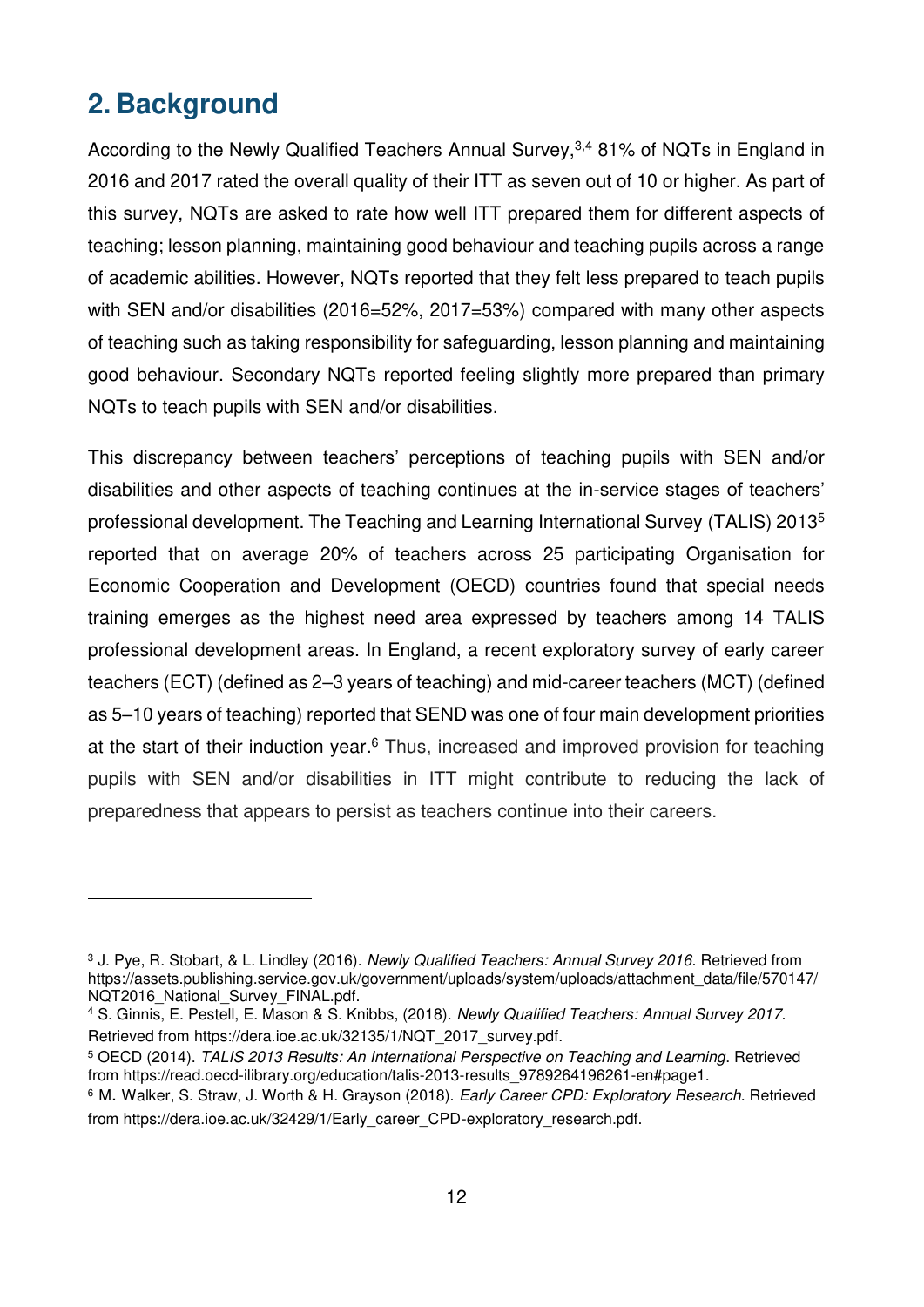### <span id="page-12-0"></span>**The aims and objectives of the project**

Within a national and international context of a self-reported lack of teacher preparedness with teaching pupils with SEN and/or disabilities, this research aimed to provide an in-depth understanding of current effective practice for SEND content in ITT provision in England in order to inform the development of policy and practice in this area. Specifically, this project aimed to review how the SEND content, as set out in the ITT Framework, is being delivered in practice by HEIs and school based providers by:

- assessing the extent to which providers indicated the content of SEND in their initial teacher training (ITT) details on programme websites;
- gathering and present case study and documentary evidence on the extent and quality of SEND provision in ITT and
- gathering and presenting views on ITT provision from new and recently qualified teachers.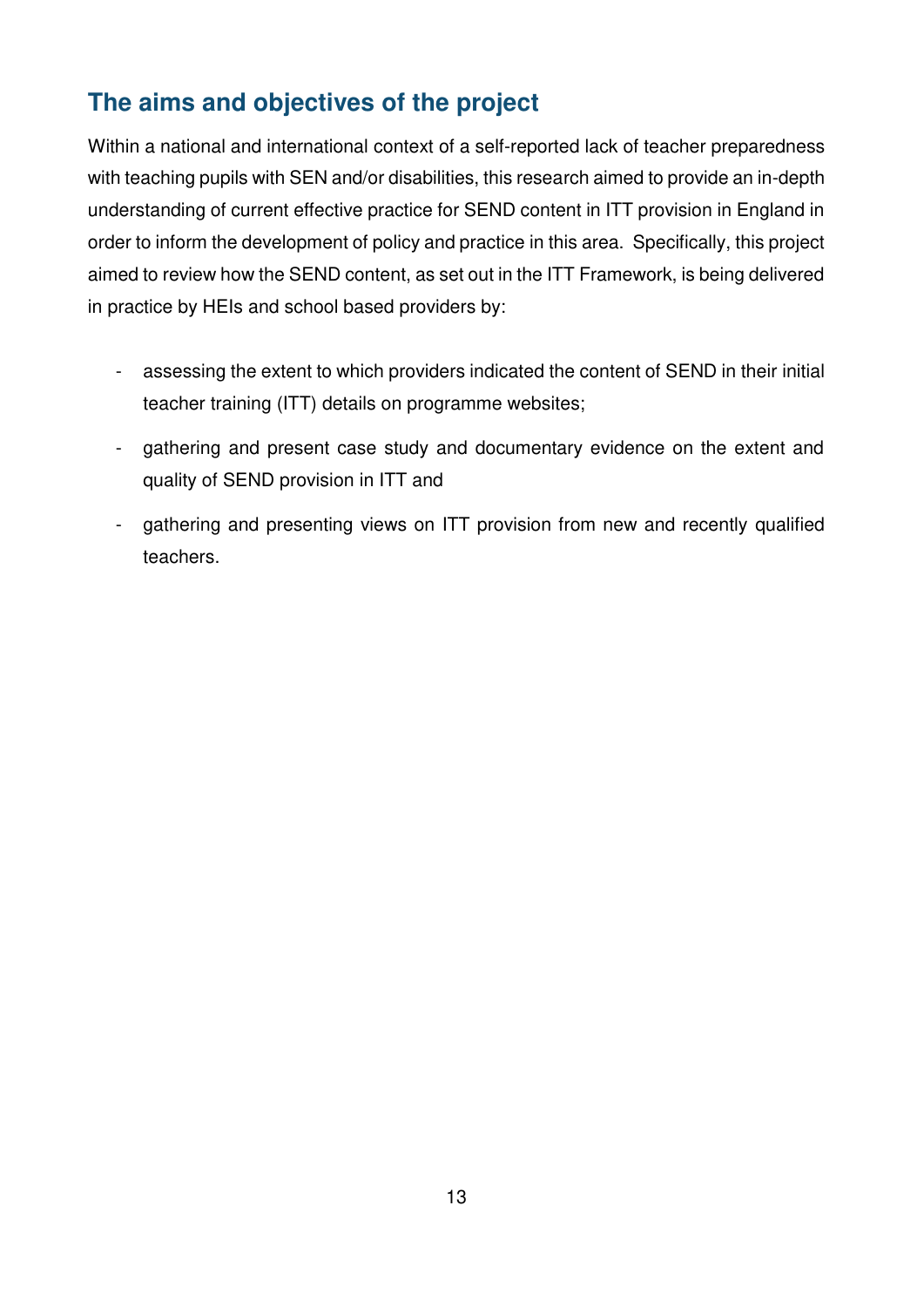### <span id="page-13-0"></span>**3. Overview of research methodology**

The project used a mixed methods approach with data collected and analysed from five sources to investigate effective practice for ITT SEND:

- the SEND content on HEI and SCITT ITT programme websites in England;
- SEND references in 193 Ofsted ITT inspection reports from September 2015 to August 2018;
- telephone interviews with 20 HEI and SCITT ITT providers from across England identified by Ofsted as having good SEND ITT practice (presented in the report as case studies) from December 2018 to January 2019
- an online survey of 130 NQTs from December 2018 to January 2019
- a focus group with 13 newly qualified teachers (NQTs) and recently qualified teachers (RQTs) drawn from secondary school in the south east of England in January 2019.

Each data collection method is described in more detail in Sections 3.1 to 3.4 and discussed in the sections below.

### <span id="page-13-1"></span>**3.1 HEI and SCITT ITT programme website content analysis**

As an initial step to establish a preliminary understanding of the national context of SEND provision in ITT, and inform further stages of the research, the ITT programme websites of all HEI (N=66) and SCITT (N=127) providers in England were analysed for SEND content in September 2018. Specifically, the project sought to establish how SEND was incorporated into programmes including programme structure, content and SEND placements. We acknowledge the limitations of this approach, namely, that the findings **should be read as an analysis of website content rather than what providers might actually offer.** However, the analysis did provide a national context and informed the content of the subsequent interview, survey and focus group data collection instruments. The UCAS website was used to identify all current HEI and SCITT (School Direct salaried and non-salaried) providers offering Qualified Teacher Status (QTS) programmes including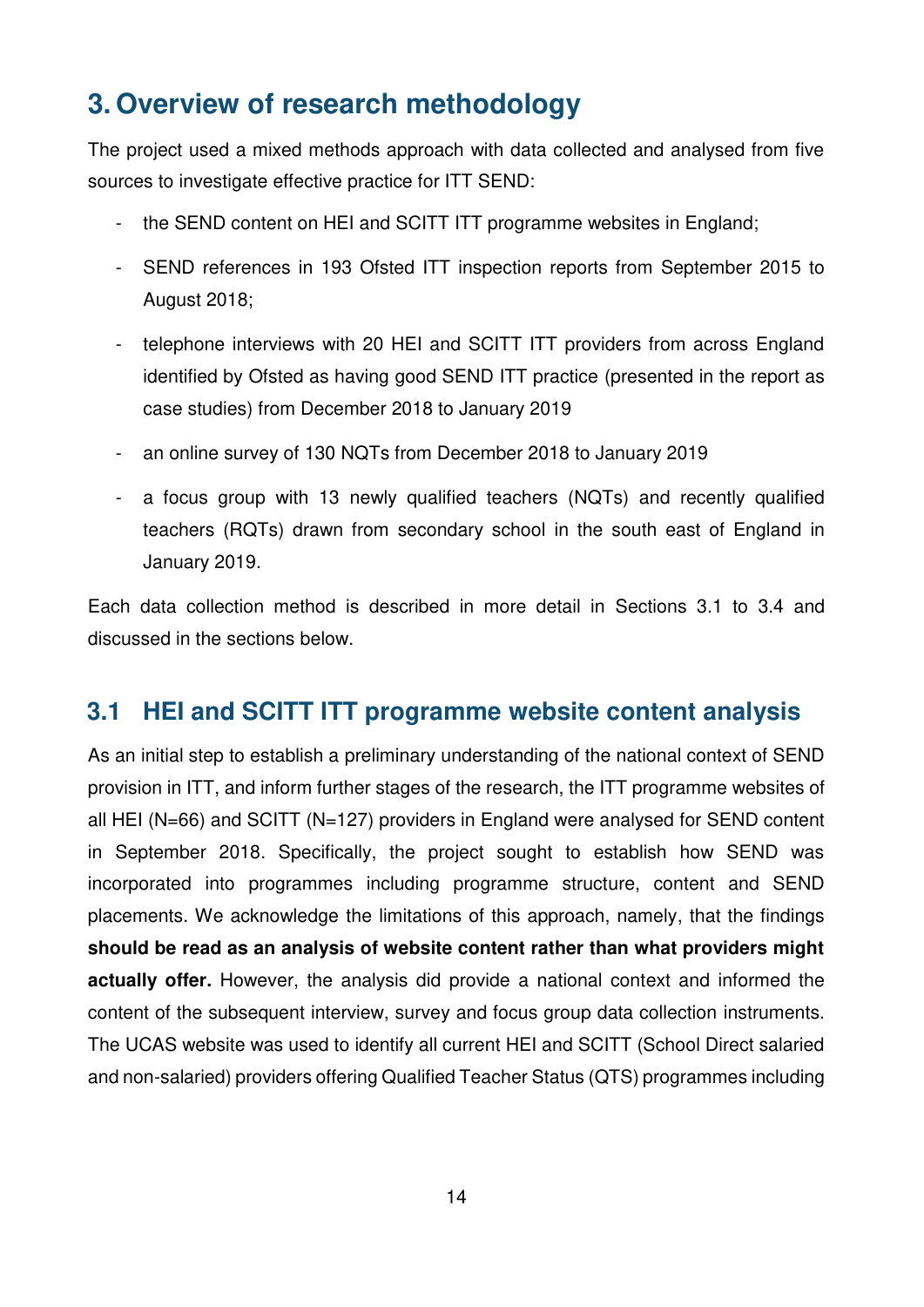Primary Education BA with QTS and primary and secondary postgraduate certificate in education (PGCE) programmes.<sup>7</sup>

### <span id="page-14-0"></span>**3.2 ITT Ofsted report analysis**

In order to support identification of current effective practice for ITT SEND, inform the sampling of providers for the case studies and, in part, the content of the data collection interview and survey schedules, Ofsted reports for ITT providers from September 2015 to August 2018 were analysed for references to SEND. The rationale for the dates chosen was twofold. Firstly, the 'SEND code of practice: 0 to 25' came into force on 1 September 2014, with an updated Code published in January 2015. $8$  By starting with Ofsted reports from September 2015, schools and ITT providers would have had one year to consider the impact of the SEND reforms for their programmes. Secondly, it was important that practice captured in the case studies was current and in place at the time of the publication of this report.

The following data were gathered from the Ofsted ITT reports, coded and analysed in Excel:

- Provider route (HEI or SCITT);
- Region;

<u>.</u>

- Name of provider;
- Overall grade awarded by Ofsted (1–3);
- Whether SEND had been identified by Ofsted as a 'strength of the provision'  $(1 = yes/2 = no);$

<sup>7</sup> The data were coded and analysed separately using the SPSS statistical package.

<sup>8</sup> DfE (Department for Education) and DoH (Department of Health) (2015). SEND Code of Practice 0 to 25. Retrieved from

https://assets.publishing.service.gov.uk/government/uploads/system/uploads/attachment\_data/file/398815/ SEND Code of Practice January 2015.pdf.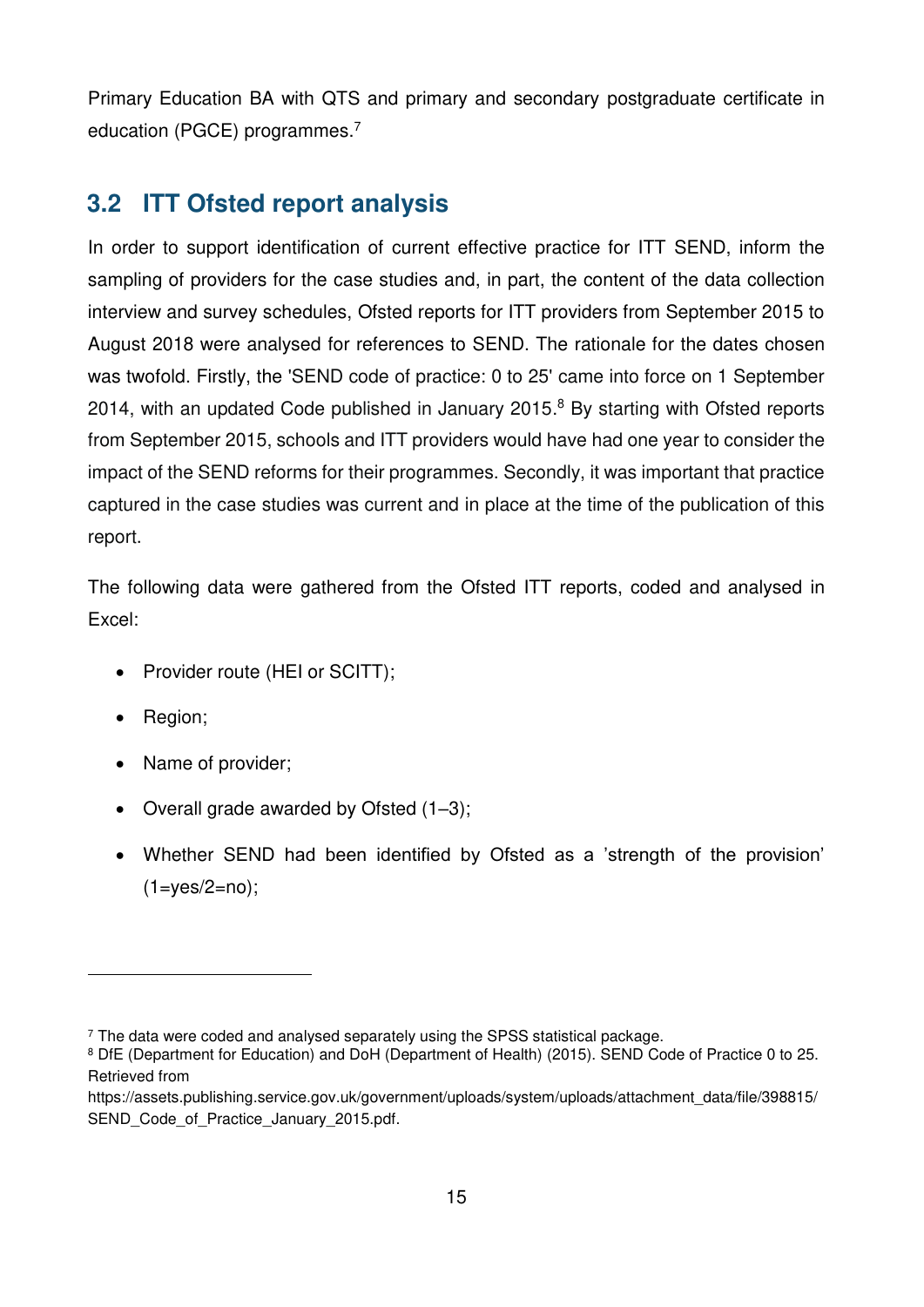- Whether SEND had been identified by Ofsted as an 'area for development for the provision' (1=yes/2=no); and
- Descriptions of achievements and activities related to SEND.

The number of Ofsted reports identified by this scoping exercise was almost equal for secondary and primary programmes (Early Years  $= 6$ , Primary  $= 88$ , Secondary  $= 85$ , Further Education = 14) and totalled 193 reports. The findings were analysed thematically with the other data collection findings.

### <span id="page-15-0"></span>**3.3 Provider selection and interviews**

The final selection of 20 providers (Annex 1) for inclusion in the case studies was based on the following criteria:

- Practice in SEND had been identified as a strength by Ofsted between September 2015 and August 2018
- School-based providers outweighed university-based providers, reflecting the greater number of school-based providers nationally
- As a cohort, the providers offered ITT that covered Early Years to further education
- As a cohort, there was coverage across the different regions of England.

It is acknowledged that this approach to sampling has limitations in terms of generalising findings and that there will many other school and university-based providers currently delivering effective practice for ITT SEND. Nevertheless, using Ofsted findings as one of the selection criteria offered an 'independent' perspective. Moreover, the three-year report window and its relevance to national SEND reforms in schools (Section 3.2) went some way to addressing the limitations of the case study approach. Each case study includes an overview of the provider's context.

The UCL Centre for Inclusive Education (CIE) research team contacted the final sample of providers by email and telephone to request their participation in this project. Those who agreed to participate were interviewed by telephone. The interviewer used a semistructured interview schedule based on themes drawn from: the university and school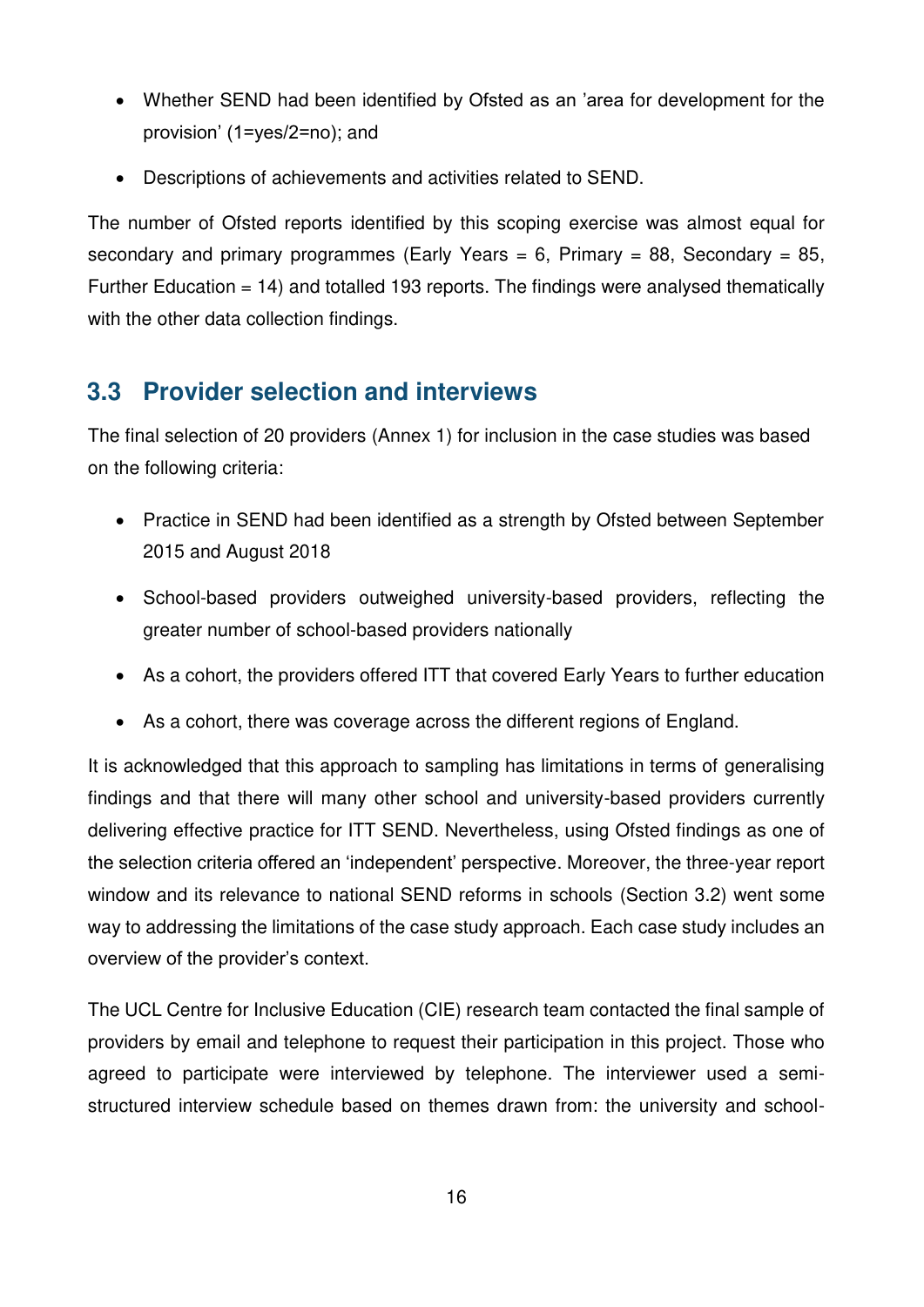based programme website analysis; the Ofsted ITT report analysis and the wider policy and research literature. The key topics in the interview schedule included:

- Curriculum content (examples of prompts child and adolescent development, tensions in the inclusion/SEND debate, the SEND Code of Practice, categories of SEND and barriers to learning);
- Subject specific pedagogy related to SEND;
- Provision and perspectives on special school placements;
- Working with others (examples of prompts parents, TAs and external agencies); and
- Support for, and guidance by, mentors.

The data were analysed using thematic analysis by two of the research team. Each case study is based on a particular theme in order to highlight all the relevant aspects of practice as well as providing an overview of their overall provision for SEND. Providers were sent the write ups of the case studies for final approval for publication.

### <span id="page-16-0"></span>**3.4 NQT survey and NQT/RQT focus group**

To gather the trainees' perspective on effective practice for ITT SEND, the twenty case study providers were asked to share a link to an online short survey to any current NQT who had participated on their ITT programme in the previous year. The purpose of the survey was to elicit NQT views as to what forms of SEND practice in ITT had been the most helpful in preparing them to teach pupils with SEN and/or disabilities. One survey question adopted a 1–10 Likert scale and the other was an open question with the text thematically analysed based on the findings from the provider interview.

In addition, a focus group of seven NQTs and two RQTs was held in one secondary school in the south east of England to explore some of the initial findings from the provider interviews. None of the members of the focus group had trained with the case study providers.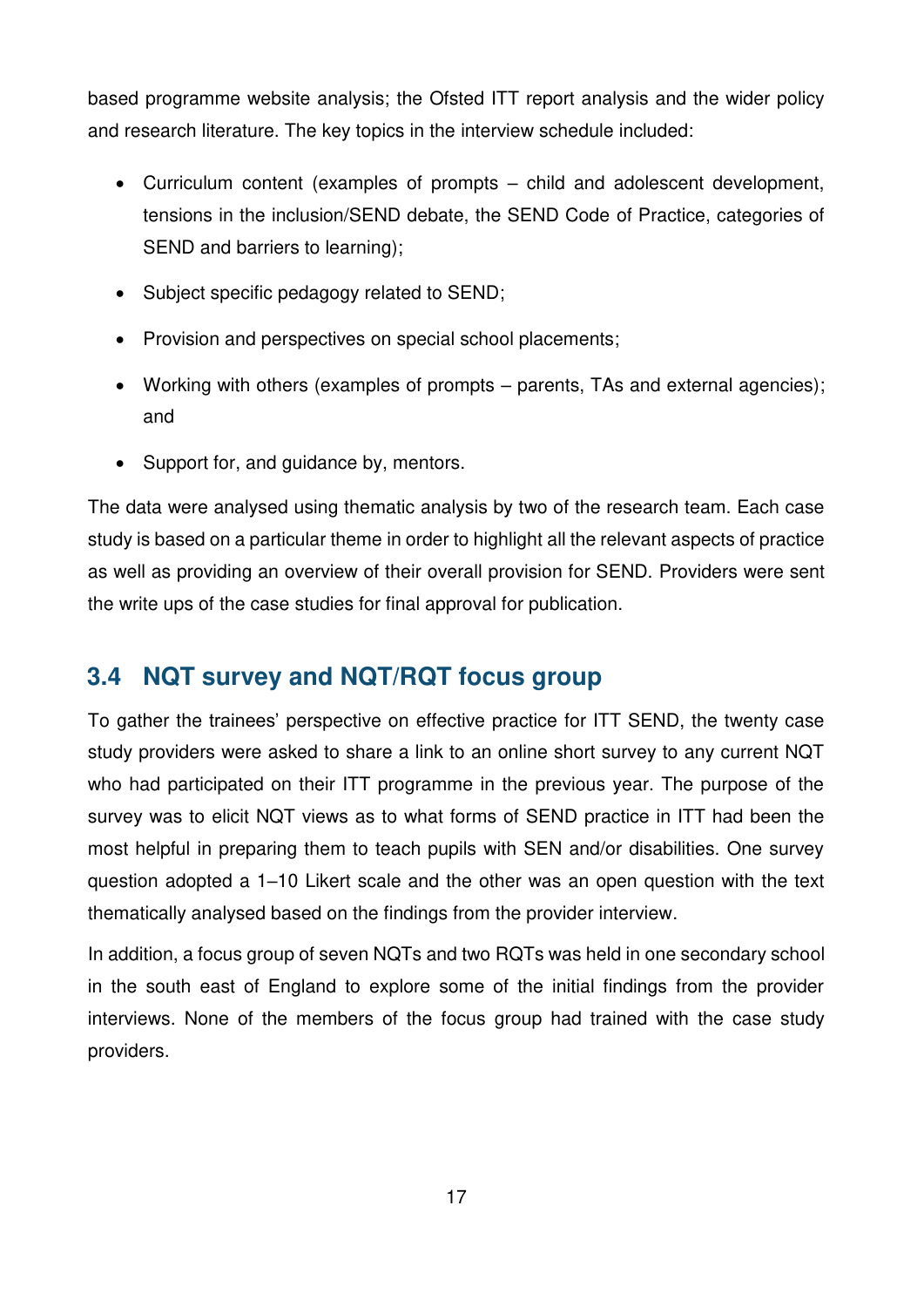### <span id="page-17-0"></span>**4. Findings**

The findings are presented in three parts. The first part examines the content analysis from the HEI and SCITT ITT programme websites (supplementary Figures and Tables in Annex 2). The second part presents the thematic analyses of the Ofsted ITT reports, provider interviews, NQT survey and NQT/RQT focus group. The analysis yielded four main themes related to effective practice for ITT SEND: ITT programme ethos and SEND; an embedded and explicit SEND curriculum; models of SEND placements and collaboration on SEND across the ITT partnership. Each theme is described in more detail in Sections 4.2.1 to 4.2.4. Section 4.3 presents the 20 provider case studies. Each case study highlights an aspect of the provider's practice that helps illuminate one element of effective ITT SEND practice in relation to the four main themes, as well as an overview (not an exhaustive list) of the rest of the SEND provision in their ITT programme.

#### <span id="page-17-1"></span>**4.1 HEI and SCITT ITT programme website content analysis**

The HEI search **found 160 programmes** (Primary Education BA, PGCE Primary and PGCE Secondary) leading to Qualified Teacher Status (QTS) across all nine UCAS regions of England **delivered by 66 HEI providers** (Figure 1).<sup>9</sup> The search uncovered an almost equal proportion of primary (N=62) and secondary (N=63) PGCE programmes, 35 were Primary Education BA undergraduate degrees leading to QTS. Of the total 160 programmes, 99 (62%) made some generic reference to SEND on their websites.

<u>.</u>

<sup>9</sup> Providers could offer one, two or three types of programme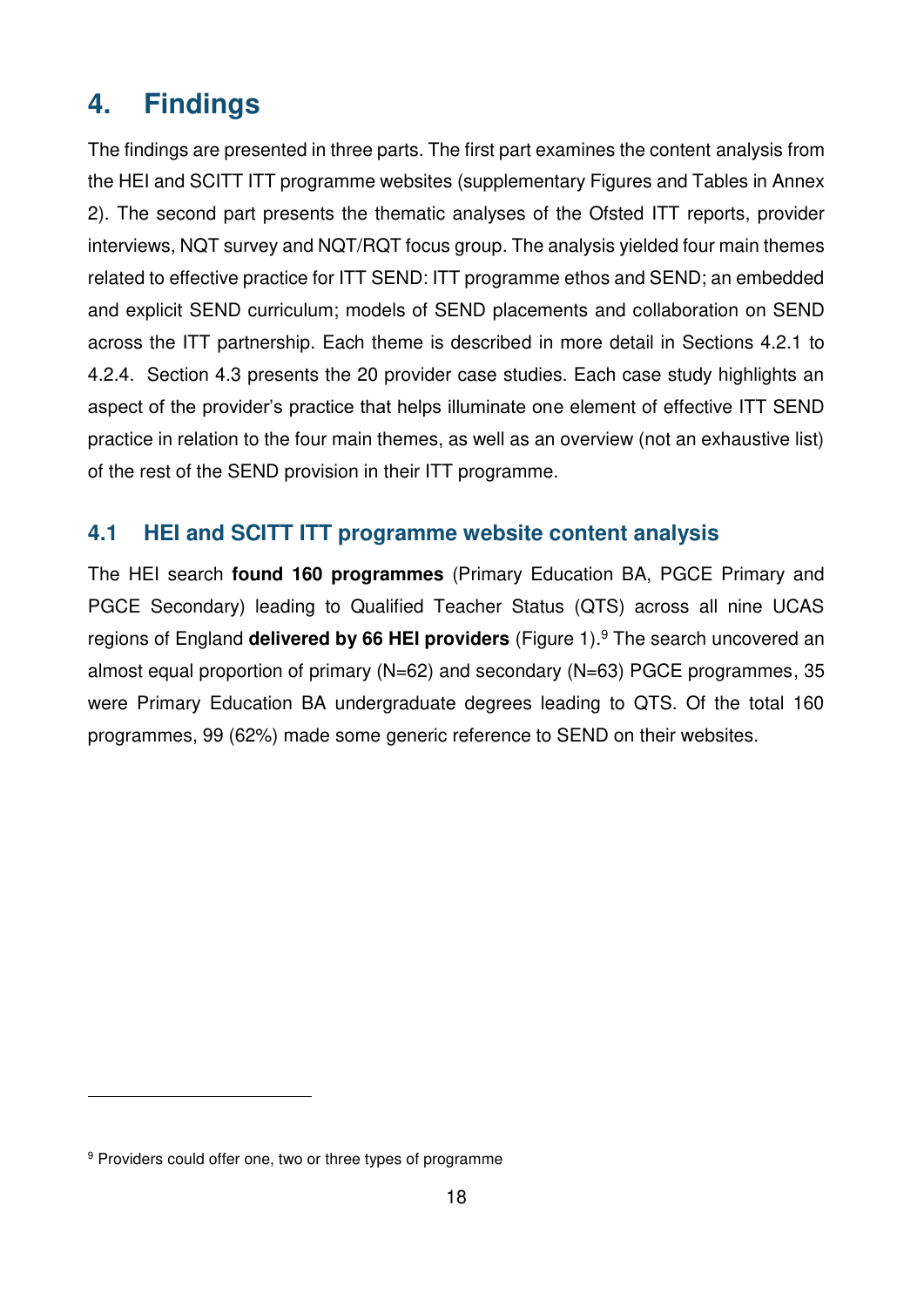

#### <span id="page-18-0"></span>**Figure 1: Number of HEI ITT programme websites that make some generic reference to SEND, by qualification (N)**

Base 160 programmes **Source: HEI programme websites via UCAS** 

Analysis of programme website content revealed that the most common reference to SEND was as part of a module, usually within a 'Professional Studies' module (N=42). This accounted for approximately a quarter (26%) of courses across all three qualifications (Primary Education BA, Primary PGCE and Secondary PGCE). Some programmes included a compulsory module on SEND or inclusion (N=24), with the majority of these compulsory modules being part of Primary Education BA programmes (N=18). A small number of programmes offered a SEND distinct pathway (N=13). Information on the programme websites about SEND placements was limited. Some form of SEND placement was found in 20 programmes (Figure A2.3). Placements in a SEND setting included optional main placements (N=10), six programmes included a SEND placement as a compulsory element and optional short placements ranging from a day to a week (N=4). Finally, as part of the curriculum, a very small number of programmes offered activities described variously as SEND Week (N=4), focus days/enhancement sessions (N=2) and one programme offered a SEND Special Interest Group (SIG) (Figure A2.4).

#### **Regional breakdown of HEI programme website analysis**

The distribution of ITT programmes across the regions ranged from 28 in London to nine programmes in the Eastern region. The balance between Primary PGCE and Secondary PGCE programmes was broadly even within each region (Table A2.1). A reference to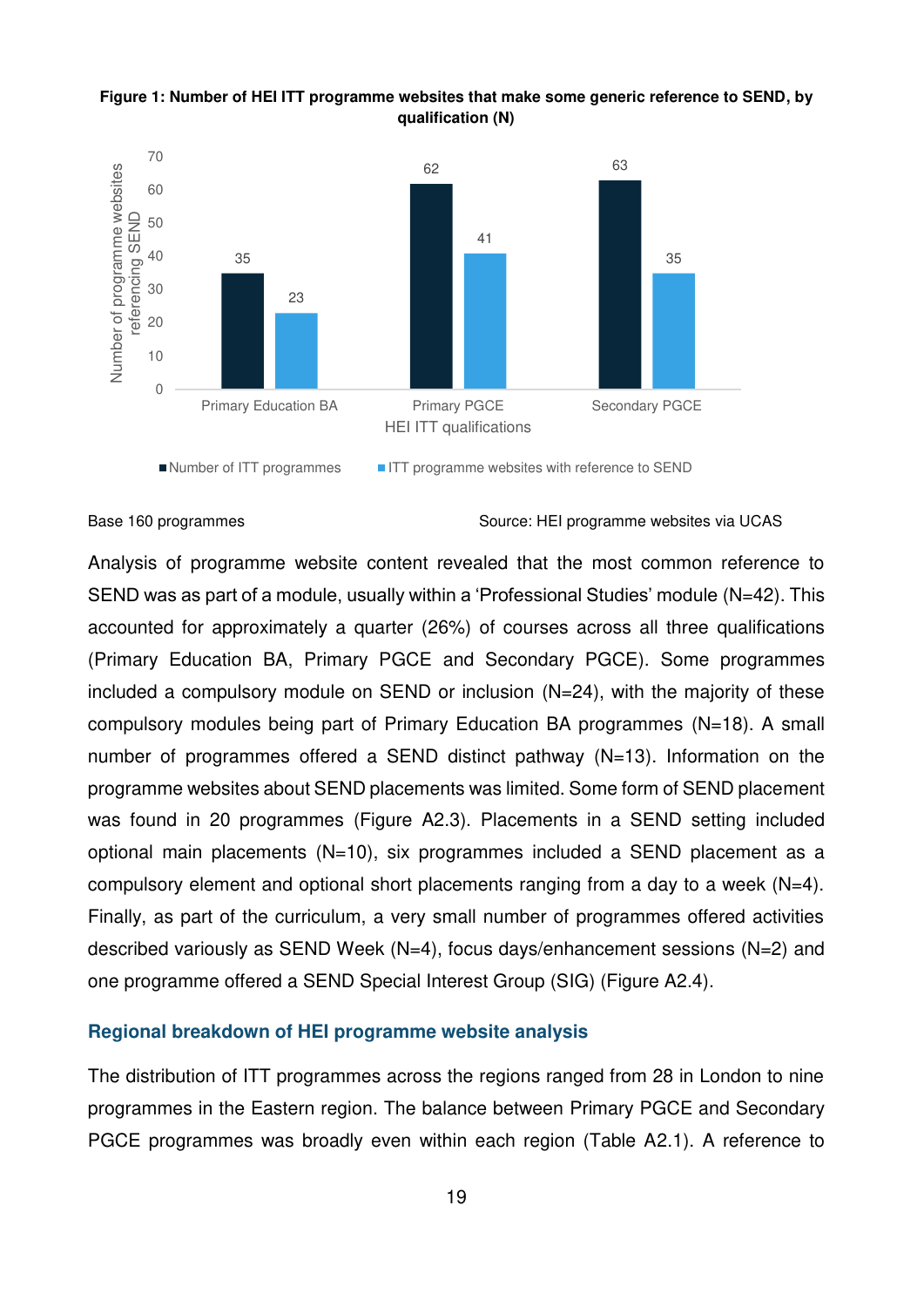SEND was found on over half of all programme websites across all regions apart from in the South East. The distribution of references ranged from 86% to 46% with an average of 61%. Most references made on programme websites were found in the London region (86%) followed by the West Midlands (67%) and the North West (67%) regions. The least references to SEND were on programme websites in the Eastern (50%) and South East Regions (46%) (Table A2.2).

The most common reference on HEI programme websites described SEND delivered as part of a module, with seven of the nine regions describing this form of provision. All regions had at least one programme, which suggested that a SEND module was a compulsory element of the programme, with the majority of these part of a Primary Education BA programme. Programme websites across six of the nine regions described offering a SEND pathway as part of its provision with the most instances recorded in the East Midlands region (Table A2.3).

Placements in a SEND setting was not a common reference on websites and there was little evidence of variation across the regions. The least number of programme website references to SEND placements were made in the North West  $(N=1)$ , South West  $(N=1)$ , North East (N=1) and Eastern (N=1) regions (Figure A2.5).

#### **SCITT ITT programme website analysis**

The **SCITT** search found 178 programmes (Primary PGCE and Secondary PGCE) from 127 providers across all nine regions leading to QTS status (Figure 2). The search identified a similar proportion of Primary (N=92) and Secondary (N=86) PGCE programmes. Of these programme websites 81 (46%) made some reference to SEND.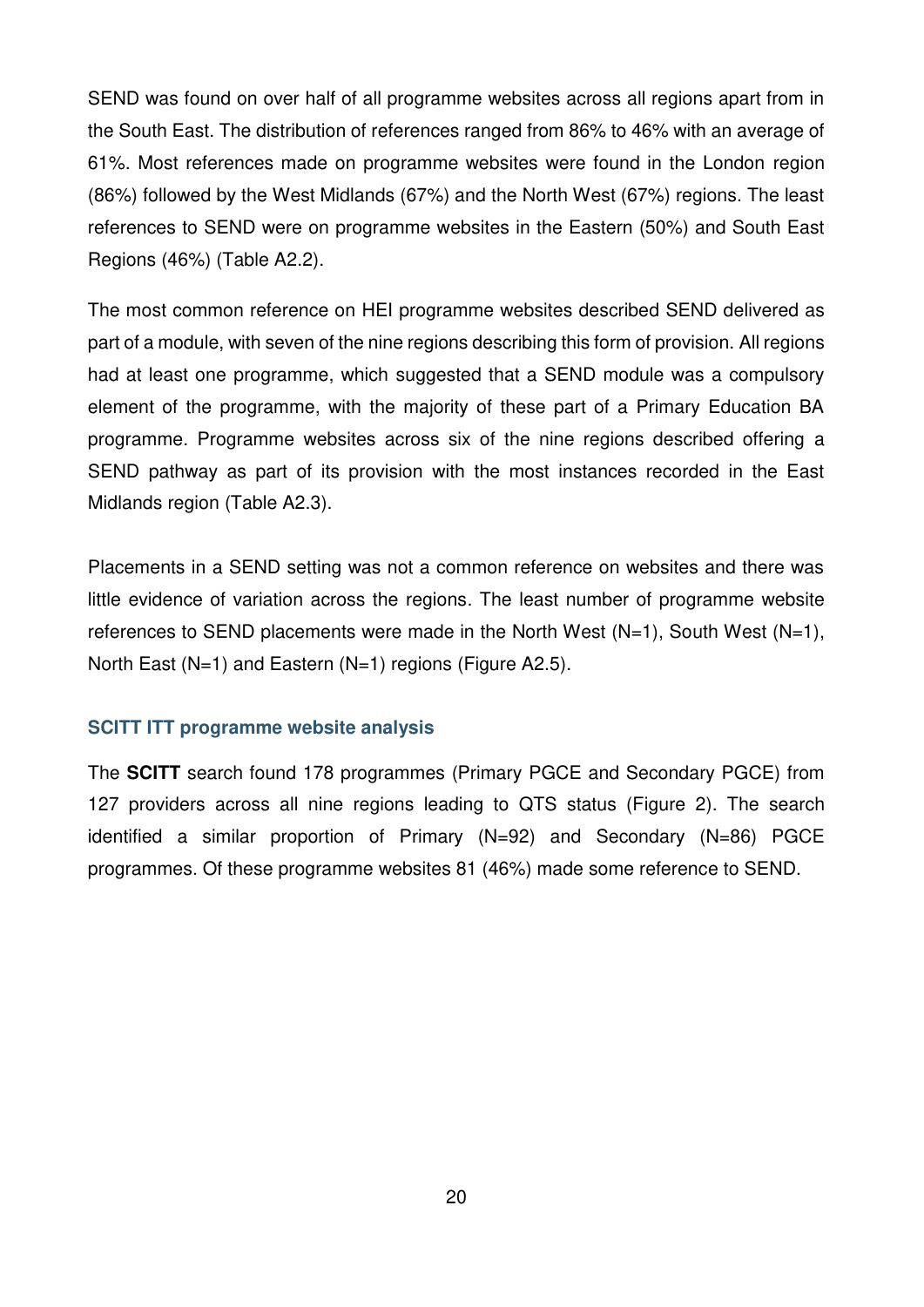#### <span id="page-20-0"></span>**Figure 2: Number of SCITT ITT programme websites that make some generic reference to SEND, by qualification (N)**



#### Base 178 programmes The Source: SCITT programme websites via UCAS

Analysis of website programme content revealed that the most common reference to SEND was as the offer of a specialist pathway  $(N=10)$ , followed by as part of a module such as a 'Professional Studies' module (N=7). Unlike the HEI analysis, the search did not find any compulsory modules in SEND on any SCITT programme websites (Figure A2.6). Information on SCITT programme websites about placements in a SEND setting was more frequent than on HEI websites (although there were more SCITT programme websites). Some form of placement in a SEND setting was found in 35 programme websites. The most common reference was to short placements/visits, described as anything from one session to two/three days (N=15). In addition, eleven programmes included a placement in a SEND setting as a compulsory element of the course and nine programmes offered a voluntary main placement in a SEND setting (Figure A2.7).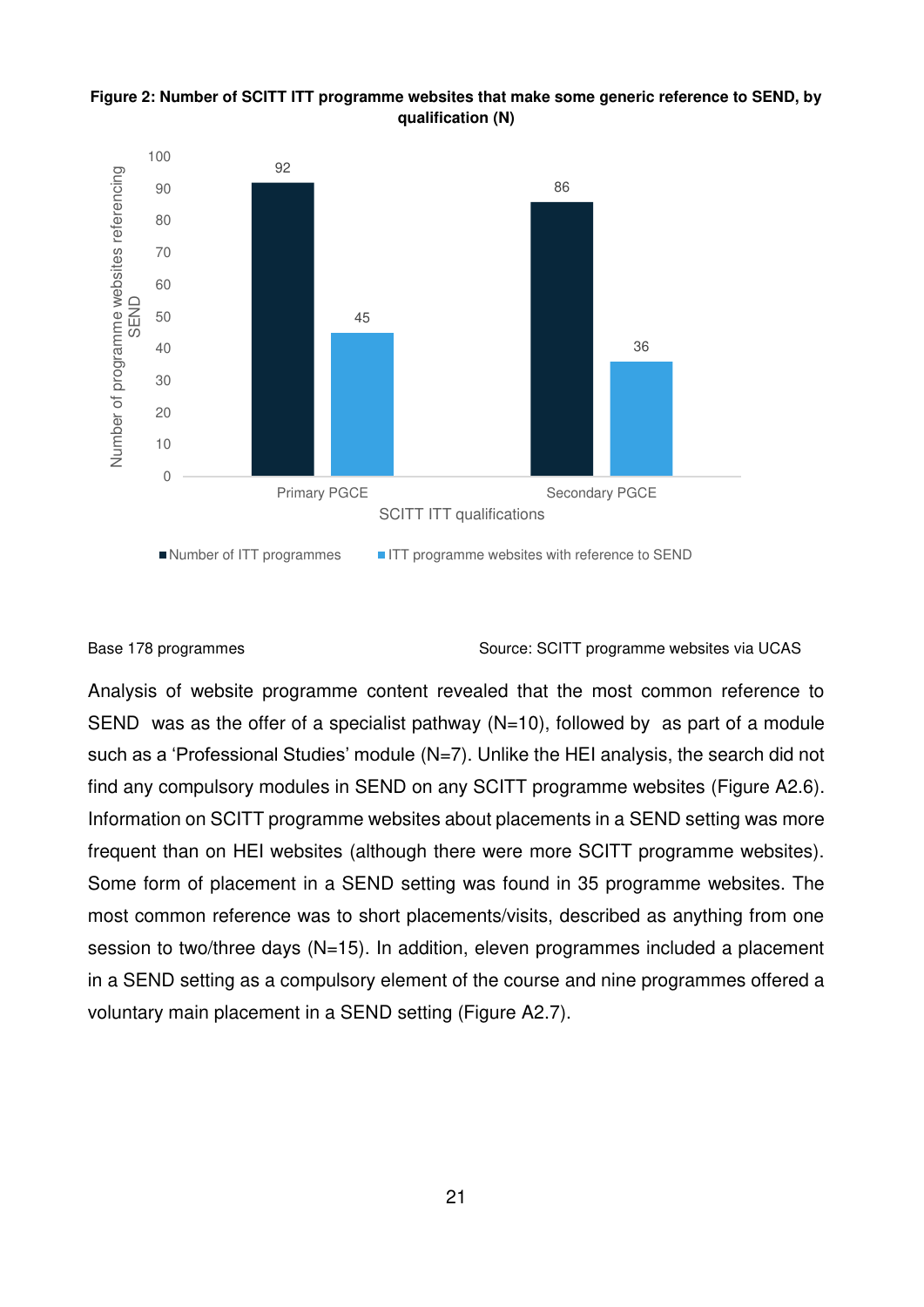#### **Regional breakdown of SCITT programme website analysis**

The distribution of ITT programmes across the regions ranged from 26 in Yorkshire and the Humber to 13 programmes in the North West region. The balance between Primary PGCE and Secondary PGCE programmes was even within six of the regions but there were noticeable differences in the North West, North East and the West Midlands (Table A2.4). Compared with HEI programme websites, overall, there were fewer references to SEND on SCITT programme websites. The distribution of references ranged from 86% to 21% with an average of 46%. Most references made on programme websites were found in the South East (86%) and the East Midlands (81%) regions; the least number of programme references were in the North East (25%) and Eastern regions (21%) (Table A2.5). Ten SCITT programme websites across seven regions made reference to the availability of a specialist SEND training pathway. There were fewer references made to SEND being part of a module (N=7 across five regions). No SCITT programme website described a SEND full module as a compulsory element of the programme (Table A2.6). Five regions had programme websites offering optional main placements in a SEND setting for interested trainees, four regions had compulsory placements and five regions had providers offering a shorter placement in a SEND setting as an element of the programme (Figure A2.8).

#### <span id="page-21-0"></span>**4.2 Summary of thematic findings**

#### **4.2.1 Theme 1: ITT programme ethos and SEND**

A feature of the ITT programmes from all the case study providers was a clearly defined SEND ethos that underpinned the structure, content and delivery of each programme. One provider described a shared expectation that trainees are assessed on the **difference they make to each and every child in their care** and **that trainees are responsible (with support) for the learning and progress of pupils with SEN and/or disabilities** they teach in the classroom. This was a theme mirrored in the ITT Ofsted report analysis which could be summarised as **trainees demonstrating a strong commitment to the education of pupils with SEN and/or disabilities.** Moreover, 69% of NQTs in the online survey gave a rating of 7 out of 10 or more for how well their ITT had prepared them in understanding their responsibilities as a class teacher for pupils with SEND and/or disabilities.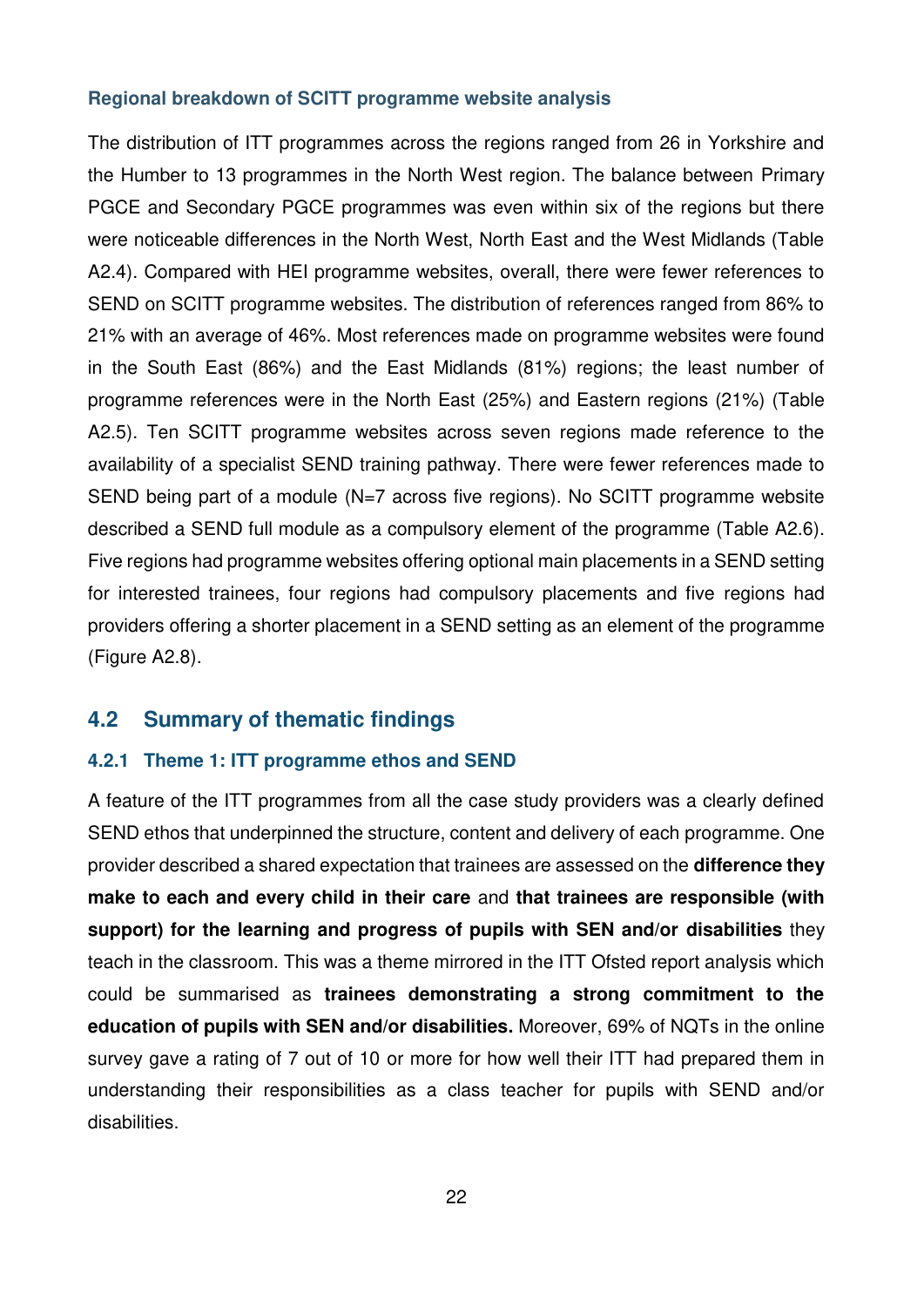Secondly, in recognition of the diversity of trainees' personal and professional backgrounds and interests in SEND, effective providers understood the need to create **programmes that were personalised and responsive to the professional requirements and interests in SEND of individual trainees.** An RQT from the focus group spoke of how, 'I thought I knew SEN until I met a group I have this year ...' which stresses the fact that pupils with SEN and/or disabilities can face varied and multiple barriers to learning. Many providers described how trainees are on an *initial* training programme and that it was not possible for them to 'know all there is to know about SEND'. Neither is it possible to prepare trainees for the different ways that schools and colleges 'implement' SEND in their settings, which was another theme from the focus group. Therefore, the aim of a programme is more to ensure that trainees, even when (not if) a particular barrier to learning or setting's procedure is new for them, have **the confidence and competence to approach the situation as a professional,** to enable pupils and parents to feel supported and how and where to seek further information and/or advice.

#### **4.2.2 Theme 2: An embedded and explicit SEND curriculum**

The element of SEND practice most commonly referenced in the ITT Ofsted reports was the high quality of SEND provision delivered by SCITT and university tutors. Much has been written on the need for SEND in ITT to be 'bolt in, not bolt on' and one aim of the project was to try to develop our understanding of what this phrase means in practice for ITT SEND. Every provider, either at or near the beginning of the interview, spoke of how SEND was integrated throughout the programme and returned to on a regular basis, either explicitly and/or implicitly, as a subject across the year. The theme that best describes this approach is one where all providers were delivering an **embedded and explicit SEND curriculum** as part of the ITT programme.

Key elements of an embedded and explicit SEND curriculum include:

 **Strategically planning for SEND in ITT** using resources such as the National Association of School Based Teacher Trainers (NASBTT) ITT SEND Toolkit;<sup>10</sup>

<u>.</u>

<sup>10</sup> NASBTT (2019). *SEND toolkit*. Retrieved from https://www.nasbtt.org.uk/send-toolkit/.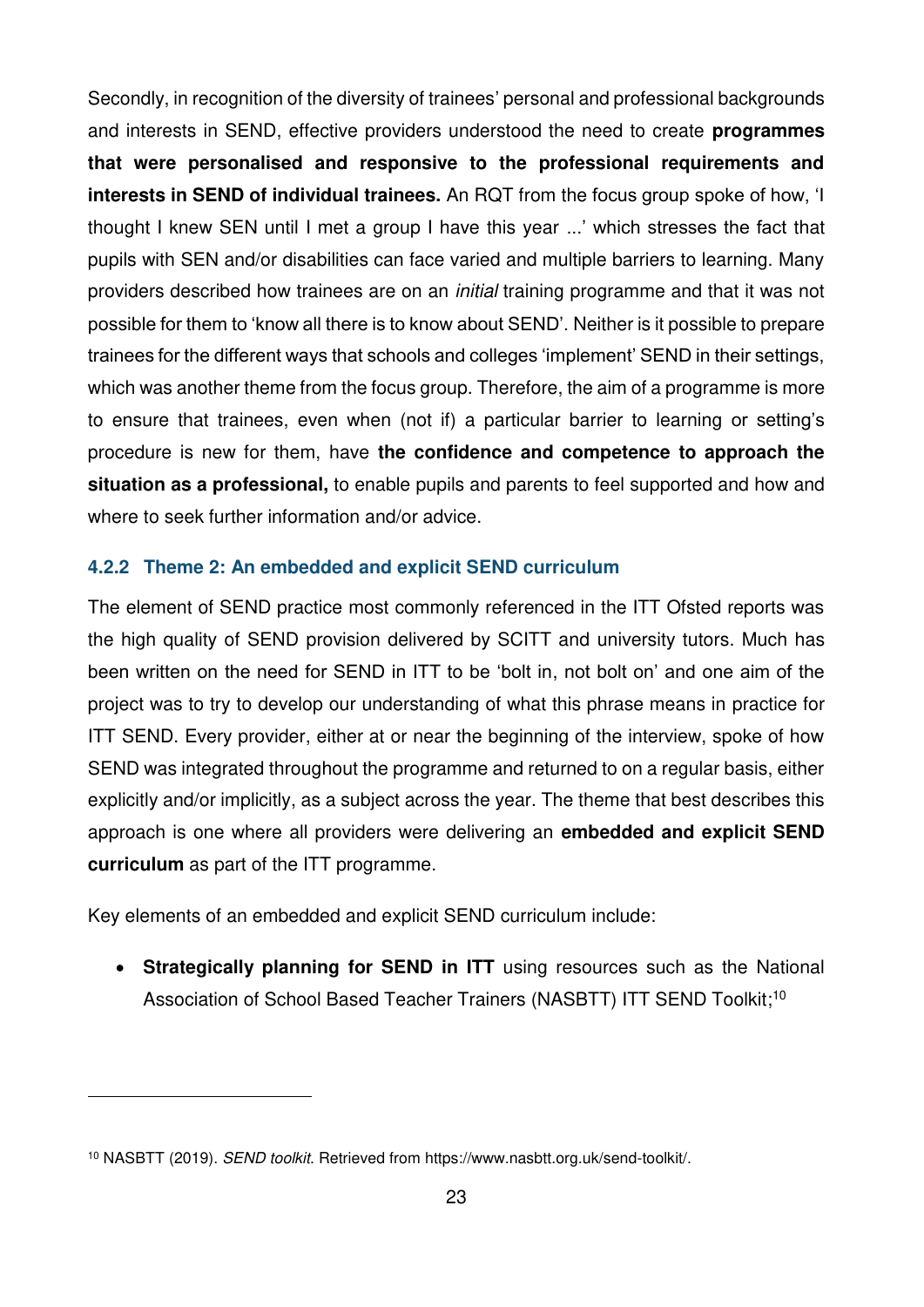- Taking an approach that sees **SEND as just one element of normal ITT practice**, such as, for example, a standard element of lesson planning and observations;
- A curriculum that allows **for progression and consistency.** Many providers, for example, start the programme with an overview of the SEND Code of Practice, but regularly return to the more complex and challenging duties in the regulations, such as the application of the graduated approach to SEND in the classroom;
- **Embedded and explicit approaches to assessing trainees' SEND knowledge and skills** through, for example, compulsory SEND assignments, such as an 'Impact Study' of pupils' achievement and progress and opportunities to select SEND as a focus for other tasks;
- The requirement of trainees to incorporate **supported and shared reflective practice on SEND** throughout the programme through, for example, the use of diaries and online forums and
- Trainees being introduced to, and supported with, implementing **evidence informed SEND practice.**

#### **4.2.3 Theme 3: Models of SEND ITT placements**

One of the two main questions in the NQT survey was an open question that asked respondents what had been the most effective and/or helpful elements of their ITT programme in supporting them to teach pupils with SEN and/or disabilities. The overwhelming common theme across their responses was their experience of a placement in a SEND setting.

*'Working with the staff at Ashfields School, alongside pupils, and the delivery of key*  learning of SEND provision by senior staff from the school was exceptional. The level of *knowledge, expertise and the effectiveness of the way these were communicated made the material accessible and enjoyable.* 

*The days during which we experienced working with young people with vastly different needs was invaluable in understanding their situations and developing the knowledge and skills for teaching them.'* Newly Qualified Teacher

The positive impact of SEND placement experiences was also one of the six themes relating to effective SEND practice identified in the ITT Ofsted reports.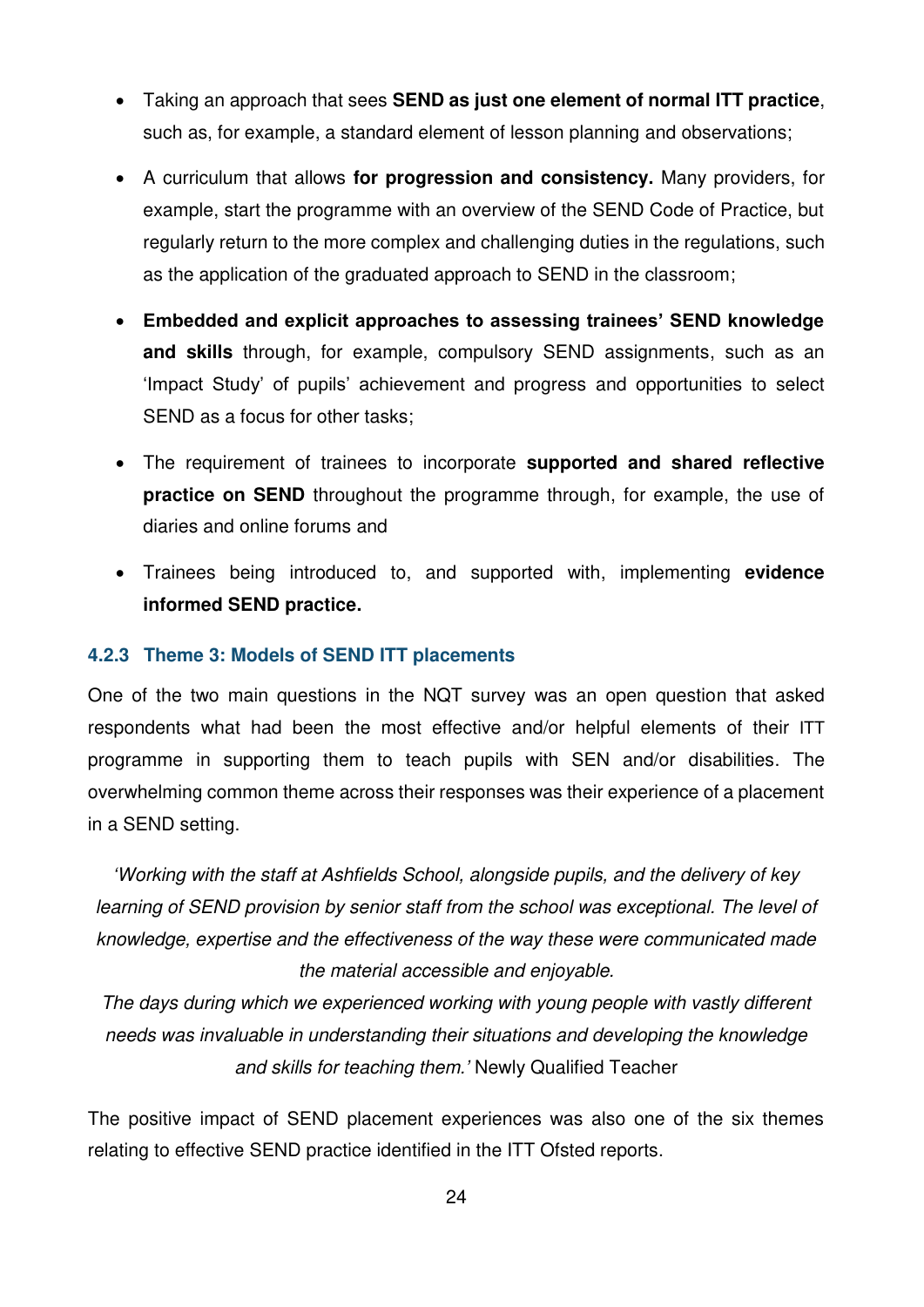It was evident from the provider interviews and validated by the survey responses, that although SEND placements were offered by all of the providers, these varied greatly in number and duration, whether compulsory, optional or a formalised SEND pathway was an element of the programme. However, it was possible to identify four models of SEND placement which were:

- A **common core model of short placements** that could include; one visit to a SEND setting or up to three rotation days in different SEND settings, such as a Pupil Referral Unit (PRU), a resource base in a mainstream school and a hospital school;
- A **common core block SEND placement model**, often comprising two weeks in the spring term with opportunities for further tailored personalised placements;
- An **optional formalised SEND pathway model** that trainees often apply for before and/or at the start of the programme; and
- A **multiple placement model** that offers a common core block SEND placement, an optional formalised SEND pathway, opportunities for further tailored personalised placements and the flexibility to move into and out of the SEND pathway as required.

#### **4.2.4 Theme 4: Collaboration on SEND across the ITT partnership**

Effective practice for ITT SEND relies on collaboration between all the partners in an ITT partnership. A number of providers spoke of the importance of the **two-way collaborative process between schools and university partners at the planning, delivery and evaluation stages.** 

*'… the relationship that (name of professional) leads with Northumbria University is phenomenal … the university is a core partner in the design, development and teaching of all this curriculum, and is really supportive…' Teach First Tutor* 

Another important collaborative partner in the ITT partnership, mentioned by some providers and NQTs from the survey analysis, were the **parents of children with SEN and/or disabilities.** As part of their placements, trainees were encouraged to attend meetings with parents, including, for example, Education, Health and Care (EHC) Plan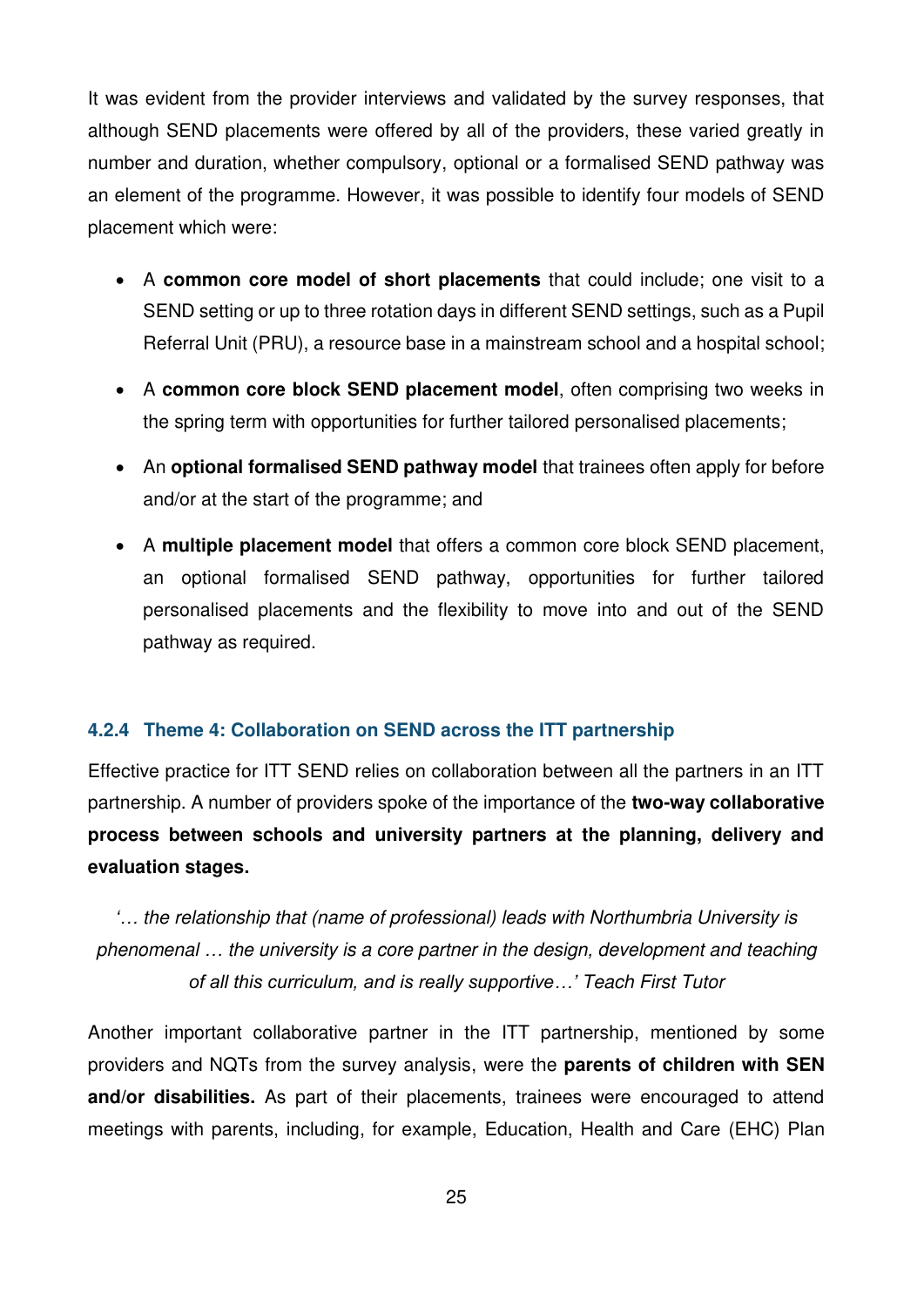meetings. Other providers, as part of the taught sessions, invited parents to come in and meet with trainees to help trainees get some understanding of the lived experience of a child and a family with a SEN and/or disability and how the trainees and teachers can better support their children and young people.

The ITT providers interviewed for the project were often situated and working in very different contexts, ranging from one small urban local authority to the whole of a geographical region of England. However, it was possible to identify activities and arrangements that supported good working relationships such as a **SEND Conference held annually for all partnership colleagues, centralised schemes of work** and **online centrally held SEND resources.** 

Endings were seen as important as beginnings and some providers ran specific end of year **'SEND summary' events** for whole groups but also **individual drop-in SEND sessions** for trainees. The purpose was to identify any relevant issues before their NQT placement, which was quite often in an ITT placement school/college where the pupils with SEN and/or disabilities may have been known to a trainee. Finally, trainee progression with SEND was often supported into the NQT year with tutors from ITT often involved in the delivery of **NQT SEND professional learning and development programmes.**

#### <span id="page-25-0"></span>**4.3 Provider case studies**

#### *4.3.1 Theme 1: ITT programme ethos and SEND*

#### **Case Study 1: Developing trainee confidence and competence to support pupils with SEN and/or disabilities**

#### **Teaching London: London Diocesan Board for Schools SCITT**

#### **Provider context**

Teaching London: London Diocesan Board for Schools (LDBS) SCITT was founded by a consortium of Church of England head teachers in 1998. The partnership comprises 83 schools across London, Surrey and Kent. There are 14 lead schools, including three lead secondary schools, working with local primary and secondary clusters. The partnership offers a one-year full-time course leading to the award of qualified teacher status (QTS). Successful completion of the course also leads to the award of a PGCE validated by Plymouth Marjon University.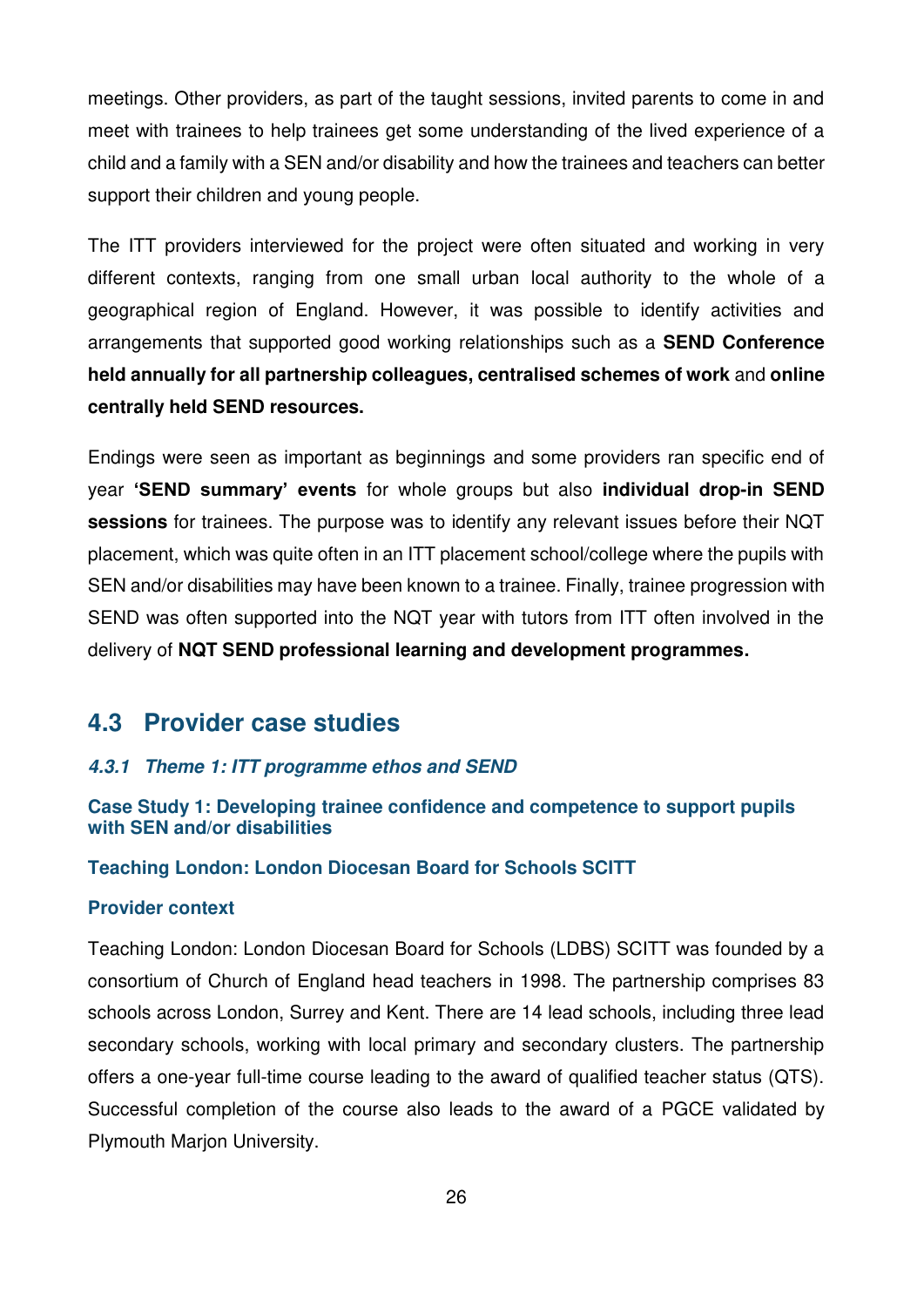In 2017, Ofsted highlighted several strengths of the programme: contrasting placements across the partnership; the organisation of additional school visits as appropriate; highcalibre outside speakers, internal training and visits to special schools meant that trainees and NQTs were very well prepared to teach pupils with a range of abilities and needs and that trainees' familiarity with strategies that support learning for pupils who have SEN and/or disabilities was a particular strength.

#### **Practice Highlight**

Across the partnership and reflected in the programme is a shared expectation that trainees are assessed on the **'difference they make to each and every child in their care'** and that trainees are responsible (with support) for the learning and progress of pupils they teach in the classroom. The ethos of the programme is to ensure that trainees have **'the confidence and competence to approach any situation as a professional'** and to ensure that pupils and parents feel supported. This is in recognition that ITT is an *initial* training programme and that it is not possible to have encountered all types of SEND. Therefore, from induction, trainees with their mentor and link tutor select a **'focus pupil'** with SEN and/disabilities and during weekly observations and mentor meetings, critically reflect, through the lens of pupil learning and progress, how the trainee is making a difference for that child. This element of the programme includes meetings with parents and external agencies.

#### **Practice across the programme**

The provider demonstrates an **embedded and explicit curriculum** is offered through, for example:

- A spiral curriculum where SEND is revisited throughout the time and in all areas of the programme;
- A Masters level assignment and presentation on SEN and/or disabilities halfway through the course, drawing on practice and research;
- A SEND week which includes a visit to a special teaching school, in London and centre based sessions delivered by external specialists; and
- An additional and optional assessed two-week placement in a special school.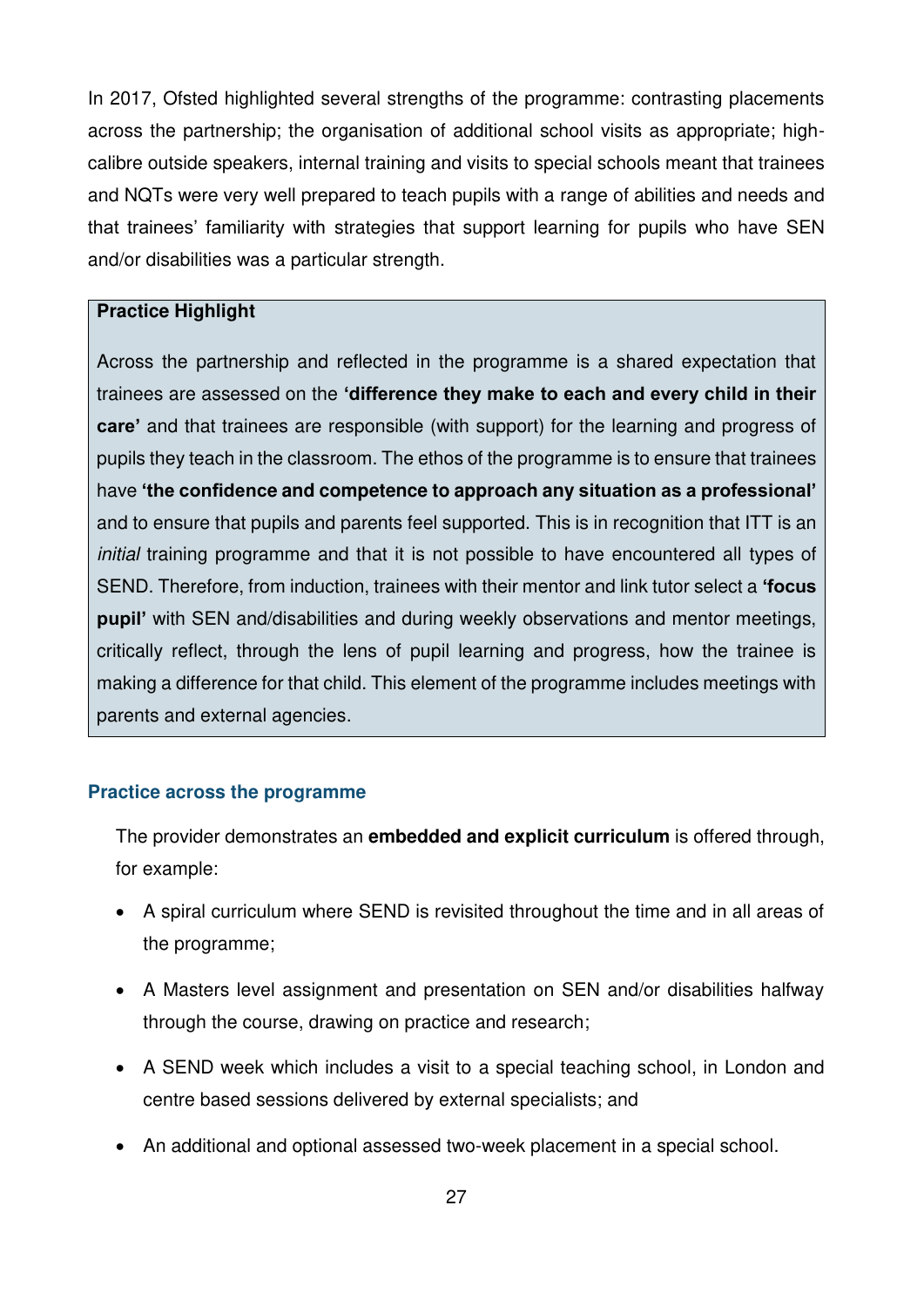#### **Collaboration across the partnership** is promoted through:

- An emphasis on SEND issues in the combined development programme for mentors and link tutors and
- 'Localised Twilight' professional development sessions for trainees, mentors and linked tutors on a category of need common to a group of schools.

# **Case Study 2: Personalised and flexible SEND opportunities for trainees**

#### **Cornwall SCITT ITT Partnership**

#### **Provider context**

Cornwall Secondary School SCITT consists of 23 secondary schools, a special school, an alternative provision multi-academy trust and a tertiary college. The training is school-led with a balance of practical classroom experience in at least two partner institutions. On completion, trainees are awarded QTS with the option to study the PGCE validated by the University of Cumbria.

In 2016, Ofsted noted the skilful way in which trainees and NQTs modified their teaching to meet the needs of all the pupils, including those who had specific learning difficulties. Both trainees and NQTs found the input from specialist speakers on subjects such as dyslexia and autism particularly helpful to understand the challenges involved with these specific needs. Experience in special schools, primary schools and post-16 providers gave them a breadth and depth to their training.

#### **Practice Highlight**

As the types of entry route into the teaching profession have expanded and changed, so has the profile and backgrounds of trainees. To illustrate this development, trainees on the Cornwall programme ranged from 22 to 55 years of age and many of them had experience of working with potentially vulnerable pupils as TAs in schools. In **recognition of the diversity of trainee backgrounds**, the SCITT leaders and partners have created a programme which is **personalised and responsive to the professional requirements and interests of trainees in teaching pupils with SEN and/or disabilities.** To illustrate this ethos a former police officer was supported to build on their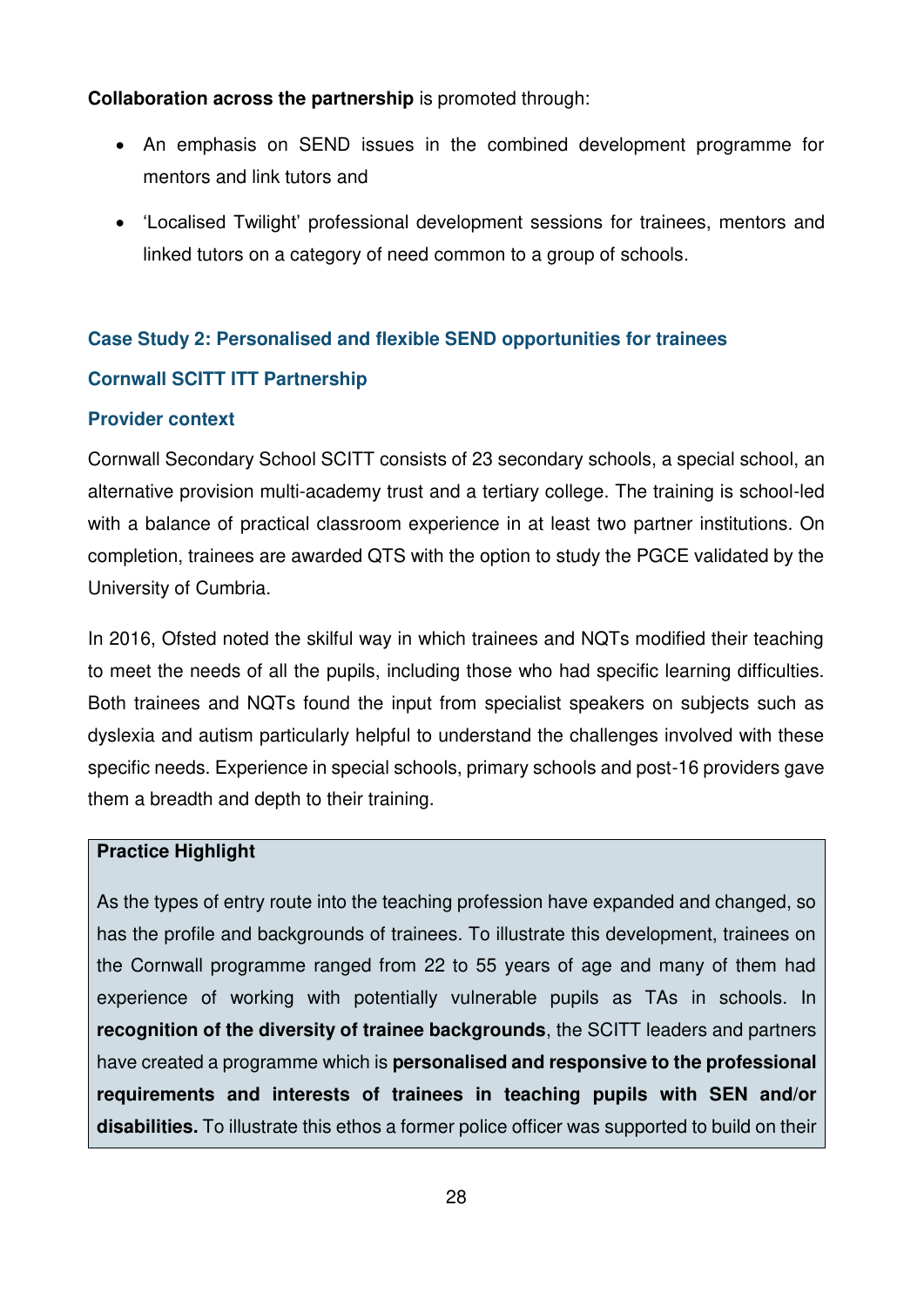previous professional learning and experience to support pupils in alternative provision. Another example was the flexible timetable provided for a school direct SD salaried musician who was already employed in a special school but needed to have access to mainstream music classes to meet the programme requirements. The trainee went for one day a week for two terms to mainstream schools in the partnership and additional mainstream placements over the next two terms to get a breadth of experience across Key Stages 2 and 3. However, the partnership is mindful of ensuring that ITT requirements do not take precedence over the continuity of education for the pupils.

#### **Practice across the programme**

An **embedded and explicit SEND curriculum** is offered through:

- Asking trainees at interview for a place on the programme about their SEND experiences and potential SEND opportunities during the programme;
- Trainees being asked at pre-entry to read literature provided on inclusion in preparation for the first assignment topic in September;
- SENCOs from the partnership meeting with trainees in September to begin awareness-raising sessions and then return in January and the summer term to focus on practice;
- Specialists in SEND, such as dyslexia and in alternative provision, meet with trainees throughout the programme;
- Trainees, in the spring term, sharing learning from a case study pupil with SEN and/or disability shadowed in the autumn term;
- Supporting progress and attainment for pupils with SEN and/or disabilities being an implicit part of sessions on planning, assessment, data and differentiation;
- One day, two to three week and up to one whole term placements in different SEND settings; and
- Programme leaders ensuring that SEND runs throughout the subject specialist sessions such as literacy in geography and scaffolding in physical education (PE).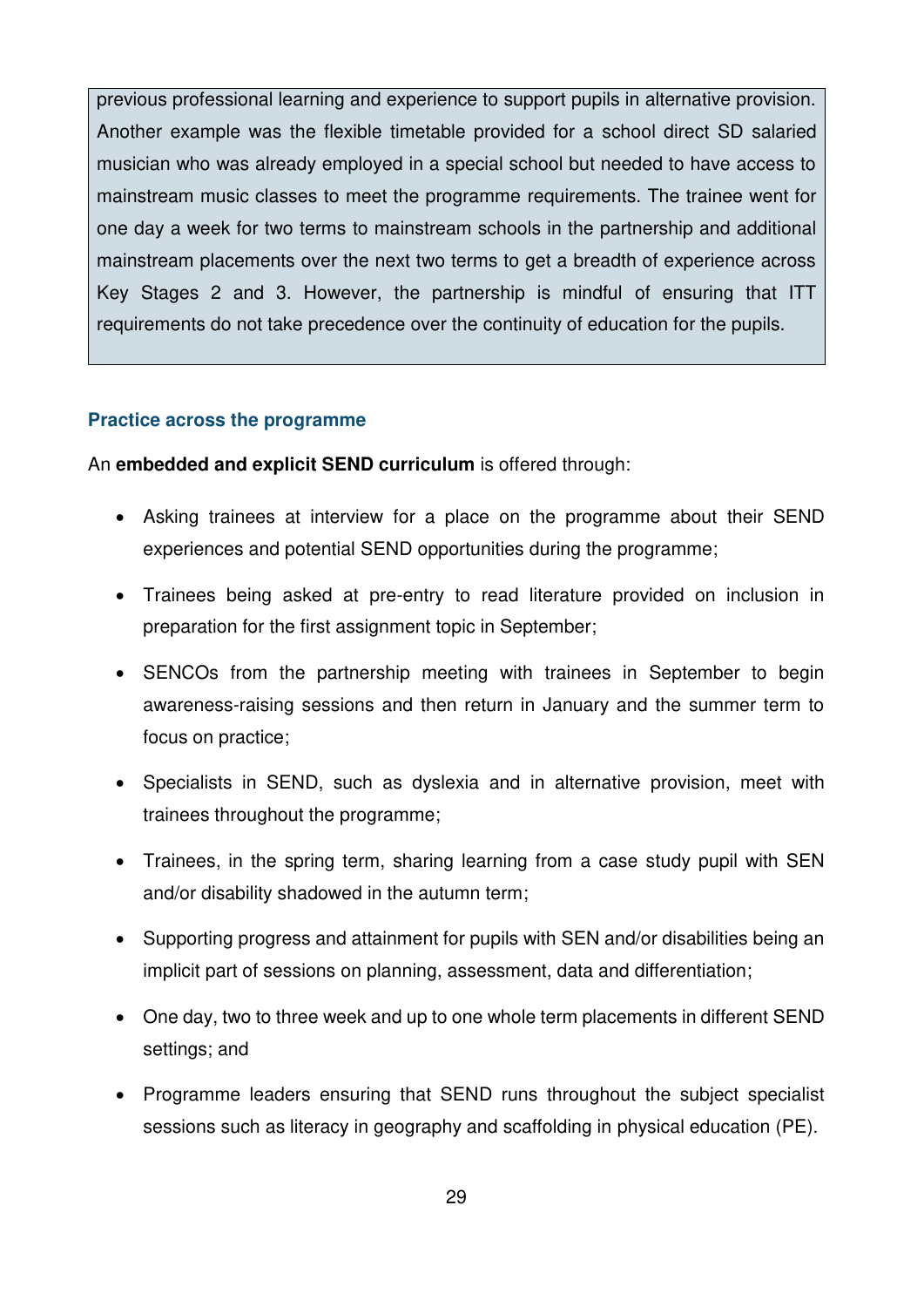#### *4.3.2 Theme 2: An embedded and explicit SEND curriculum*

#### **Case Study 3: Strategically planning for SEND in ITT**

#### **Kirklees and Calderdale SCITT ITT**

#### **Provider context**

Kirklees and Calderdale ITT partnership provides primary and secondary initial teacher training. The partnership offers a number of different training routes to gain qualified teacher status. Both primary and secondary training routes include SD, SD (salaried), QTS and QTS with a PGCE from Huddersfield University. A small number of trainees follow a primary special school training route.

In 2016, Ofsted reported that trainees demonstrated good techniques for assessing pupils' progress and a sophisticated understanding of pupils' different learning needs. Trainees knew how to plan appropriate tasks and activities to promote good learning. High quality training on the needs of pupils with SEN and/or disabilities, coupled with the experience of visiting a special school prepared the trainees very well to meet pupils' specific and additional needs.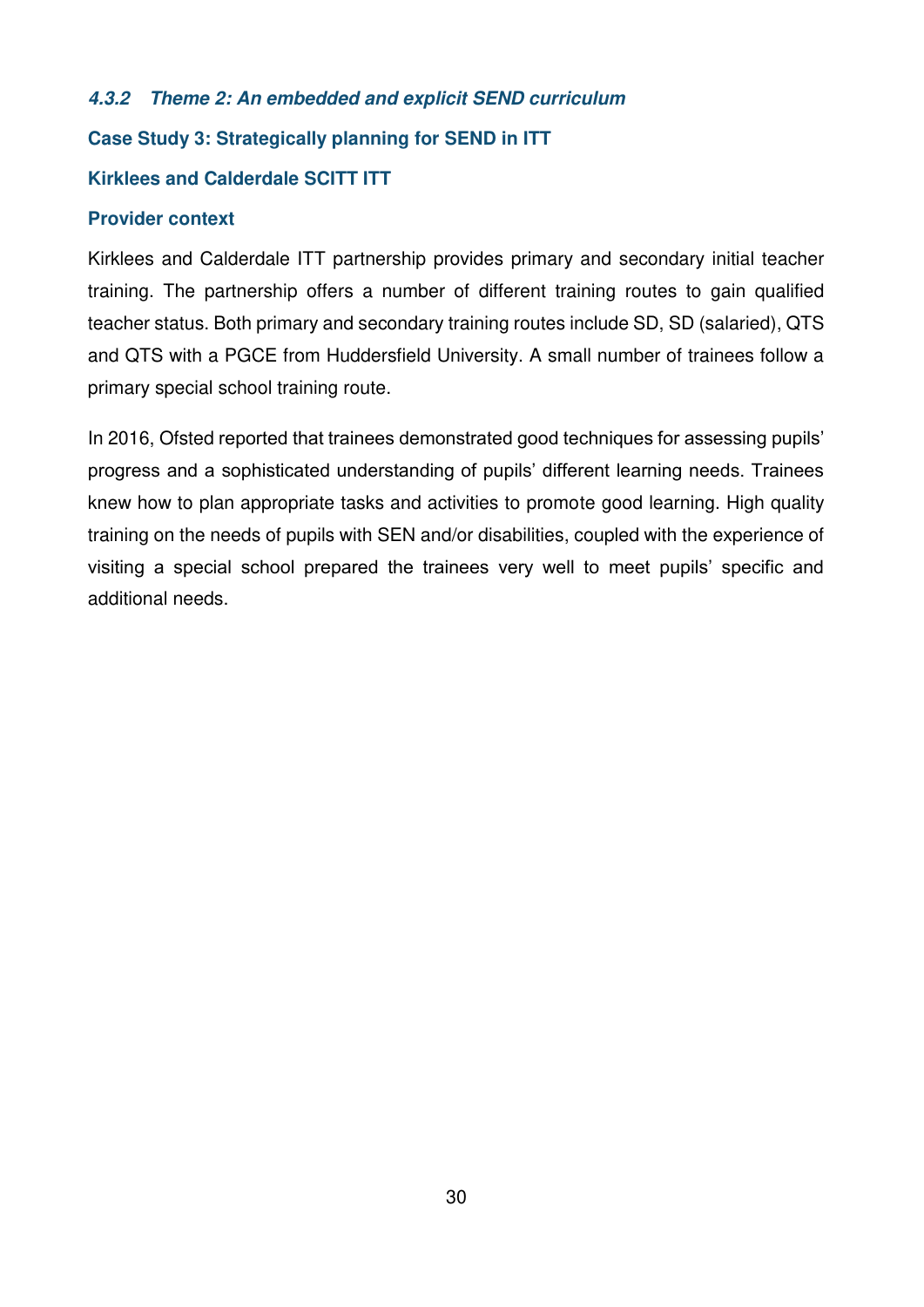#### **Practice Highlight**

To ensure a greater strategic approach to planning for the provision of SEND in their ITT programme, Kirklees and Calderdale SCITT used the National Association of School-Based Teacher Trainers (NASBTT) ITT SEND Toolkit to inform and guide their practice. The Toolkit, launched in 2017, uses a five step process:



#### **Practice across the programme**

An **embedded and explicit SEN and/or disabilities** curriculum is provided through:

- An emphasis on High Quality Teaching (HQT) linked with SEND throughout the time of the programme;
- Group tasks linked to SEND including research informed presentations on different categories of need;
- Focused observations in the autumn term that include how teachers support pupils in SEN and/or disabilities in the classroom;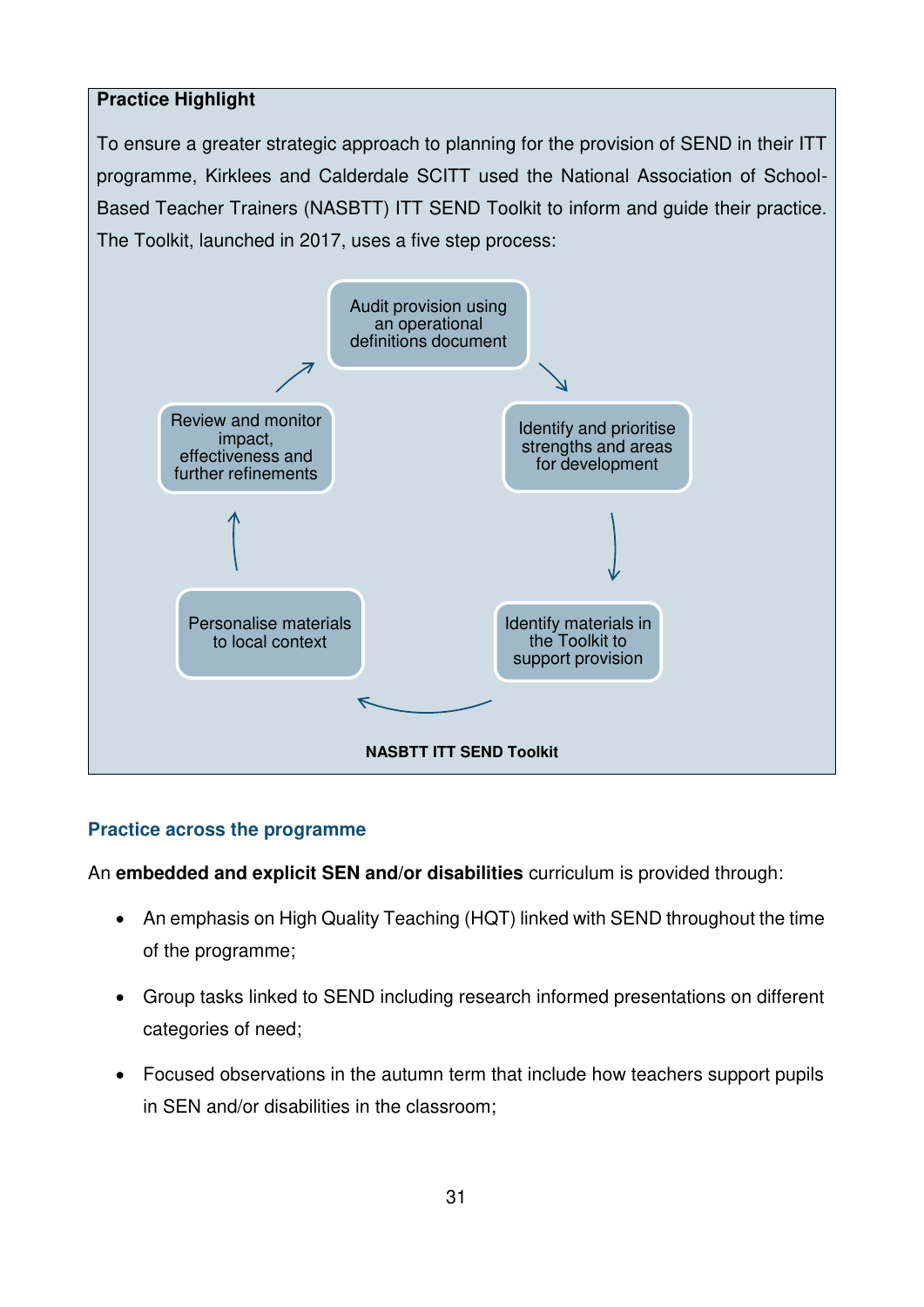- SEND being implicit in subject specialisms such as looking at space, task and adaptive equipment and the Inclusion Spectrum in PE;
- The core SEND programme including external speakers cover topics such as the 'Code of Practice' and 'Role of the SENCO';
- Visits to special schools that include, for example, collaboration with TAs in the classroom;
- Extended placements in special schools offered for interested trainees; and
- Extended placements in mainstream schools for trainees working in special schools.

Future developments:

 As teachers are faced with more challenging needs in mainstream settings, the provider is looking to work with PRUs to equip trainees with the skills required to assist pupils to develop and thrive in mainstream settings.

#### **Case Study 4: SEND – just one element of normal practice**

#### **Alliance for Learning SCITT**

#### **Provider context**

The Alliance for Learning partnership offers early years ITT and primary and secondary training in conjunction with settings, schools and sixth-form colleges across a number of local authorities in the North West region. On completion of the programme, trainees are recommended for QTS and gain a PGCE from the University of Manchester. The partnership offers postgraduate and school direct training in both phases.

In 2017, Ofsted described the partnership as placing a strong emphasis on equality and diversity. In the Early Years, trainees had a good understanding of how to adapt their teaching to support pupils with SEN and/or disabilities and to work closely with children's families when specific concerns about a child's development arose. Secondary trainees gained valuable practical experience in a special school and a pupil referral unit. They had a good understanding of potential barriers to learning and ensured that pupils with SEN and/or disabilities made at least expected progress.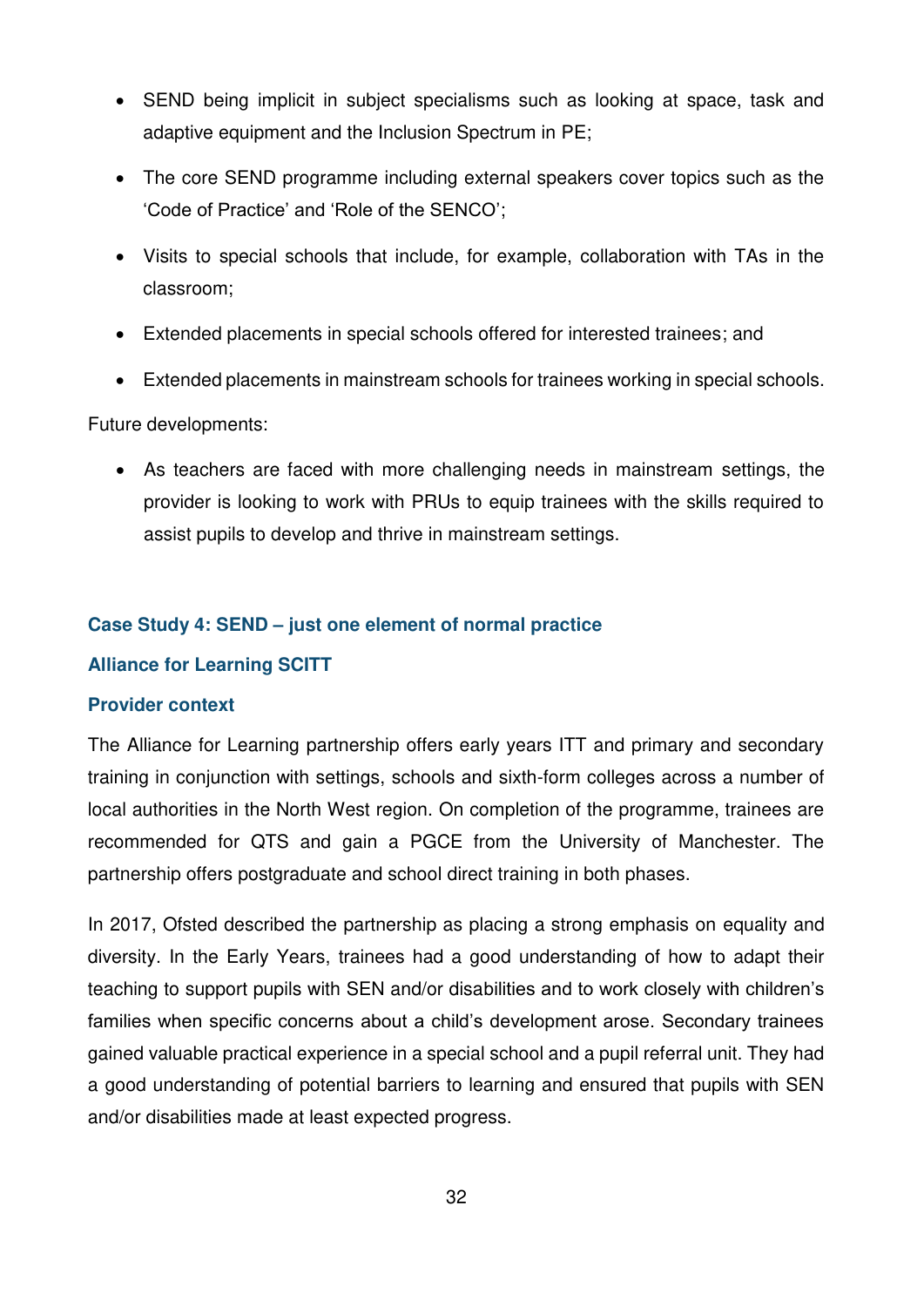#### **Practice Highlight**

Much has been written about the need for SEND in ITT to be 'bolt in and not bolt on'. An embedded and explicit SEND curriculum was a characteristic of all provision in this project. Alliance for Learning described how "SEND must not be seen as bolt on, it must be seen as **just one element of normal practice**, **a thread that runs through** the programme from beginning to end, which you **come back to regularly.**" In doing so, it was felt that any barriers that trainees may face, such as, fears due to a lack of knowledge and understanding, could be overcome. SCITT Leader

#### **Practice across the programme**

An **embedded and explicit SEND curriculum** is offered through:

- An emphasis on High Quality Teaching (HQT) linked with SEND throughout the time of the programme;
- An emphasis on supporting trainees to know how to 'scaffold learning to the top' for all learners including all pupils with SEN and/or disabilities;
- A teaching and learning manual provided for trainees, with examples of scaffolding, to support subject specialisms;
- Structured peer observations using templates, early on in course and throughout;
- A reflective journal kept by trainees throughout the programme with inclusion a fundamental element and learning shared with mentors and peers;
- SEND Conference Days throughout the year;
- Theory-based sessions on different elements of SEND are delivered throughout the year quickly followed up by opportunities to visit relevant settings such as a PRU and a special school and
- An optional SEND main placement for trainees.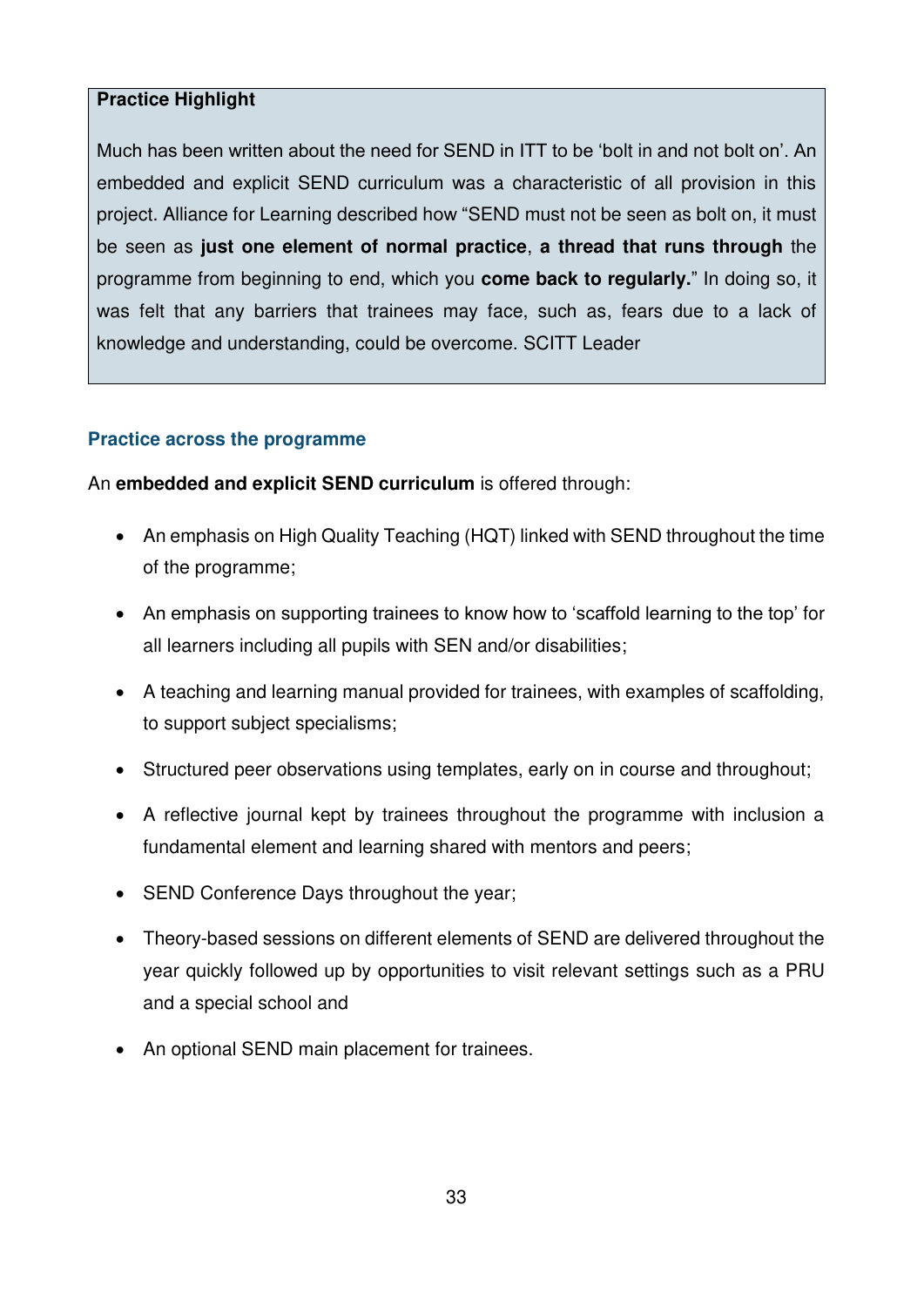#### **Collaboration across the partnership** is promoted through:

- Ex-trainees with a Teaching Assistant (TA) background incorporated as a resource to help all trainees engage with the deployment, preparedness and practice of TAs, and
- Shared 'expectations' of trainee performance and SEND as part of mentor training.

#### **Case Study 5: Programme content and progression**

#### **Basingstoke Alliance SCITT**

#### **Provider context**

The Basingstoke Alliance SCITT partnership was established in 2014 and combines central and school-based training; trainees follow SD, SD (salaried) or core tuition routes to QTS. There are currently 12 secondary schools in the partnership, which offers enhanced training in SEND, based at a special teaching school for pupils with moderate learning difficulties. The ethos that underpins the ITT provision comes from the lead school in producing teachers who are educational problem solvers, rather than just curriculum knowledge teachers, to think about individual children in their classes.

In 2016, Ofsted reported that trainees valued the series of training sessions about SEND and behaviour management. A particular strength of the trainees was their planning for teaching that took into account the diverse needs and abilities of pupils, particularly those who had SEN and/or disabilities.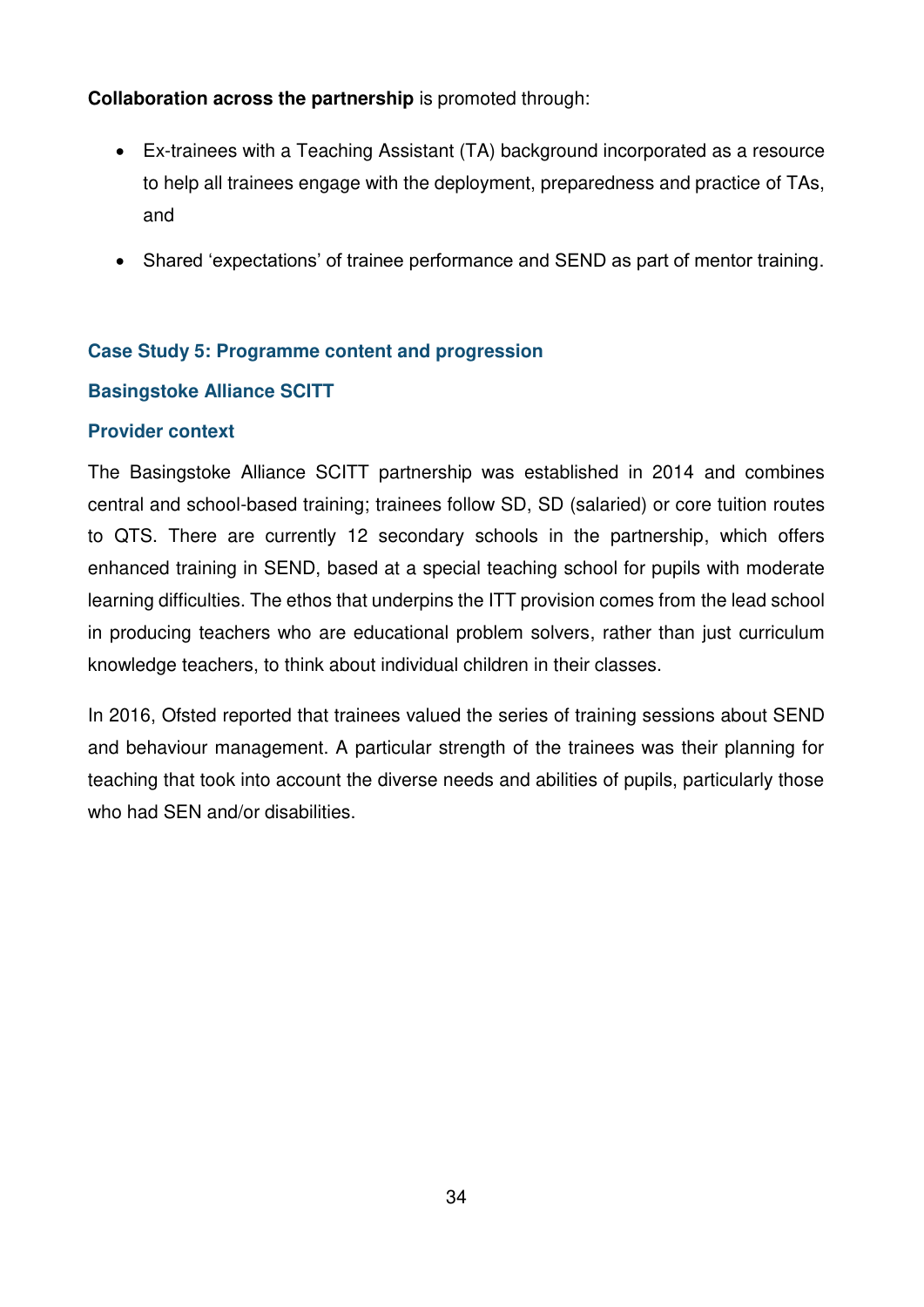#### **Practice Highlight**

For the leaders of the Basingstoke Alliance **'progression and consistency'** are integral to the SEND ITT provision. The current structure and content of their programme is a result of experience and expertise from the lead school, Dove House, responding to feedback from trainee surveys and after completion of the NASBTT SEND ITT Toolkit. Eighteen days are explicitly set aside for SEND, but SEND is as embedded across the curriculum in, for example, the subject specialism sessions and assignment tasks across the year. This case study is reporting on the explicit SEND elements of the Basingstoke Alliance ITT programme.

An introduction to SEND (development of the whole child, progression to adulthood, reforms and current regulations) starts as part of the three-day induction before the autumn term begins and is led by the head teacher of the lead SEND school and the Programme Manager. The 18 days include four days delivered across the year by an experienced specialist in SEND. Day 1 builds on the introduction during induction and extends this to: understanding different learning profiles, (including categories of SEND), how to begin to identify barriers to learning and the range of external agencies that work to support pupils with SEN and/or disabilities. Then, having 'sowed the seed', in the spring term, it is felt that trainees are better prepared and have more classroom experience to: return in more depth to specific barriers to learning (based on the four categories of need); the strategies that can be used to support learning and the importance of 'breaking down' learning into small achievable steps to support progress and achievement. In the summer term, the main topics of the third and fourth days include: partnership with parents; the deployment, preparedness and practice of TAs and approaches to reducing the differences in outcomes between pupils with and without SEN and/or disabilities from national, whole school and classroom perspectives. This is complemented by the school's professional themes programme in the spring and summer term which supports the trainees putting the theory into practice.

These four days in central training are planned alongside school experience days. At the end of the first half term, there is a SEND mainstream school experience day and a special school day. The SEND mainstream looks at collaborative and corroborative coproductive approaches to ensure all pupils' needs are met with a focus on the graduated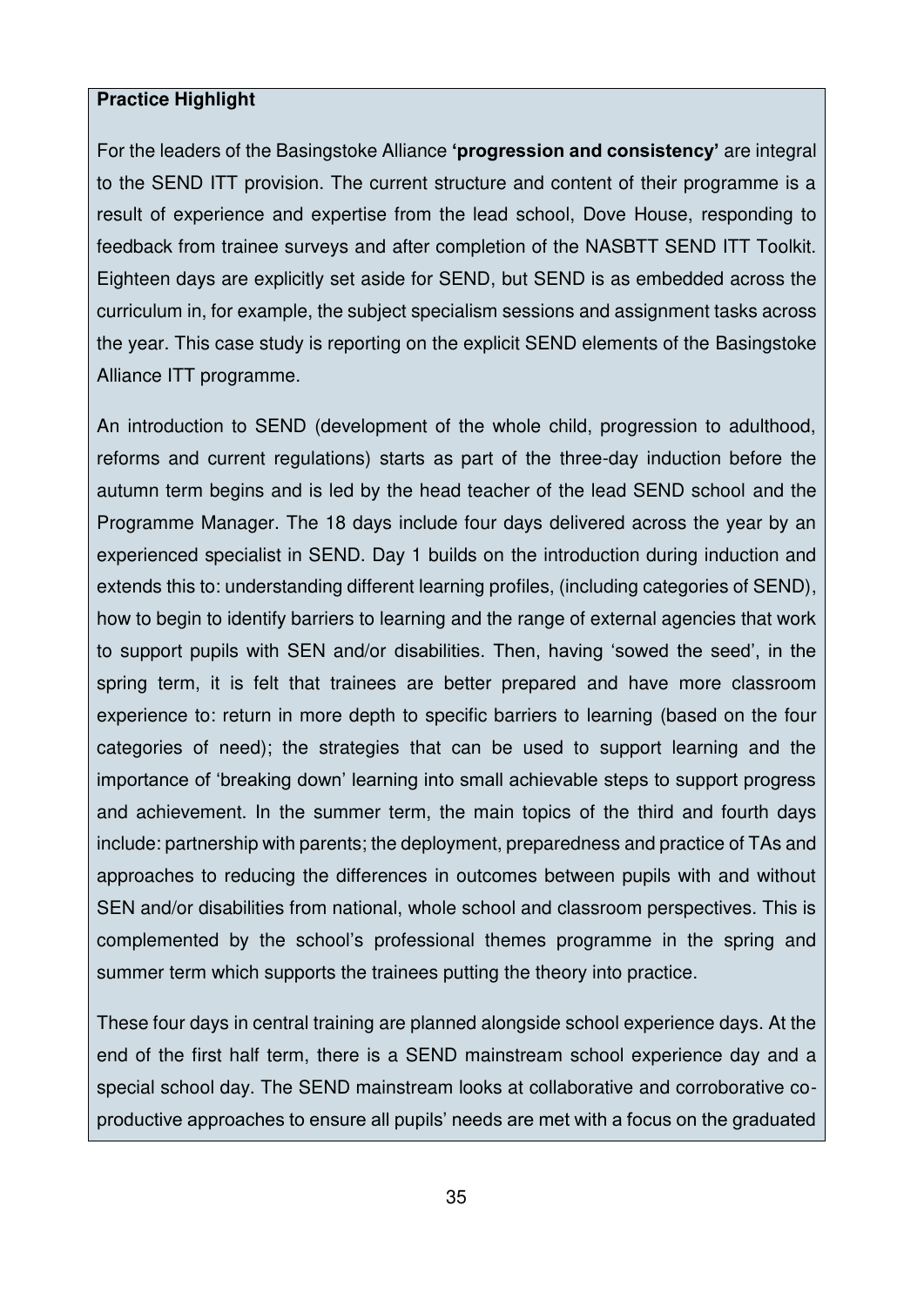approach, the individual support plan, and the external agencies that the schools use to support the pupils in their particular setting. In the special school day, observations of numeracy and literacy lessons are completed, as well a learning walk with a focus on behaviour for learning. One outcome from the day is that trainees are asked to work in groups to produce a leaflet for one of the four categories of need for a fellow trainee to use in the classroom. Trainees also have a whole school data day which focuses on the use of data to assess, identify needs, refine and revise provision to support the pupil in making good progress and securing good outcomes.

In the summer term, trainees return to the special school to focus on differentiation, personalisation, stretch and challenge and how Dove House uses positive reinforcement strategies to support motivation and resilience in learning*.* 

### **Case Study 6: Embedding SEND within the wider curriculum: The Impact Study North Manchester ITT Partnership SCITT**

#### **Provider context**

North Manchester ITT Partnership SCITT works in partnership with 38 secondary schools and 14 primary schools across greater Manchester, Merseyside and neighbouring local authorities in the North West. At the end of the two-year programme, successful trainees achieve QTS and a Postgraduate Diploma in Education is awarded from Manchester Metropolitan University.

In 2016, Ofsted reported that trainees planned effectively to ensure that different groups of pupils, including those with SEN and/or disabilities made at least good progress. They were clear in demonstrating their expectations of pupils that enabled all pupils to access learning.

#### **Practice Highlight**

A key assessed element of the North Manchester ITT programme is the 'Impact Study' which all trainees complete across the first year of the programme. Trainees select one of their classes and, at the end of the year, present to a panel of deputy heads, professional mentors and university colleagues, findings that demonstrate the impact of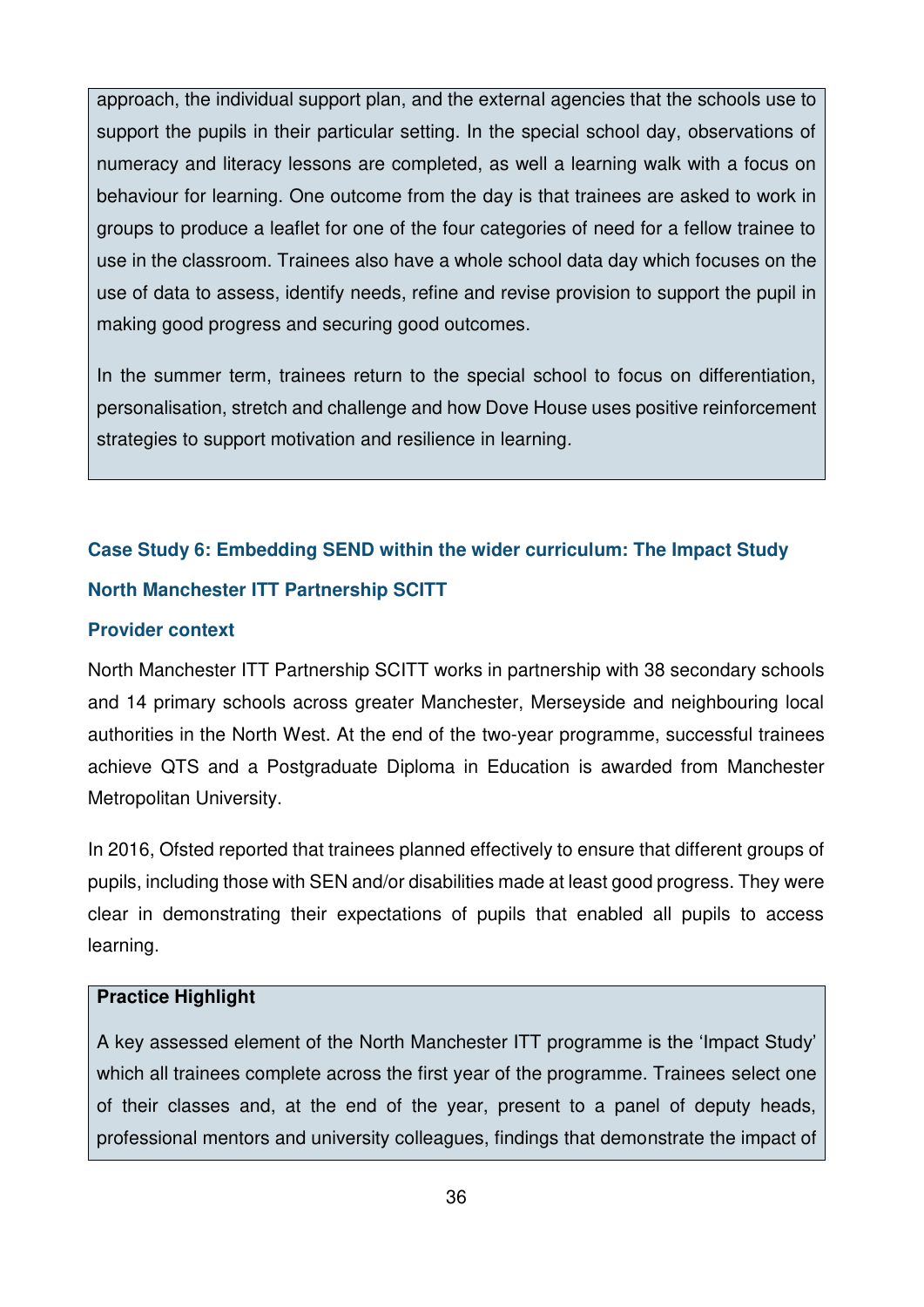their teaching and how this impact was achieved, supported by evidenced gathered over the year and the wider research evidence base. An element of the presentation includes how they identified barriers to learning for pupils with SEN and/or disabilities, what they did to reduce the impact of those barriers and then to demonstrate how the pupils made progress over the year.

*'What we really, really push is it's not just about the data. It's not about the labels given to children, it's about the relationships that our trainees build. That is what we encourage. So it's about learning the children as individuals.'* SCITT Lead

The Impact Study is assessed and a second purpose of the panel presentation is to take the opportunity to publicly celebrate the achievements of the trainees.

# **Practice across the programme**

An **embedded and explicit SEND curriculum** is offered through:

- Focused observations and tracking of pupils with SEN and/or disabilities in the autumn term;
- Specialist staff from across the partnership, including Manchester Metropolitan University, involved in SEND training on topics such as: child and adolescent development; the SEND Code of Practice requirements; mental health and wellbeing and revisiting these subjects throughout the year in training; and
- One day in a special school and alternative provision, with flexibility with a view to expanding this experience.

# **Collaboration across the partnership** is promoted through:

- An audit for mentor training that includes SEND, and
- Mentors supporting trainees in secondary settings to meet with the designated SEND lead in their subject specialism.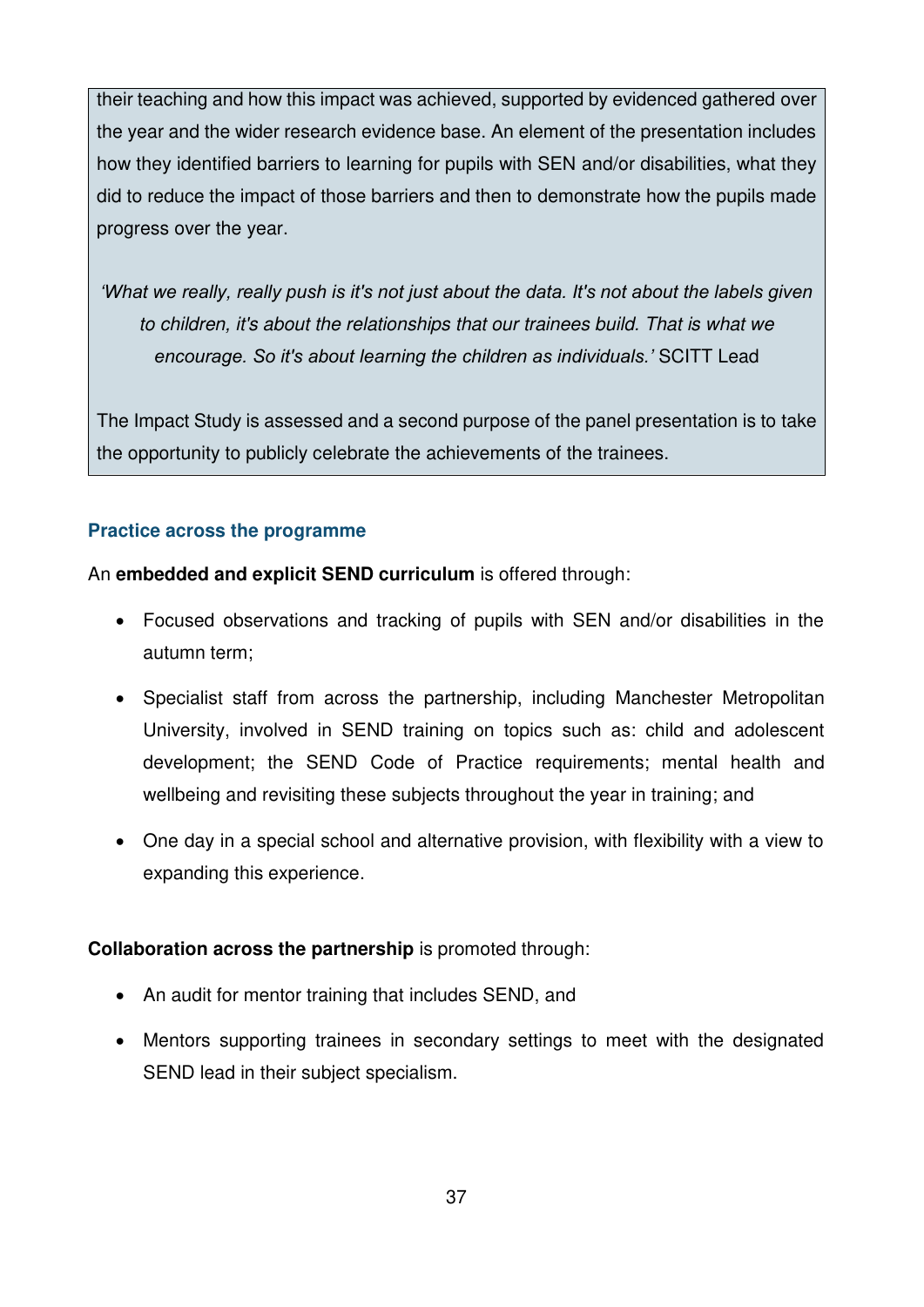# **Case Study 7: Embedding SEND within the wider curriculum: postgraduate assignments**

#### **Teach First North East**

#### **Provider context**

Teach First North East provides primary and secondary employment-based ITT, delivered in partnership with Northumbria University and schools in 12 local authorities within the North East region. At the end of the two-year programme, successful trainees achieve QTS and a Postgraduate Diploma in Education and Leadership.

In 2016, Ofsted reported on the professionalism of trainees and the unrelenting focus on raising the achievement of disadvantaged pupils and demonstrating effective support for pupils with SEN and/or disabilities. Primary trainees visited a special school for children with complex learning needs and some secondary trainees completed contrasting school experiences in special schools and pupil referral units. Centre based training in SEND was extremely well planned, of high quality and delivered by university staff and school practitioners.

#### **Practice Highlight**

**In 2016, the Teach First PGCE included a module assignment looking specifically at meeting the needs of specific pupils in their classroom.** This has been built on and developed as part of the new Postgraduate Diploma, where trainees complete four modules across the two years. Three of the four **module assignments address, in part**  (dependent on the elective focus of trainees**), the education of pupils with SEN and/or disabilities.** The first module is about trainees' emerging philosophy of teaching, models of pedagogy and theories of learning, with a focus on disadvantage, including the subject of SEND. The second assignment asks trainees to reflect on leading learning in their communities with a closer examination of the pupils they teach as individuals, understanding family contexts and the wider setting of the community within which they are working and thus includes the education of pupils with SEN and/or disabilities. The final module asks trainees to focus on extending their impact, with a project proposal and implementation on an area of their own choice; some trainees will address SEND.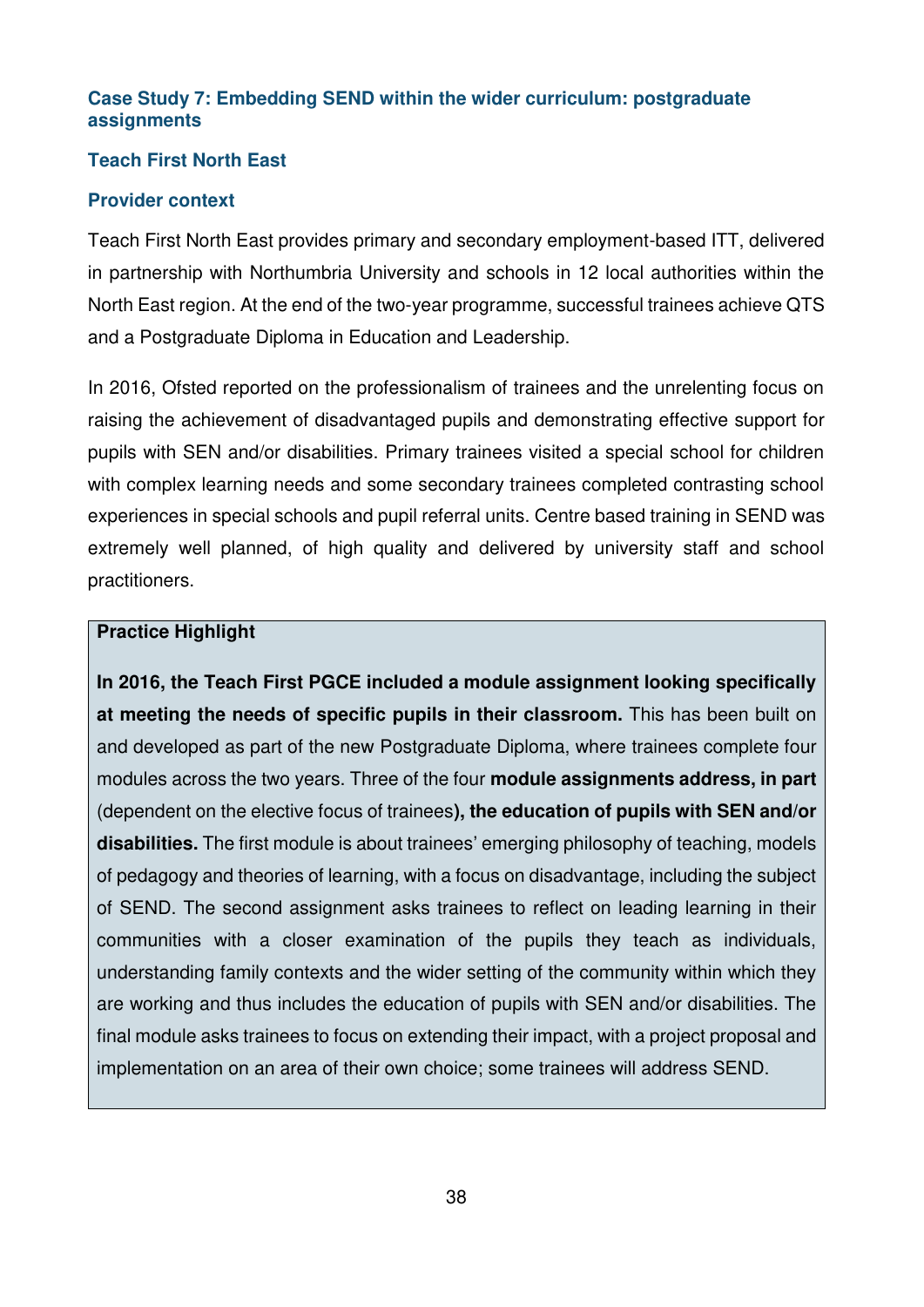#### **Practice across the programme**

An **embedded, explicit and carefully sequenced curriculum** is offered through:

- SEND being introduced as part of the five week Summer Institute before the teaching element of the programme begins and subsequently returned to throughout the two years;
- An emphasis on HQT for *all* pupils and how to be a 'great teacher'. This underpins programme approach;
- Additional school placements planned to respond to trainee needs some of these are undertaken in special schools or PRUs; and
- PGCE modules including a case study task of an intervention for pupils with SEN and/or disabilities that includes developing, implementing and evaluating an intervention for the pupils.

#### **Collaboration across the partnership** is promoted through:

- Specialists from within and beyond the partnership delivering training especially from university tutors, and
- Mentor training that includes SEND and 'localised' to school context.

# **Case Study 8: Nurturing reflective SEND practitioners**

#### **University of Newcastle**

#### **Provider context**

The partnership offers postgraduate training in the primary and secondary phases. All trainees work towards the achievement of a PGCE and qualified teacher status. Provision includes an SD route for both primary and secondary teacher training.

In 2017, Ofsted reported that for the primary programme, training was enhanced by staff from local schools with particular expertise in meeting the needs of pupils with SEN and/or disabilities. Trainees and NQTs demonstrated effective skills in adapting their teaching to meet the needs of this group of pupils aided, in part, by their learning during a placement in schools catering specifically for pupils with complex needs. At the secondary phase,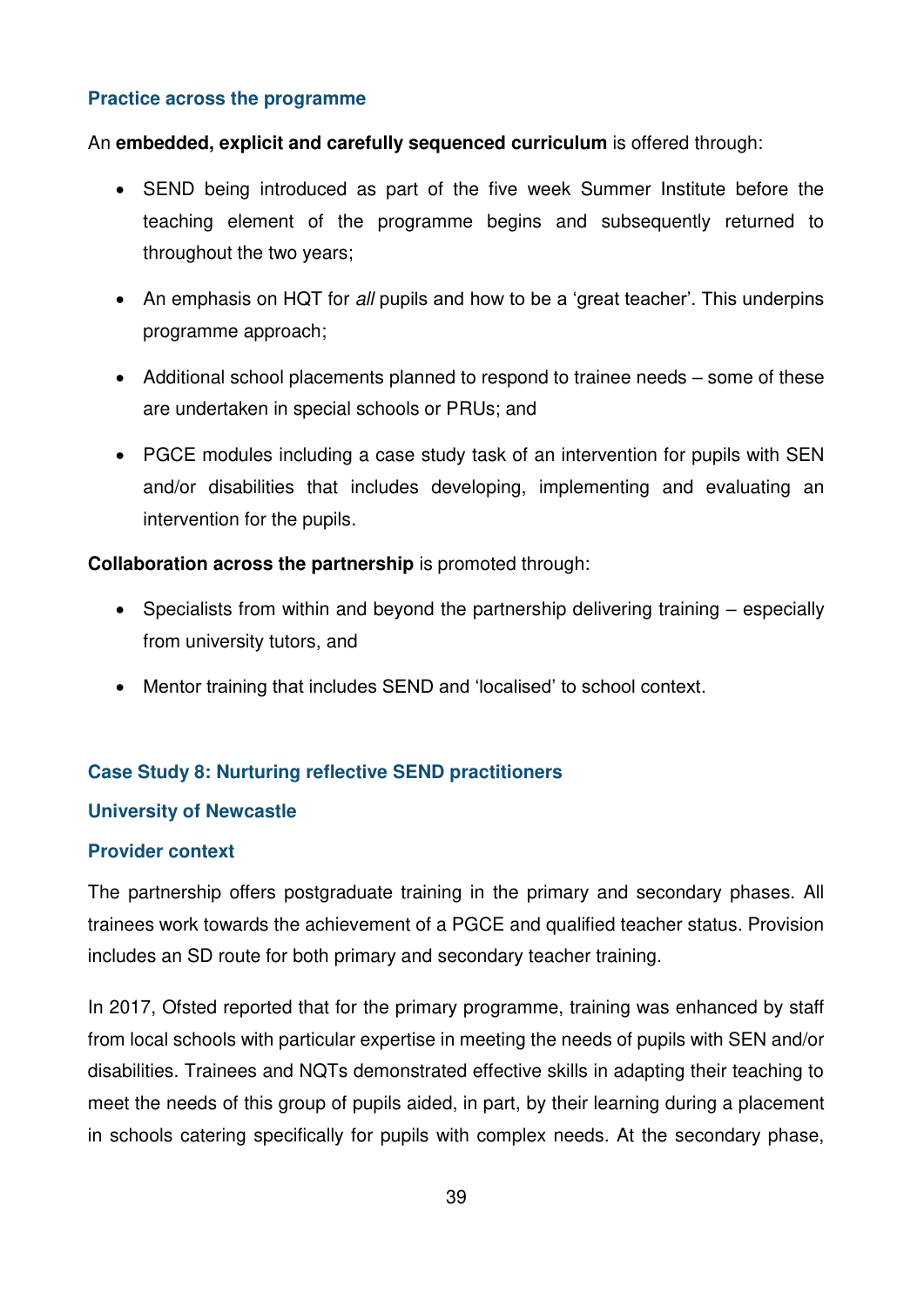trainees and NQTs were effective in meeting the needs of pupils because school placement experiences, along with centre and school-based training, enabled them to develop their skills effectively.

#### **Practice Highlight**

'At Newcastle we are nurturing very reflective practitioners'. Developing confidence and competence in providing a teaching and learning context that enables all pupils, including pupils with SEN and/or disabilities to thrive academically and socially, requires **trainees to incorporate reflective practice on SEND throughout the programme and beyond.** The ITT programme at the University of Newcastle supports trainees in this process, in three explicit ways across the programme. Firstly, in the primary programme, trainees maintain a learning journal. As part of this process, trainees reflect back on their work with pupils with SEN and/or disabilities in the classroom and what this means for adapting their practice going forward and to write about the evidence they base these changes on. Trainees are encouraged to write in a professional way, but equally journals are also personal to them, in the sense that they can comment about what is important to them in their development. Guidance is provided by tutors in the writing process and trainees are encouraged to share aspects of their journal with their mentors in school. On the secondary programme, trainees complete online weekly reflective diaries, which include: the progress made by pupils with SEN and/or disabilities in their lessons; the strategies used and adapted with and for individual pupils to support this progress and commentaries on how their practice as trainees changes over time.

Secondly, all trainees complete programme evaluations at two points in the year, which asks trainees to reflect on how prepared they feel to teach pupils with SEN and/or disabilities. The responses are a prompt for trainees and their mentors to identity, in this instance, additional knowledge, skills and experience they need in relation to SEND and which is added to the trainee's ongoing training plan; the third tool for reflection.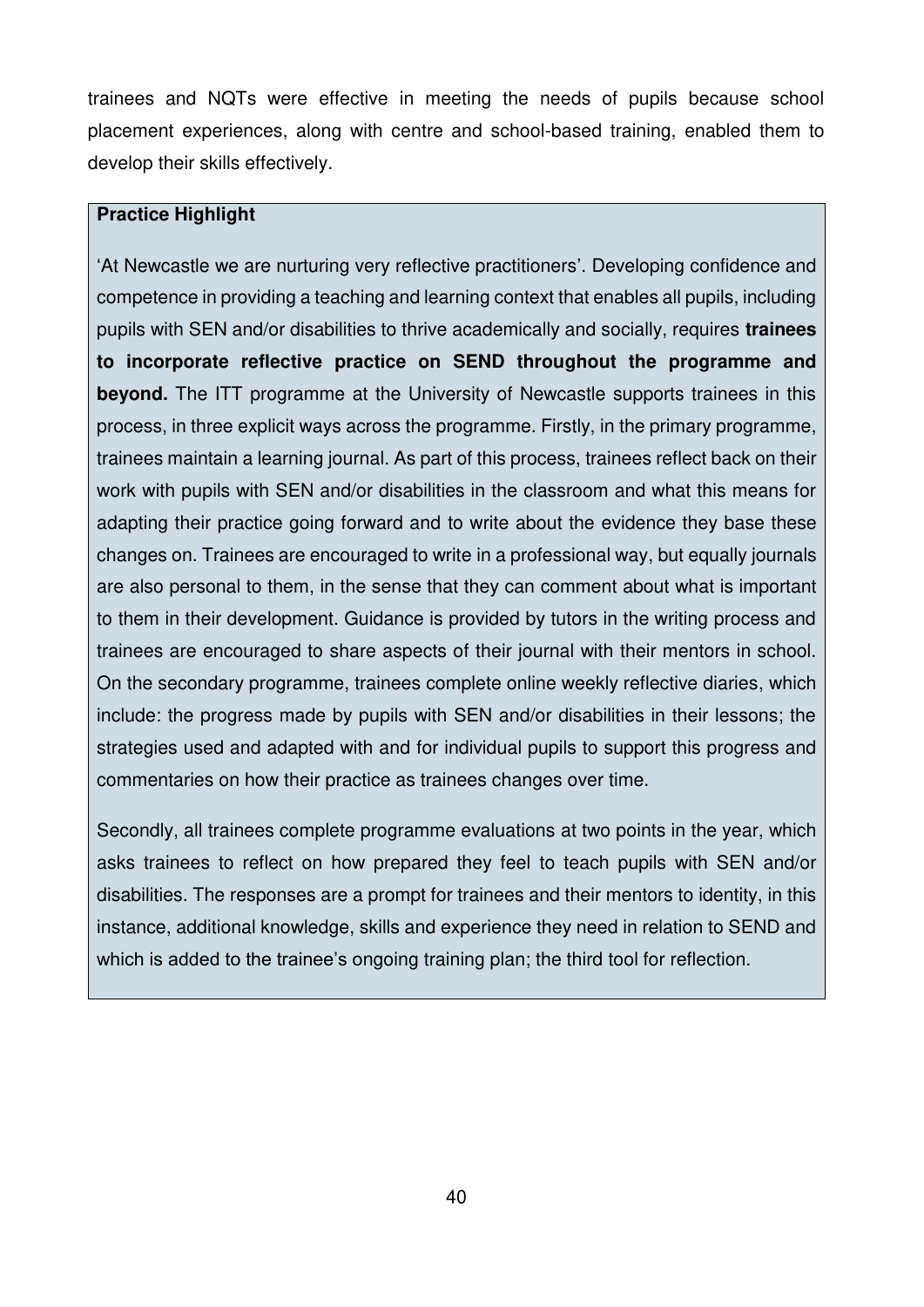#### **Practice across the programme**

An **embedded and explicit SEND curriculum** is offered through:

- SEND is a theme included from the start of the taught programme and in schools, for example, trainees meet with the SENCO to gain an insight into how SEN policy and practice is undertaken in individual settings;
- Lesson plans and mini presentations require trainees to show how they have scaffolded and adapted teaching for pupils with SEN and/or disabilities;
- Subject tutors for secondary students include SEND in their sessions;
- Taught SEND content is quickly followed by practice through school visits and/or placements;
- Two SEND Conference days are held each year and include input from local authority representatives;
- Specialists in different categories of need contribute to taught sessions; and
- All trainees have at least one day in a SEND setting and trainees can opt for longer assessed placements which is increasing in popularity.

# **Collaboration across the partnership** is promoted through:

- Practitioners from special schools support in the delivery of the programme, and
- On-line and face-to-face training for school mentors includes SEND.

# **Case Study 9: Evidence-informed SEND practice**

#### **University of Exeter**

#### **Provider context**

The partnership provides ITT in the primary and secondary phases. There are approximately 300 schools and colleges involved in the partnership across the South West region and London. The university offers a postgraduate route towards PGCE with QTS in both phases.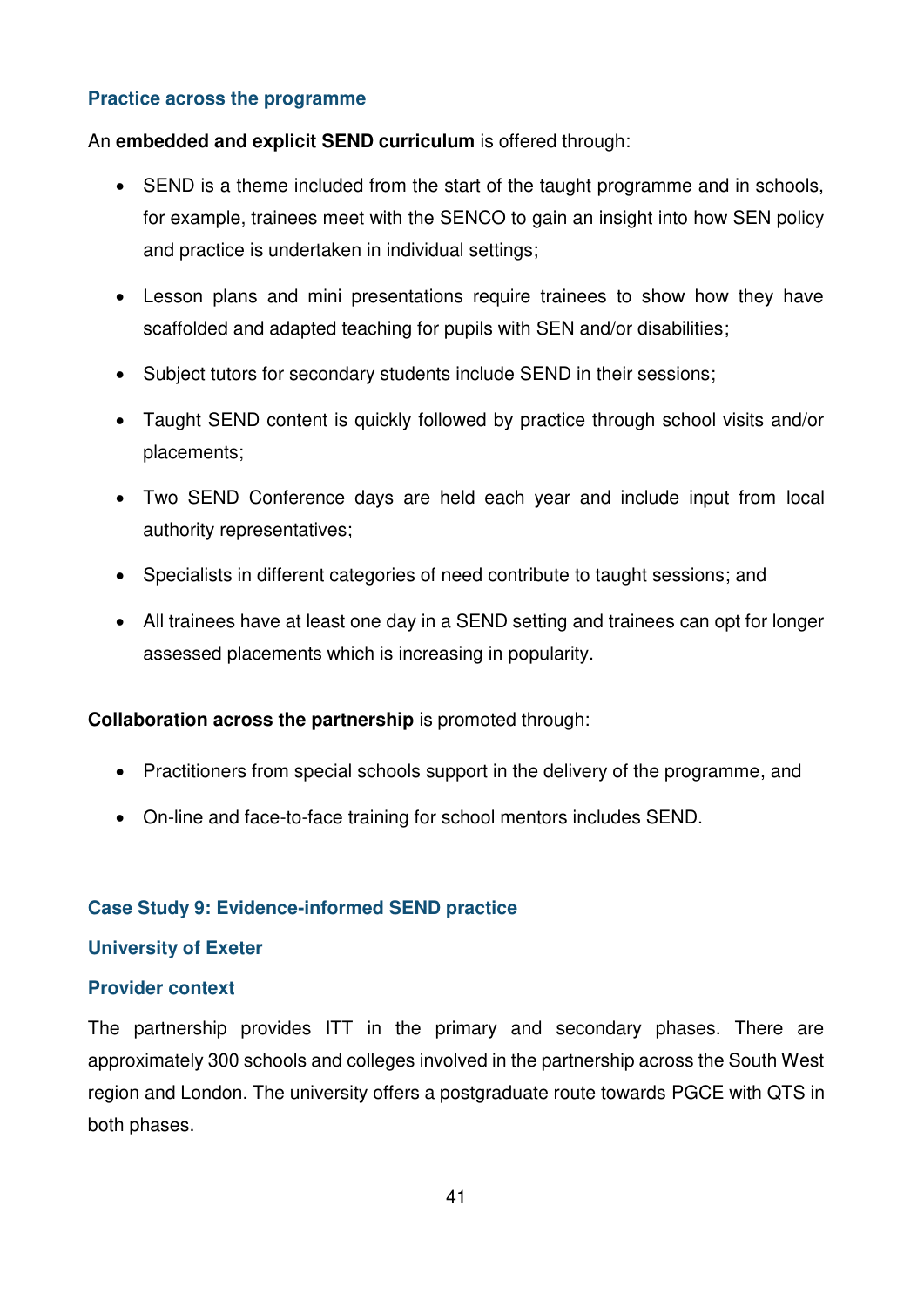In 2017, Ofsted reported that primary trainees were confident, skilled at creating highquality learning environments and demonstrated a secure knowledge of how to adapt teaching to meet the needs of pupils with SEN and/or disabilities. In the secondary phase, the training offered was described as thorough, comprehensive, and included expert centre-based learning from specialist providers.

#### **Practice Highlight**

Underpinning the ITT programme at the University of Exeter is a strong theoretical framework; integral to which is an emphasis placed on **evidence-informed SEND practice.** In particular, the use of theoretical and empirical research is used to support the development and practice of trainees on topics such as; inclusive and special pedagogy and collaborating with TAs. Lecturers from the ITT and wider Graduate School of Education programmes present and discuss their own research and current projects with trainees. Many of these lectures are recorded and uploaded, with research papers and relevant resources to the University's virtual learning platform for all trainees and NQTs.

#### **Practice across the programme**

#### An **embedded and explicit SEND curriculum** is offered through:

- SEND running as a thread throughout the programme;
- Trainees completing tracking and case study tasks for pupils with SEN and/or disabilities;
- SEND being incorporated into subject specialism days and school based professional studies programme;
- Structured templates to support observation and reflection of SEND; and
- An optional offer of a SEND second placement for trainees.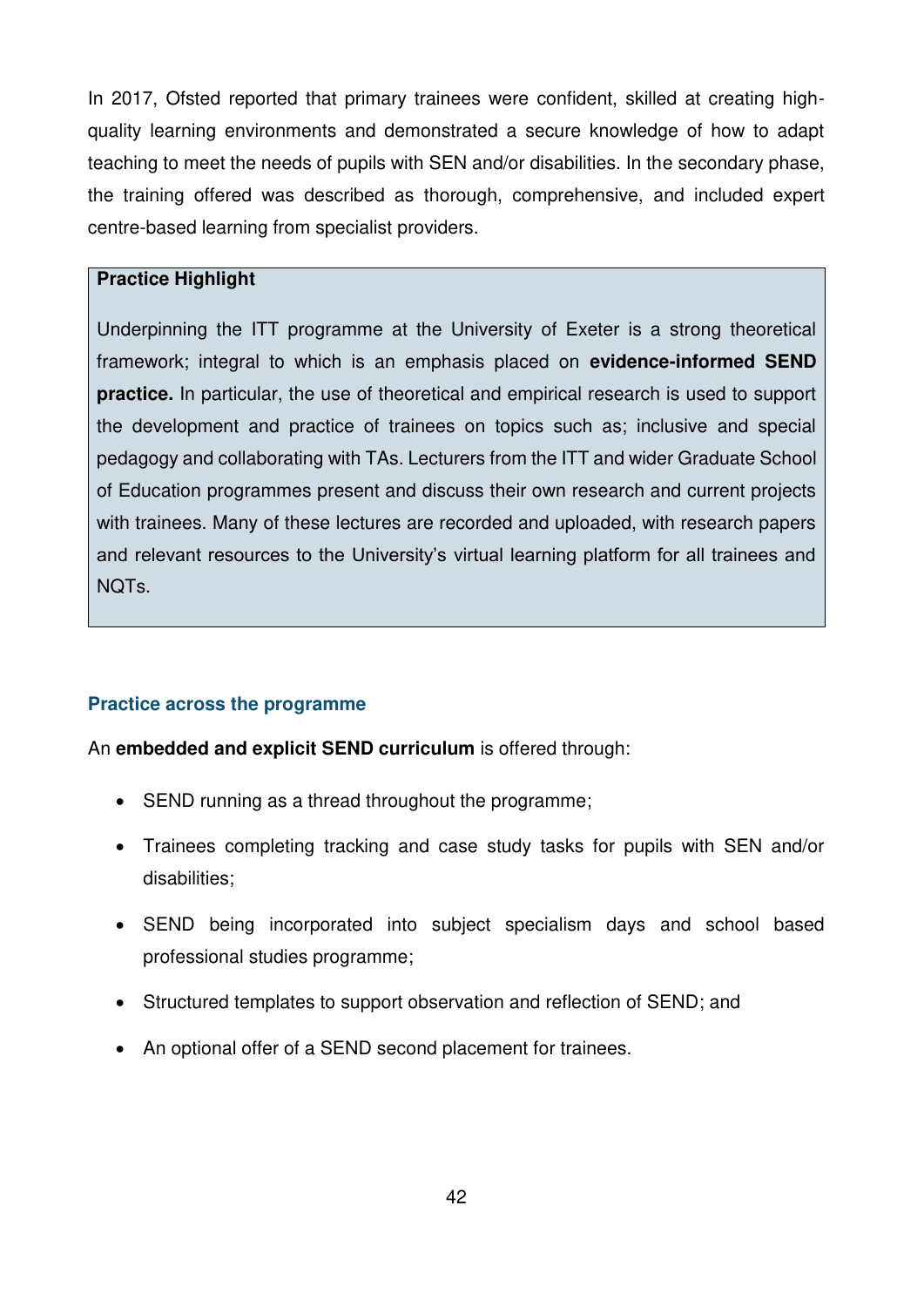# **Collaboration across the partnership** is promoted through:

- SEND coordinated by one member of staff across the programme who has oversight of how SEND is embedded into the different programme elements including the curriculum, placement experiences and mentor training, and
- Annual combined mentor training with course subject tutors that includes SEND.

# *4.3.3 Theme 3: Models of SEND ITT placements*

# **Case Study 10: Flexibility in placement models**

# **East Midlands Teacher Training Partnership**

#### **Provider context**

East Midlands Teacher Training Partnership provides SCITT in the primary and secondary phases and began in 2015/16. The partnership includes 62 schools across Nottinghamshire, Derbyshire and Leicestershire. The partnership provides both core training and training through School Direct. All trainees follow the same programme, which leads to QTS and a PGCE awarded by the University of Nottingham.

In 2018, Ofsted reported that trainees received significant and high-quality experiences of teaching within a SEND context as a consequence of a particularly productive link with a local special school. This enhanced their understanding and their skills, particularly when planning learning to meet pupils' individual needs. A large proportion of trainees successfully sought employment within special school settings, including within the partnership. Trainees are knowledgeable and committed to promoting good achievement for pupils from a diverse range of backgrounds and experiences, including pupils who have SEN and/or disabilities, and are skilled in providing resources which ensure equality of access.

# **Practice Highlight**

Providers offered four different models of placements in special schools and settings. One of the fundamental principles of effective practice in relation to SEND placements, whatever model was implemented, was the need for providers and schools to be flexible in the experiences they offered to individual trainees. This was a particular feature of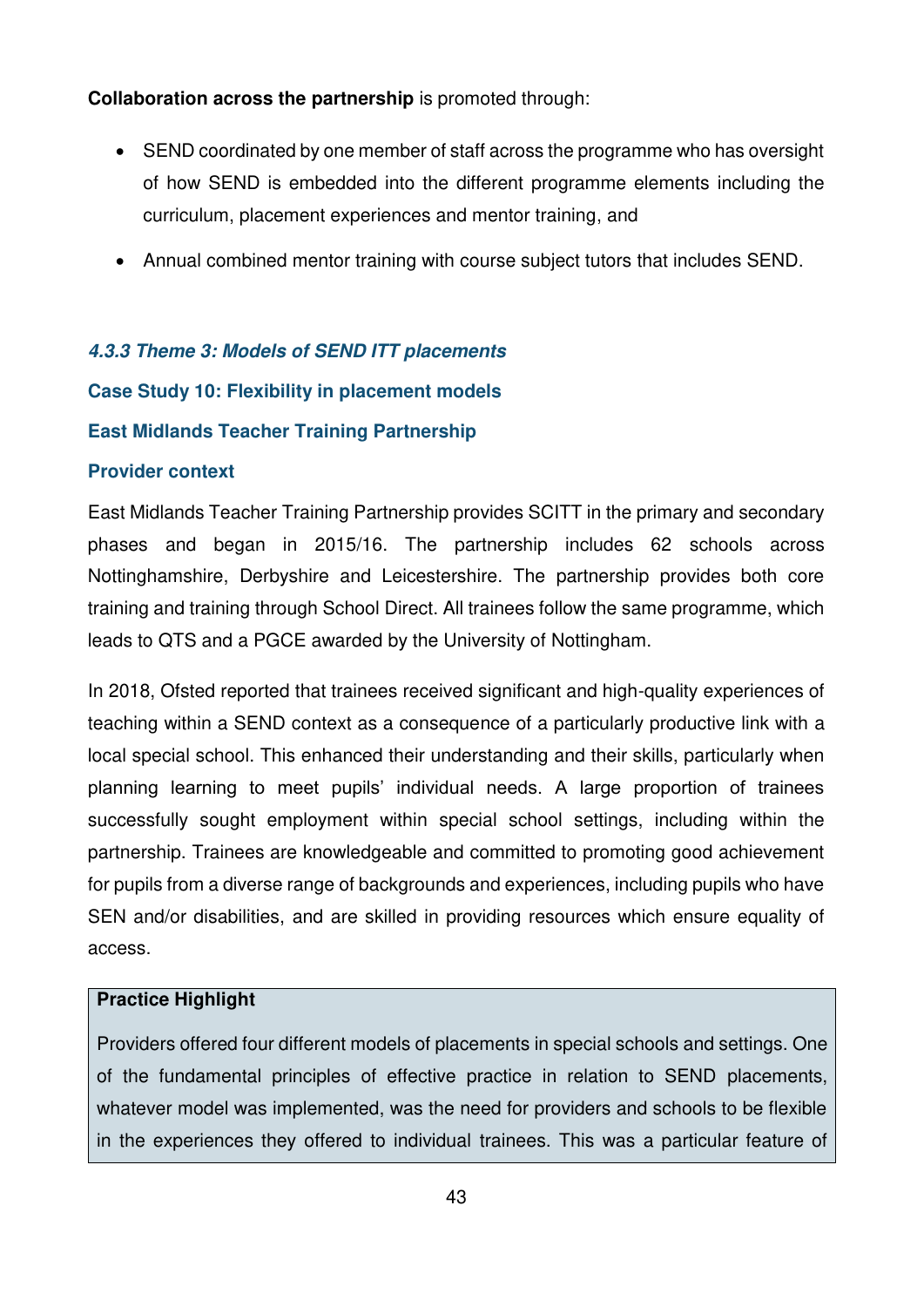practice at the East Midlands Teacher Training Partnership. The partnership has an agreement with the special schools in the partnership, that they will take trainees who are interested in SEND throughout the year.

'*We ask fairly regularly for trainees to let us know if they are interested in going down the SEND route and then we bespoke the placements for them a little bit and give them more access to special needs so that they're then in a stronger position to plan for their next year … this year 10% of our trainees have had discussions about moving into the SEND teaching sector rather than mainstream'.* SCITT Tutor

#### **Practice across the programme**

An **embedded and explicit SEND curriculum** is offered through:

- A programme of session led by specialists including partnership SENCOs;
- A SEND Reflections document to complete throughout the year; and
- A two week placement in a special school for all trainees.

# **Collaboration across the partnership** is promoted through:

- An online centralised bank of resources, and
- A transition plan for all trainees to take into their NQT year which includes SEND.

# **Case Study 11: Model 1 – common core model of short SEND placements**

#### **The Sutton Park SCITT**

#### **Provider context**

The Sutton Park SCITT, established in 2015, provides secondary teacher training for graduates. There are 11 secondary and special schools in the partnership in Birmingham, Sandwell, Solihull, Staffordshire, Telford and Wrekin, and Walsall. Trainees who successfully complete their training are recommended for QTS and have the opportunity to gain a PGCE in teaching and learning from Birmingham City University.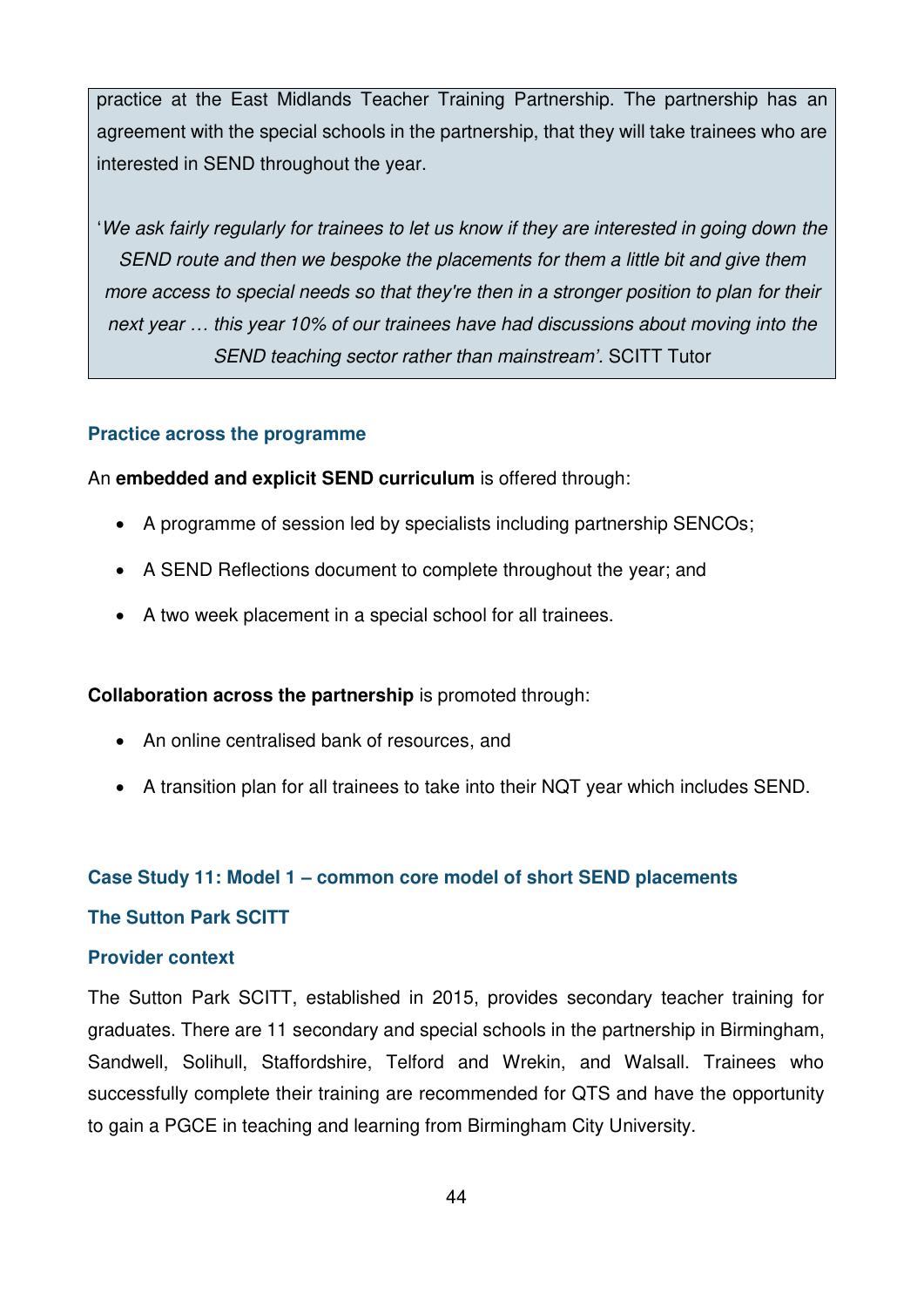In 2018, Ofsted reported that contrasting placements ensured trainees were well prepared to promote equality for different groups of pupils. NQTs securing posts in special schools had been trained effectively to teach pupils with SEN and/or disabilities. NQTs spoke positively about the impact of this element of the training on their practice, particularly those who intended to work in the field of SEN and/or disabilities.

#### **Practice Highlight**

A number of trainees at the Sutton Park SCITT undertake their main placement in a special school and a number of this group go on to teach in special schools. However, it is important to the leaders and members of the partnership that, whatever the background or main settings of the trainees, there is a **'common core'** to the SEND ITT placement experiences. Therefore, on three consecutive Fridays in February and March, The Sutton Park SCITT organises three placement **rotation days** for all trainees. The three settings in 2018 were: a special school; a resource base for pupils with physical disabilities in a mainstream setting and a school where there is a strong focus on English as an additional language. The rotation days offer an insight into education provided in each of the settings, for example, in the resource base there is a session led by a TA during which trainees use wheelchairs to move around the school to begin to experience some of the barriers to academic, social and physical learning faced by the pupils.

# **Practice across the programme**

An **embedded and explicit curriculum** is offered through:

- An underpinning philosophy across the partnership that ensures trainees understand the right of each individual child to access the curriculum they offer in the classroom;
- Trainees completing tracking and case study tasks for pupils with SEN and/or disabilities;
- Sessions in SEND are delivered across the year, including four sessions led by SENCOs from the partnership and another session led by a Higher Level TA with expertise in SEND and who also looks at how trainees might collaborate with TAs in the classroom;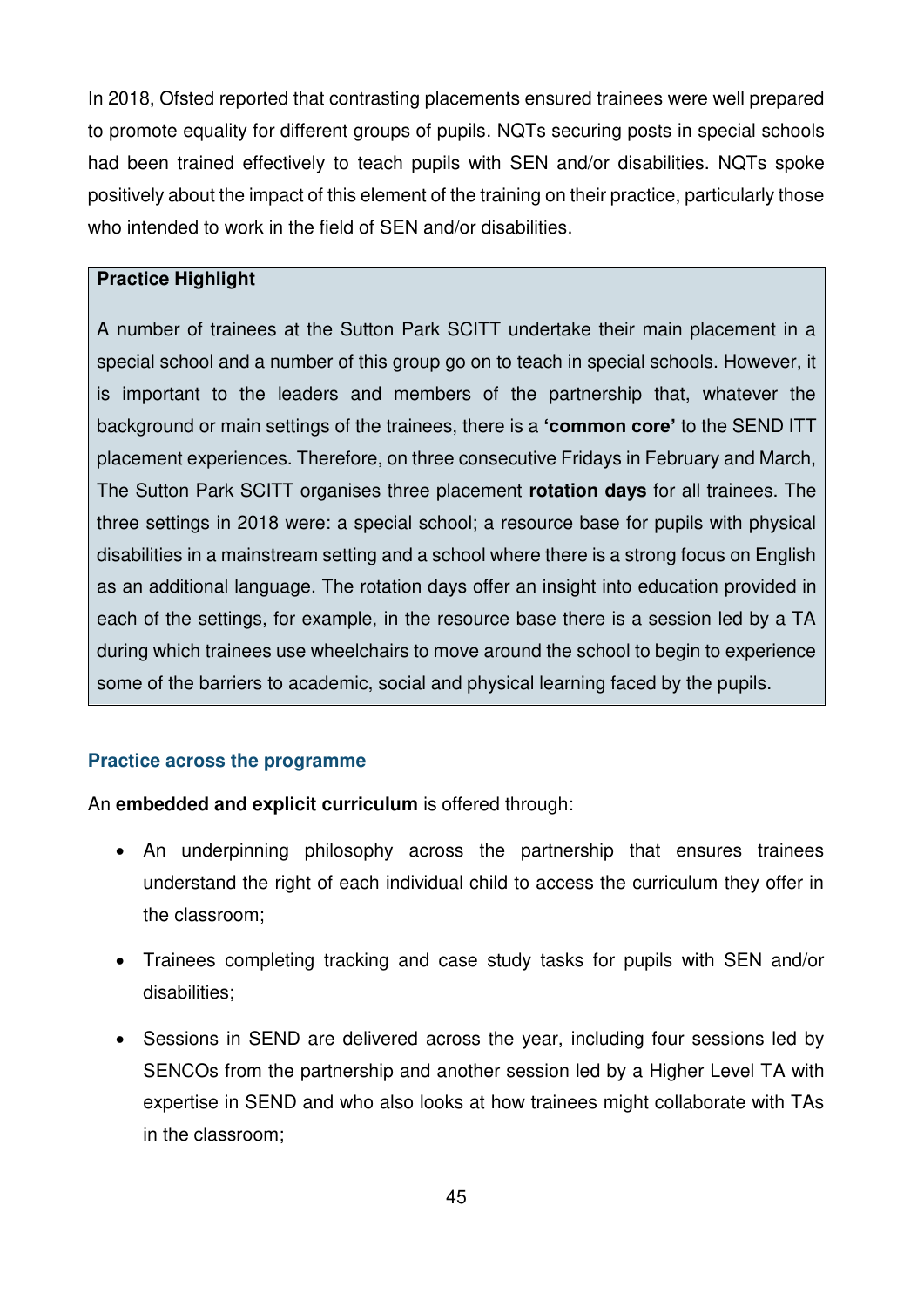- To support SEND in subject specialisms, trainees and tutors have access to NASBTT materials;
- Main teaching placements are offered in special schools and those trainees working in special schools have one term in a mainstream school; and
- On three consecutive Fridays, called 'rotation days', rather than all trainees gathering together in one place for training as is the case for each other Friday on the course, the trainees are divided into three groups and go to three different venues, rotating across them so that each trainee visits them all: (1) a school which is able to provide specialist guidance on working with children with English as an additional language; (2) a school which is a resource base for children with physical disability and (3) a special school.

#### **Case Study 12: Model 2: A common core block SEND placement**

#### **University College Birmingham**

#### **Provider context**

University College Birmingham (UCB) offers four routes towards QTS in primary education: PGCE, SD, an assessment only route, and a teacher apprentice route. Postgraduate trainees specialise in either the 3–7 or 5–11 age range. The partnership works with 121 schools and EYS settings, including special schools, in a range of locations in the Birmingham area.

In 2016, Ofsted reported that the SEND content of the programme was a particular strength of UCB's provision. The university enjoyed a strong partnership with a number of special schools which enabled all trainees to experience an enhanced two-week placement to observe high quality teaching. Trainees spoke with enthusiasm about this programme element which they and NQTs agreed was a valuable and very beneficial experience. It provided them with effective opportunities to develop their understanding of teaching pupils with SEN and/or disabilities. Consequently, many had chosen to begin their teaching career in special schools. Those teaching in mainstream schools gained much from this opportunity too, enabling them to effectively plan and deliver lessons which were wellmatched to the learning needs of pupils with SEN and/or disabilities.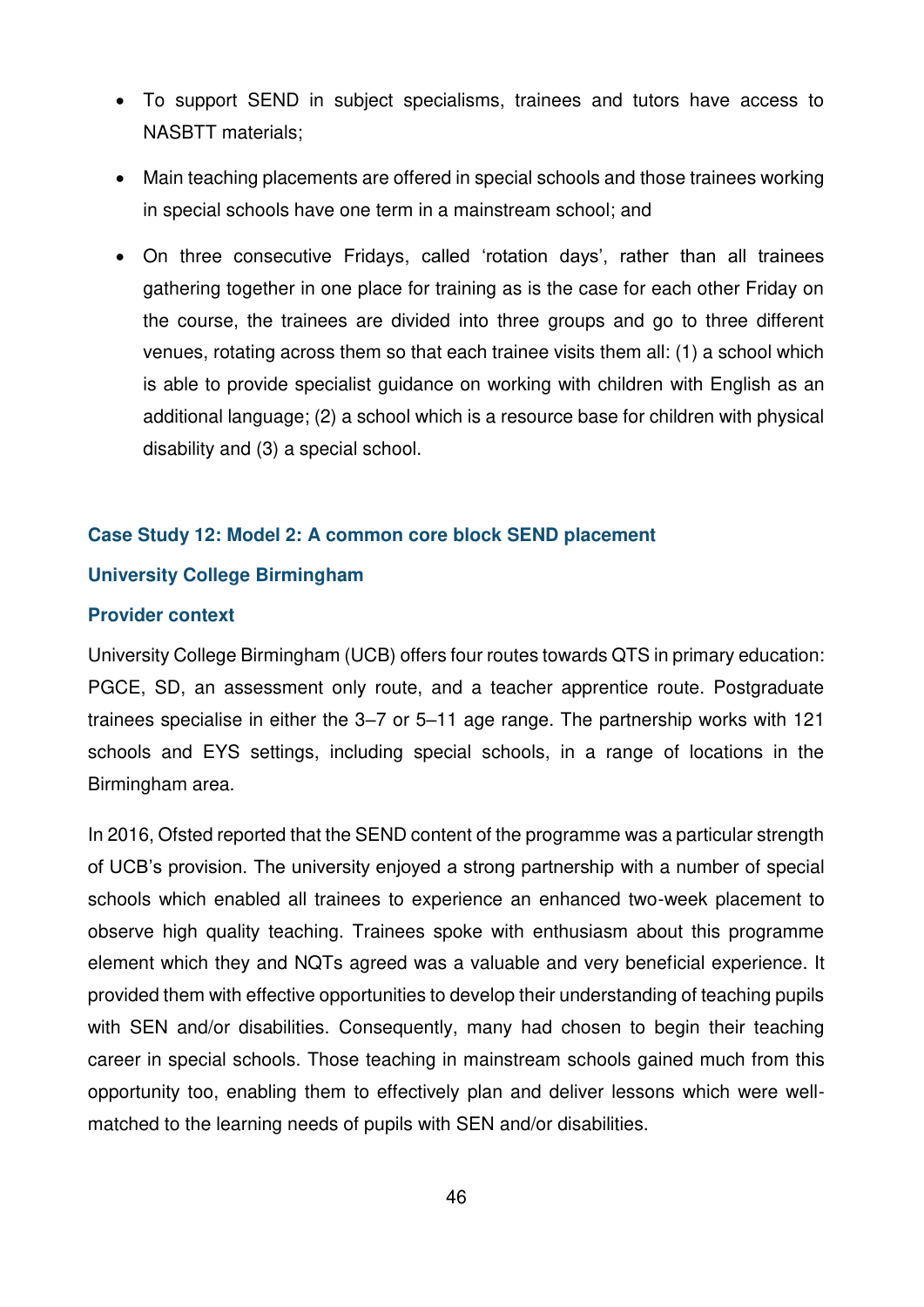#### **Practice Highlight**

UCB have included in their programme a two week (non-assessed) SEND placement in a special school since 2005, which takes place the week before and after the spring half term. The purpose of the placement is to experience, observe and engage with the special school environment including pupils, practitioners and the wider school community. Trainees are provided with a guidance booklet to structure and direct their learning and development across the two weeks. During the second week of the placement, trainees deliver teaching activities. Trainees are visited by a member of the PGCE team, at some point in the placement, to monitor progress and provide individual support if required. For many of trainees, it is their first encounter with the barriers and, sometimes considerable, challenges faced by pupils with SEN and/or disabilities and their families. In the week following the placement, trainees and tutors come together to share experiences. This learning is used to inform the second half of the ITT experience. Since 2005, all trainees on the programme have completed the whole two week SEND placement.

'*What's a real, real strength of this, is some students will come out saying that was absolutely brilliant and I now know that actually a special school is not for me and likewise, we will also have students who come out and say, that was the most amazing experience of my life, so could I please have a placement in a special school'.* 

*'We ask them to come up with a final word, to describe the whole of their experience and each year, in our booklet, we produce a word wall of all these words, from the students and I've got it here …, beneficial, inspirational, individuality, priceless, incredible … insightful, it has taught me to understand the complexities some children face on a daily basis … communication is far more important than I ever realised … I have learned a range of techniques that will impact on both me and my practice forever'*. PGCE tutor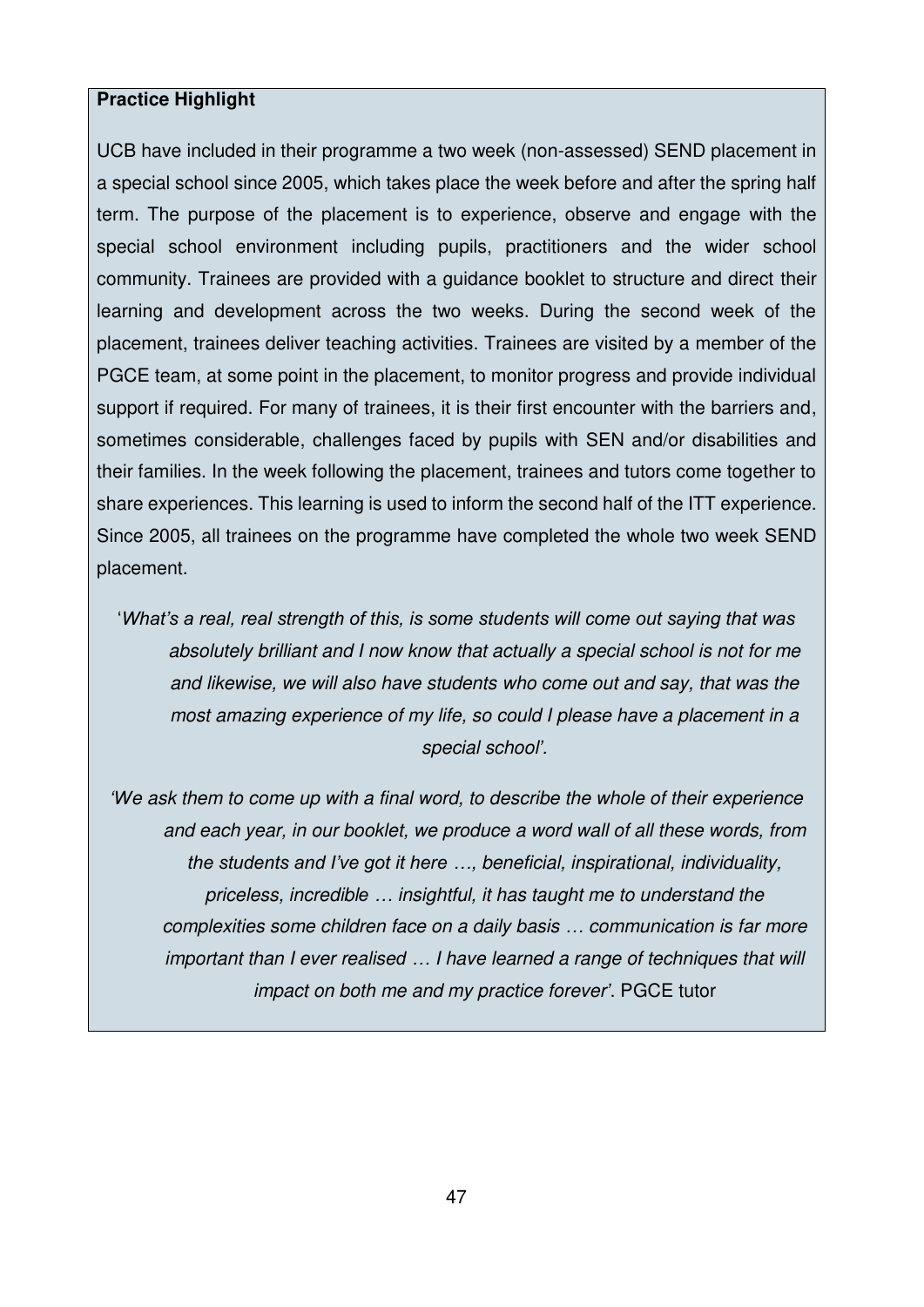#### **Case Study 13: Model 3 – an optional specialist SEND pathway**

# **Bath Spa University**

#### **Provider context**

Bath Spa University offers many postgraduate routes into early years, primary and secondary teaching including: a one-year full-time and 16 month part-time, PGCE route with QTS, SD, Teach First, EYITT, school-centred ITT and assessment only. It works with over 50 LAs and over 500 schools and settings. The partnership includes multi-academy trusts, teaching school alliances, diocesan boards of education, clusters of schools and individual schools. Trainees applying for the primary route can opt to specialise in teaching pupils with SEN and/or disabilities.

In 2015, Ofsted reported that primary trainees and NQTs were well prepared and confident to teach pupils with SEN and/or disabilities. In particular, NQTs who had chosen to specialise in the subject had developed a very secure understanding of the specific needs of the pupils they taught including skilfully making use of other adults in the classroom to give good support to pupils' learning. In the secondary phase, trainees benefited from an extremely well organised programme that combined theoretical training with practical experiences including SEND.

#### **Practice Highlight**

Bath Spa University offers a 30 place, oversubscribed SEND pathway to trainees on the primary programmes. There are **selection criteria for the pathway**, but those trainees who apply often have experience of SEND in schools or in other settings, or are considering a career in special education either to ultimately work in a special school or to be a SENCO in a mainstream school. Trainees have two placements for their two key stages in a mainstream school and their final placement in a special school or in a SEND base in a mainstream school. **Whilst on the pathway placement, the expectations are the same as of all trainees on a placement.** Part of the rationale for the selection criteria is that the university team is mindful of the fact that the smaller size classes and the profile of the pupils, require **careful planning about the number and backgrounds of trainees placed in each school.**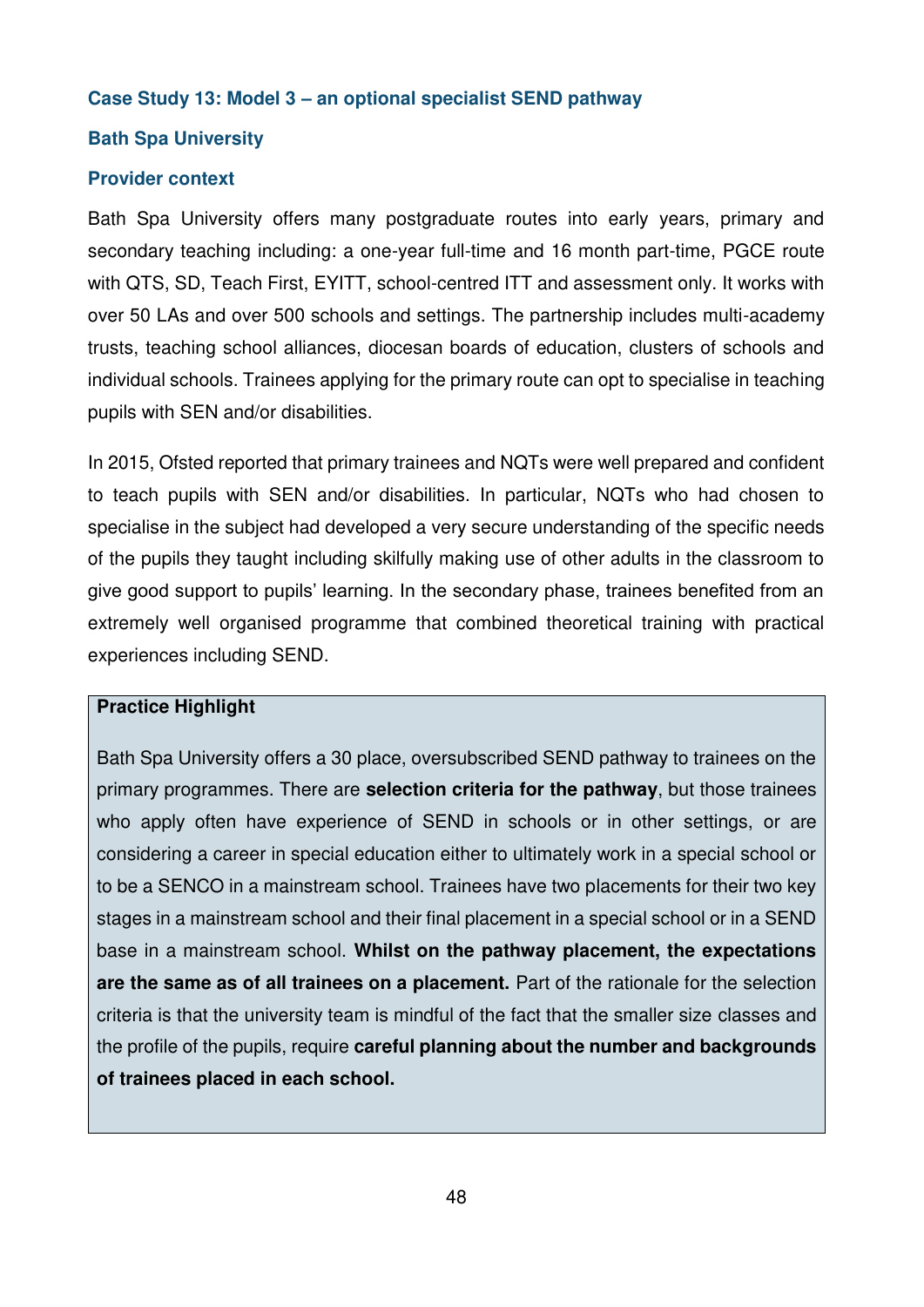**Mentors of trainees in special schools participate in bespoke training** to address, in part, the challenge of ensuring how the trainee in their setting can be supported to meet the teacher standards. This training is facilitated by two highly experienced colleagues in SEND, who also tutor all the trainees on the SEND pathway to help ensure a consistent ethos and approach across the pathway for the trainees, schools and university.

'*All the special schools we work with are just amazing. The quality of mentoring that our trainees get is second to none*'. PGCE tutor

#### **Practice across the programme**

An **embedded and explicit curriculum** is offered through:

- Online weekly reflective tasks and reviews that include activities related to SEND such as observing and shadowing a pupil with a SEN and/or disability;
- An ethos of SEND and child and adolescent development as integral to HQT;
- Tutors in the university modelling inclusive teaching practice in their sessions with trainees; and
- University seminars dedicated to SEND on topics such as attachment, resilience and wellbeing, the graduated approach and Education, Health and Care Plans and becoming a SENCO.

# **Collaboration across the partnership** is promoted through:

- The selection of experienced tutors in SEND;
- Online weekly reviews shared by trainees, mentors and tutors for real time comment, reflection and feedback by all;
- An online 'Training Experiences' document providing a 'bank of ideas' as to how trainees can seek opportunities in schools to 'explore, develop, extend and innovate' practice which includes SEND; and
- Experienced teachers from partner special schools providing additional training on aspects of SEND.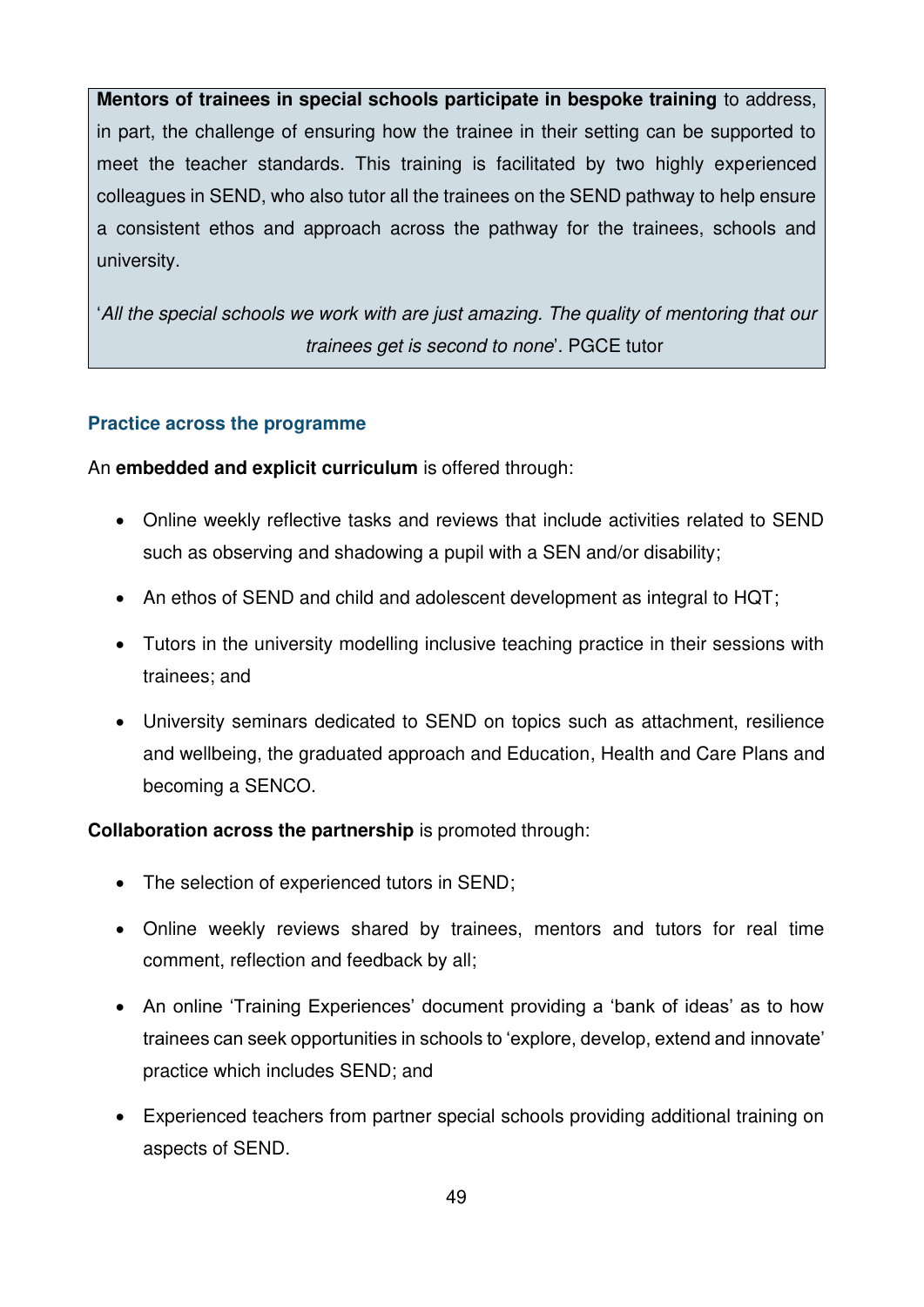#### **Case Study 14: Model 4 – multiple types of SEND placements**

#### **University of Warwick**

#### **Provider context**

The partnership offers teacher training for EYS, primary, secondary and further education phases. Early years ITT is delivered via three routes: university-led, employer-based and assessment only. The secondary ITT route includes a university-led PGCE core 11–18 programme and school-led PGCE SD training and salaried programmes. Initial teacher training for further education is delivered through two year, part-time in-service courses validated by the university.

In 2016, Ofsted reported in the primary programme that high quality, well targeted and timely 'serial placements' and 'mini-experiential placements' enabled trainees to focus on meeting the needs of pupils with SEN and/or disabilities. In the secondary programme, all observed trainees demonstrated detailed and thorough planning, and a very good understanding of how to meet the needs of different groups of pupils.

#### **Practice Highlight**

The University of Warwick offers a SEND pathway, now in its fourth year, as part of the EYS and primary programme. The pathway **is underpinned by an integrated and collaborative approach between the university and school partner** and is codelivered by a university tutor and head teacher in a local special school, which is also a teaching school. It is the **most popular specialist pathway on the primary programme** with a third of all trainees applying for 35 spaces (N=55/150 people). The pathway runs five days across the year, with taught sessions, practical workshops and a variety of speakers including pupils with SEN and/or disabilities, parents, school staff and external specialists in SEND. The pathway is rated very highly by trainees on all evaluations.

The pathway is not without its challenges. One of the more pressing issues is how to ensure that trainees, who might be working with pupils well below expected levels, meet the requirements of all the Teachers Standards. However, a commitment to inclusion across the partnership and flexibility within and across placements means these potential obstacles are overcome.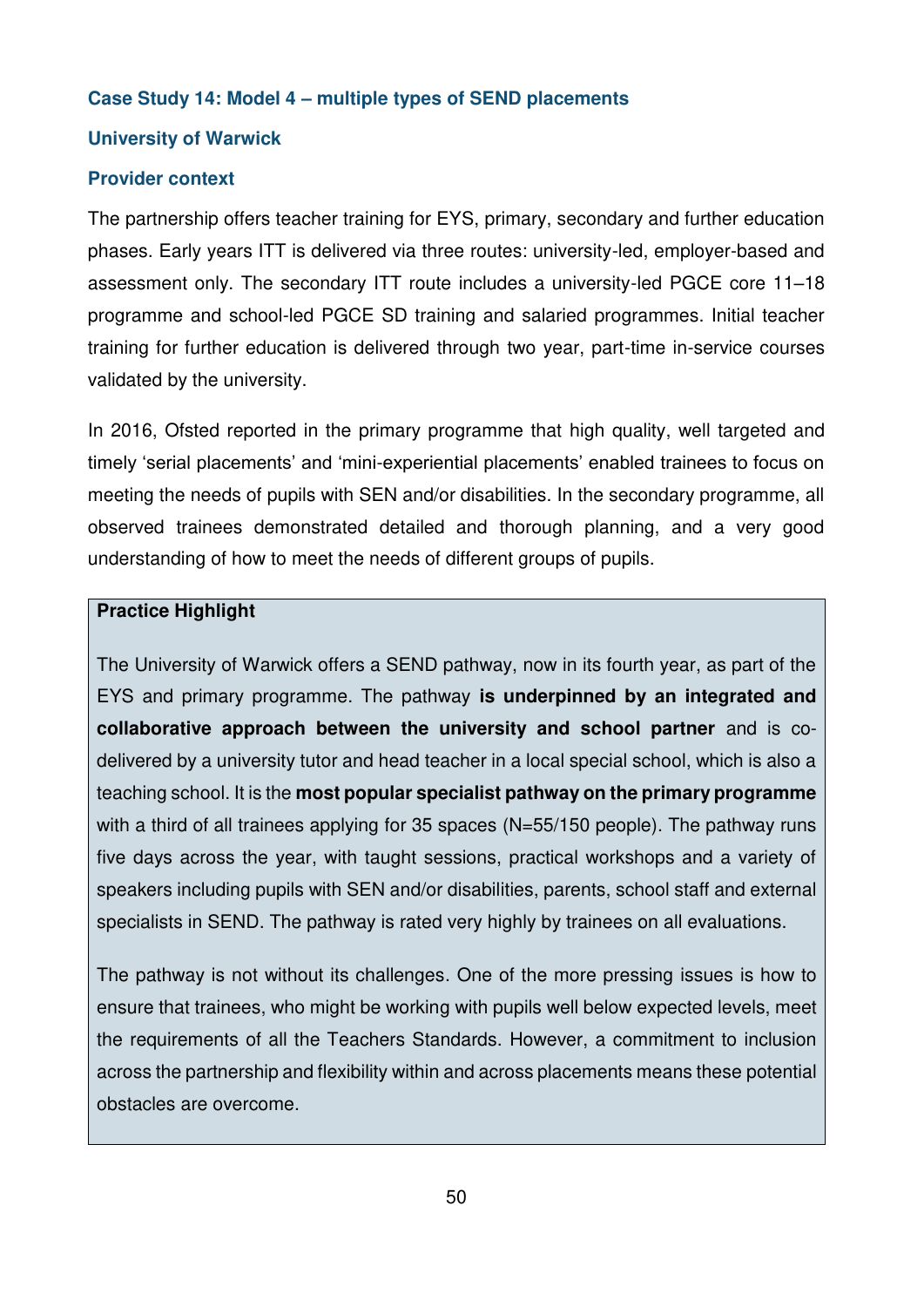In addition to the SEND pathway, all trainees spend a week in a special school. The importance of the week is that such an experience:

' *… changes attitudes, it changes values and it changes the teacher identity … It contributes to understanding inclusive practices and quality first teaching … it helps students (trainees) to understand what disability is and also to have the will and the motivation to do something about it*'. PGCE tutor

# **Practice across the programme**

An **embedded and explicit curriculum** is offered through:

- An approach is adopted where all teaching standards are shown to relate to SEND, and
- SEND/inclusion is one of the university assignments.

# **Collaboration across the partnership** is promoted through:

 Mentor training delivered regionally and in the university with a focus on inclusion in schools, but also how mentors might adopt an inclusive and individualised approach in supporting their trainees.

# **4.3.4. Theme 4: Collaboration on SEND across the ITT partnership**

**Case Study 15: Parents of children with SEN and/or disabilities as part of ITT** 

# **Oxfordshire Teaching Schools Alliance Cherwell**

# **Provider context**

The Oxfordshire Teaching Schools Alliance (OTSA) SCITT offers primary and secondary SD and SD (salaried) routes into teaching. On successful completion of the programme, trainees are awarded QTS and some opt to study for a PGCE provided by Oxford Brookes University. The alliance comprises over 200 primary and secondary schools.

In 2018, Ofsted reported that trainees benefited from inspiring training to help them support pupils with SEN and/or disabilities. The sessions about vulnerable pupils confirmed, for many trainees, exactly why they wanted to become teachers. Some former trainees have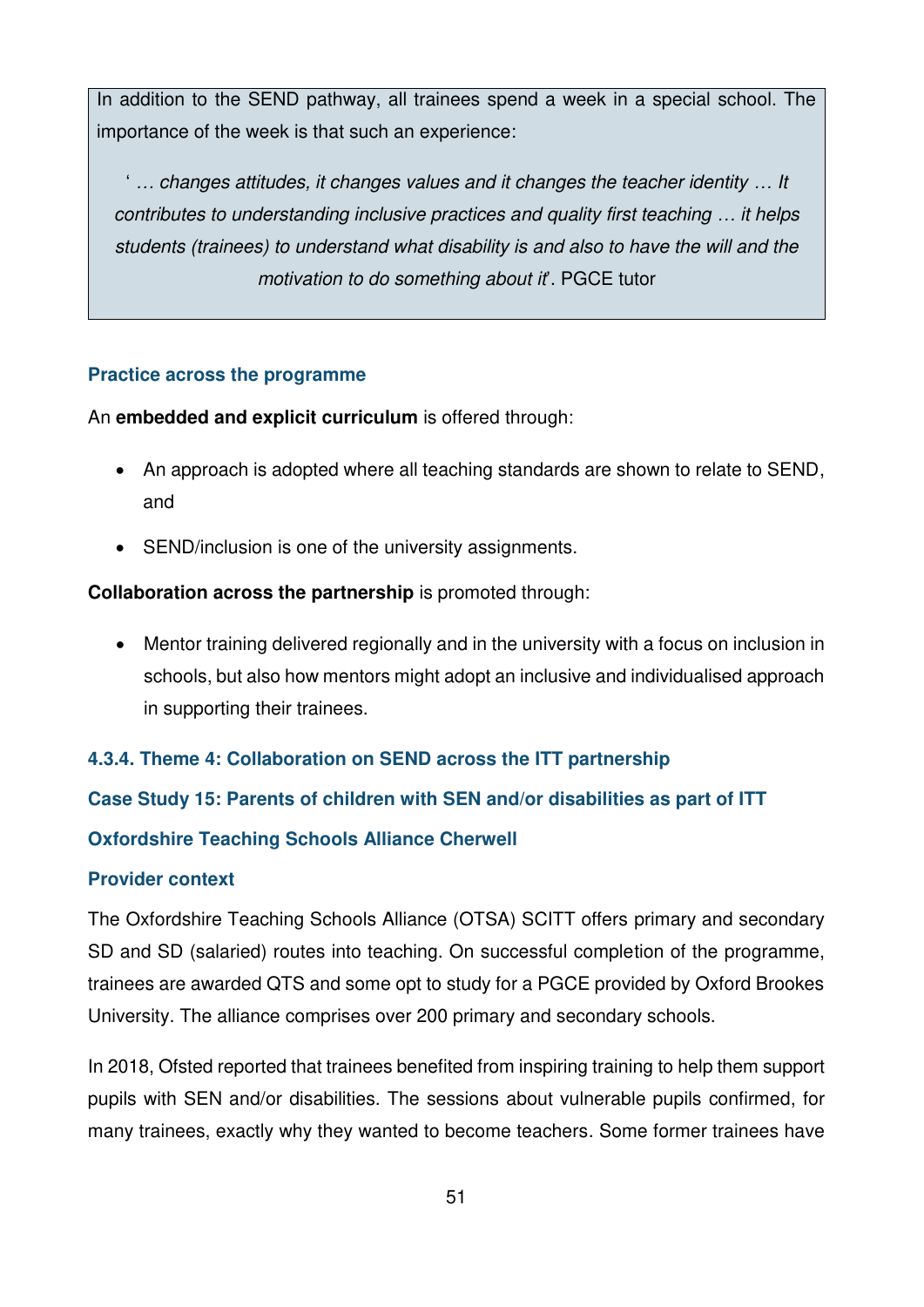taken up posts in special schools for highly vulnerable pupils and are doing extremely well as newly qualified teachers.

# **Practice Highlight**

In 2008, the Lamb Inquiry<sup>11</sup> was established to investigate a range of ways in which parental confidence in the SEND system of assessment and provision might be improved. One of the principle recommendations, as a result of the review, was an increased focus on outcomes for pupils with SEN and/or disabilities. It makes sense, therefore, **that parents of children with SEN and/or disabilities are important collaborators within an ITT partnership,** in being able to contribute insight as to how those improved outcomes can be achieved.

As part of the ITT programme at the OTSA SCITT, **'Super Thursdays'** are run across the year and SEND is an important element of these days. In one session, the whole cohort (approximately 100 trainees) breaks into smaller groups to meet with parents of children and young people with SEN and/or disabilities who will talk a little bit about their child and their educational journey. This is then followed by an open conversation between parents and trainees.

'*Obviously they're all parents that we know and have worked with. However, in our end of year evaluations, that's often one of the things that they (trainees) specify as being an incredibly powerful encounter. Parents say, "We're very keen to help and we want this to be a partnership."*' SCITT tutor

#### **Practice across the programme**

<u>.</u>

An **embedded and explicit SEND curriculum** is offered through:

<sup>11</sup> B. Lamb (2009). *Lamb Inquiry: Review of SEN and Disability Information*. Retrieved from https://dera.ioe.ac.uk/9042/1/Lamb%20Inquiry%20Review%20of%20SEN%20and%20Disability%20Inform ation.pdf.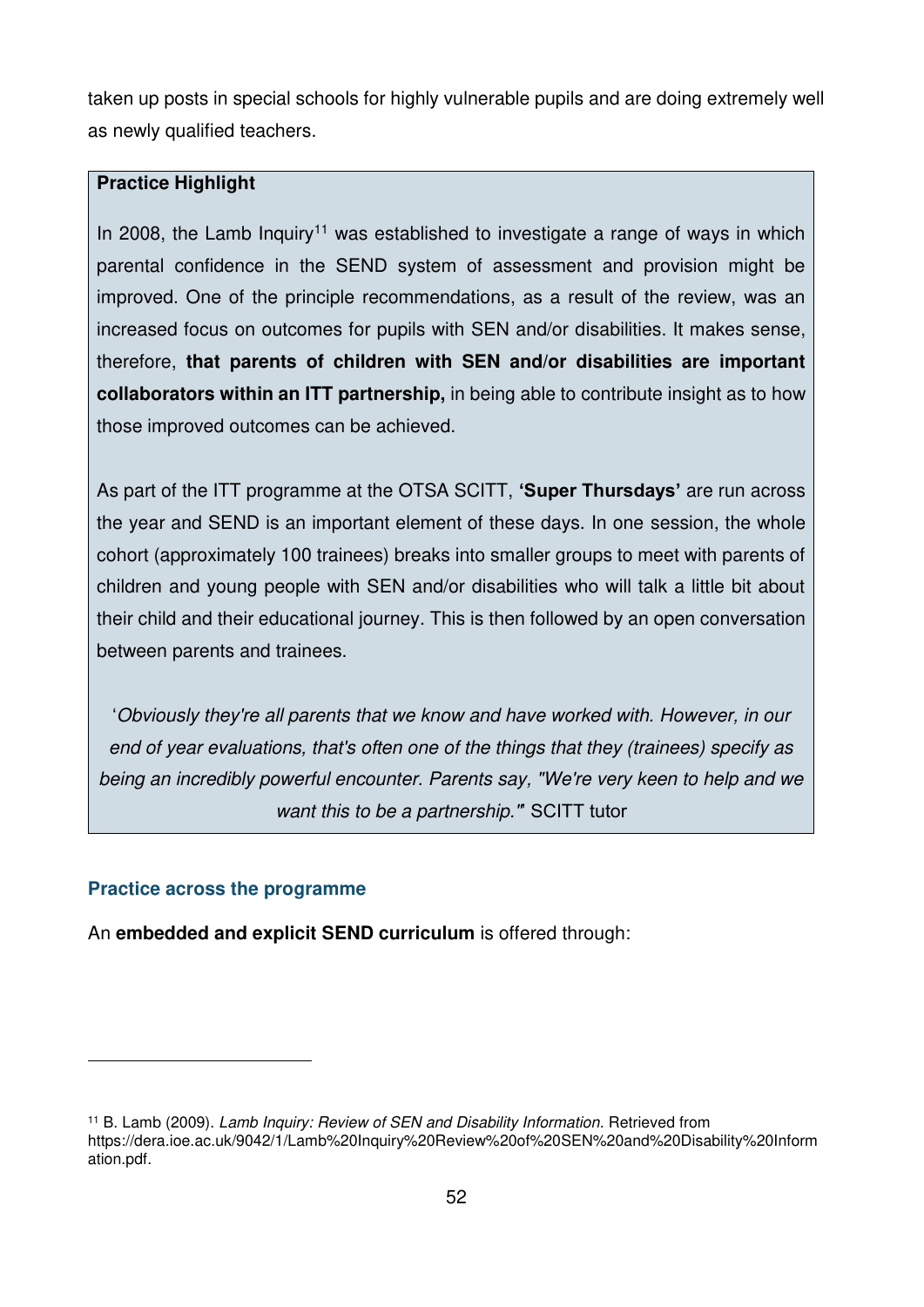- Trainees sharing their week's study of a pupil with SEN and/or disabilities and their research on the relevant category of need;
- Trainees tracking pupils on placement including a pupils with an EHCP;
- A SEND 'Themed Week' near the beginning of the programme to build confidence and support a mind-set that 'good teaching for pupils with SEN and/or disabilities is good teaching for all pupils';
- Subject specialism sessions including SEND explicitly;
- All trainees spending at least one day in a special school with structured preparatory and follow up activities;
- Some trainees experiencing significant placements in a special school depending on their individual pathway; and
- An offer of an optional primary pathway with enhanced SEND.

# **Collaboration across the partnership** is promoted through:

- Provision of a wellbeing officer to support trainees during the programme, including any emotional aspects that might arise from supporting children with SEN and/or disabilities and their families, and
- Twilight professional development sessions offered by the Alliance which trainees are funded to attend.

# **Case Study 16: Synergy between school alliance and university**

#### **University of Derby**

# **Provider context**

The University of Derby offers various routes (undergraduate and postgraduate with QTS, PGCE, SD and assessment only) into teaching and trains teachers across all phases from EY to further education. Some trainees take an optional SEND specialist route available in the primary programme.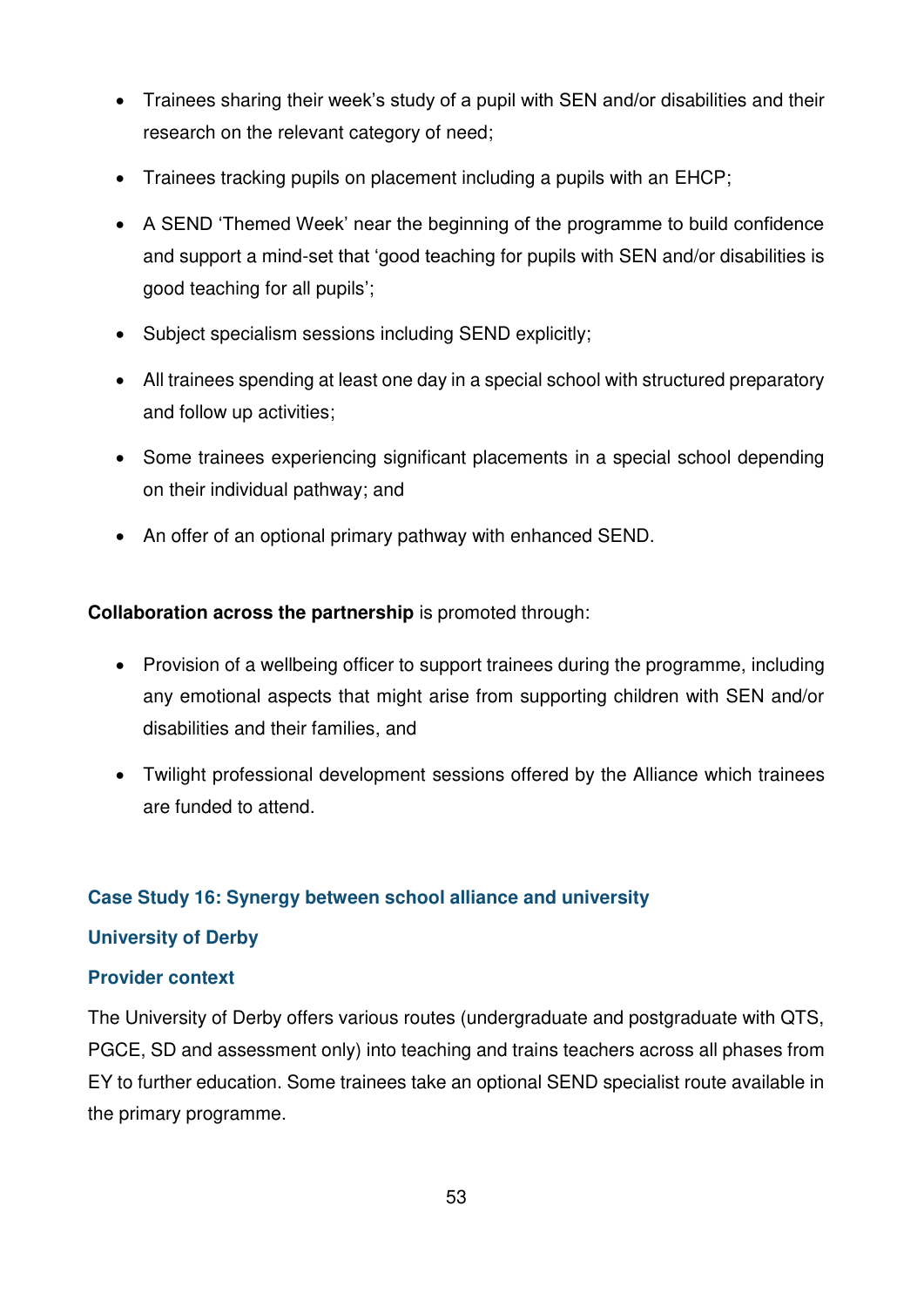In 2015, Ofsted reported that the secondary programme offered effective opportunities which ensured that trainees were skilled in meeting the needs of pupils with SEN and/or disabilities. There was a strong focus on inclusion including visits to a specialist resource base for pupils with autism. Trainees and NQTs tailored lesson planning and teaching skilfully to meet pupils' individual needs. Trainees understood their responsibility for identifying the different starting points of the pupils in their classes and were responsive to any potential barriers to learning.

#### **Practice Highlight**

The University of Derby collaborates with alliances and schools across five local authorities. Therefore, to ensure that the needs of trainees, schools and ultimately pupils with SEN and/or disabilities are met effectively, there is need for a **genuine partnership between school and university.**

'*I think the way in which we work in genuine partnership with each other is very strong. I mean I very much take my lead from the special schools in a sense that we work collaboratively, and I will say to them "Right, this is what I'm thinking, this is what we need to do, how can we best approach this?" … but it's a two-way process'*. University tutor

An example of this two-way process in the partnership is how knowledge and understanding developed in one context is discussed and reconceptualised in another. How, for example, can research on child and adolescent development be observed and applied in the classroom and conversely, how can behaviours observed in the classroom relate to theory? This type of conversation is ongoing between the University and its partners throughout the planning, delivery and annual evaluation of the programme.

'*When you get genuine partnership working … nobody has left anything in the planning to each other…for example, with a SEND topic we know where it's going to be introduced … where it's going to be embedded and where it's going to be developed'*. University tutor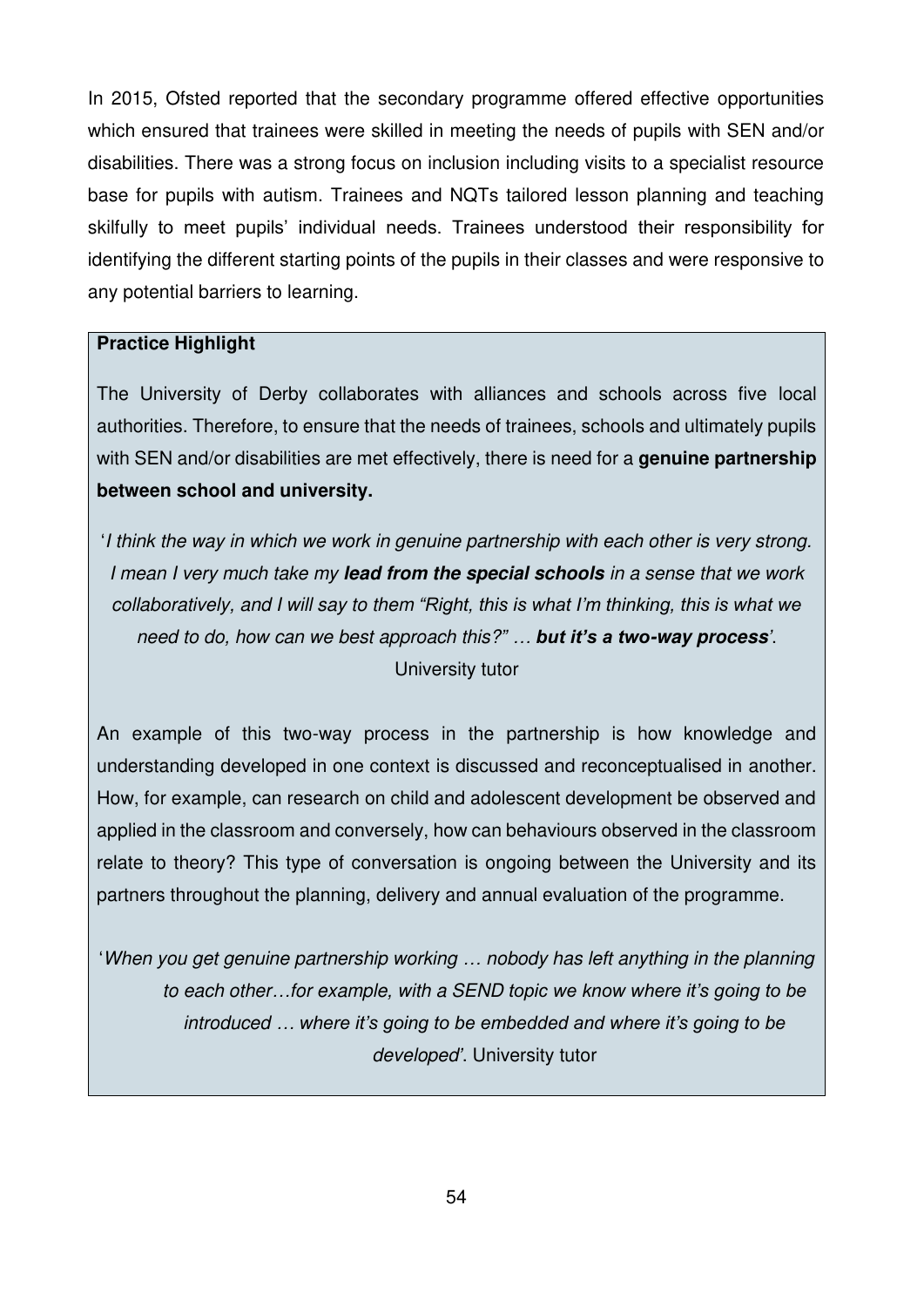# **Practice across the programme**

#### An **embedded and explicit SEND curriculum is** offered through:

- Keynote lectures on SEND including follow up tasks in school;
- A university lecturer in SEND being present in and contributing to Maths and English core subject sessions;
- An online forum that allows for 'structured conversations' on SEND;
- Opportunities for extended experiences in special schools; and
- A SEND route that is designed for those trainees that have identified at the enrolment stage that they would like to become teachers in a special school.

# **Case Study 17: ITT embedded in the community**

# **Wandsworth Primary Schools' Consortium**

#### **Provider context**

Wandsworth Primary Schools' Consortium offers a one-year full-time course leading to QTS and a PGCE validated by Kingston University. The consortium consists of 25 settings including nursery, primary and junior schools in Wandsworth, South London.

In 2017, Ofsted reported that the leaders of the SCITT maximised opportunities for trainees to attend contrasting placements across the partnership. In addition, leaders organised additional school experiences appropriately so that trainees gained experience of working with pupils with SEN and/or disabilities. Specialist speakers and visits to different settings, such as special schools, enriched trainees' professional studies beyond the opportunities their placement schools could provide.

#### **Practice Highlight**

Wandsworth Primary Schools' Consortium has been established for over 20 years and the **ITT partnership is embedded in the local community.** Over that time, a core number of very committed partners has developed which contributes to the success of the programme.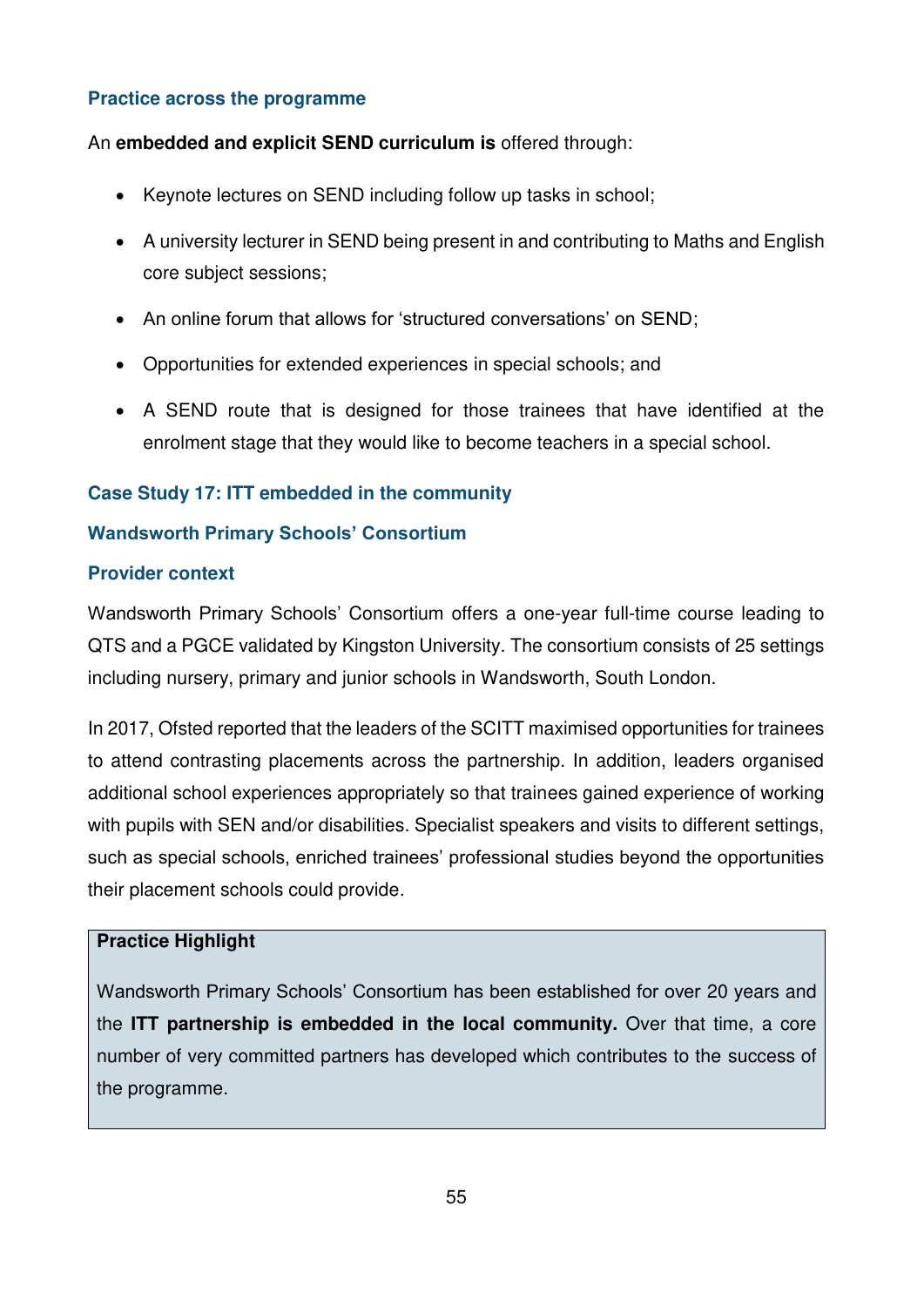*'Although they (schools) are very diverse in their approaches, there's shared principles, shared practices, specifically underpinning their approach to inclusion and SEND, and so that means that wherever students are placed, they're getting the same very strong message which is very important'*. SCITT Programme Director

Many of the trainees live in, or near, the local authority and take up positions in Wandsworth schools on completion of the programme. Therefore, as part of the programme, there is an emphasis on **trainees getting to know and understand the SEND structures in the local authority**, which strengthens their SEND practice in their NQT year. A previous trainee on the SCITT is now head teacher of a local school and, with the SENCO from the school, contributes to teaching on the inclusion elements of the programme. Finally, the lead tutors on the programme come from SEND practice backgrounds which helps to ensure that inclusion and SEND in embedded throughout the programme.

'*There's just a really good continuity of message, clarity of message that's met by the fact that we have this strong, connected partnership school base that we work with'*. SCITT Programme Director

# **Practice across the programme**

An **embedded and explicit curriculum** is offered through:

- The programme starting with a two-week observation in the trainee's placement school which includes a SEND focus;
- Taught sessions having a strong focus on, for example, child development and language and communication, the SEND Code of Practice, HQT, SEMH, assessment for learning and SEND, using Pupil Premium;
- Case study task on three pupils in placement including one pupil with SEN and/or disabilities;
- Weekly reflective tasks, shared with peers, with a SEND focus;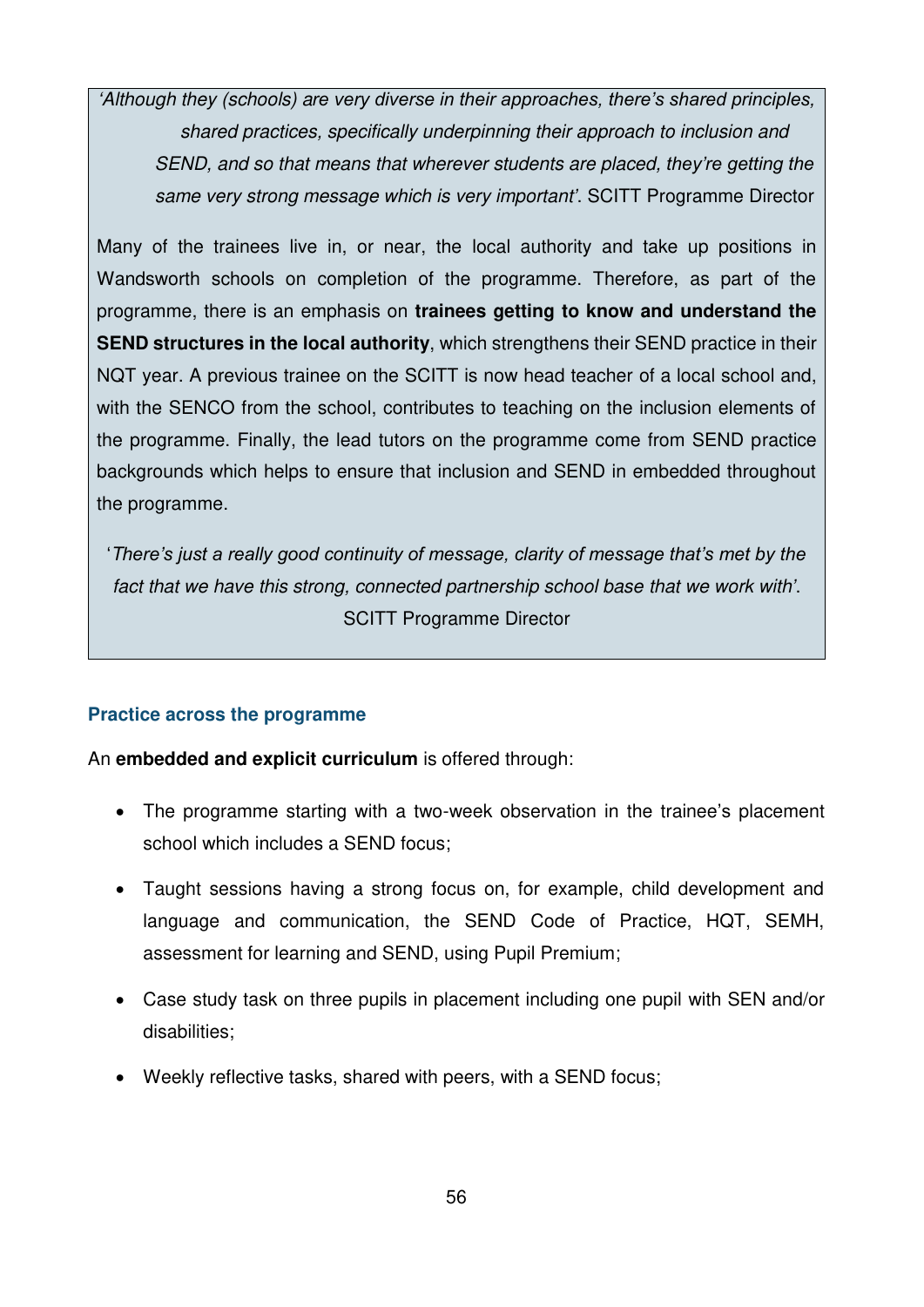- Completion of an 'Inclusion Log' over the year that explores SEND in trainee's setting, comprising, for example, strategies used by the trainee and in their settings more broadly;
- Two school visits to support trainees' understanding of transition points relating to SEND; and
- One day visit to a specialist setting for all trainees.

# **Collaboration across the partnership** is promoted through:

 A SEND Special Interest Group established with the university for all trainees and members of the partnership.

# **Case Study 18: ITT embedded across many communities**

# **University of Central Lancashire**

# **Provider context**

The University of Central Lancashire, through its Centre for Excellence in Learning and Teaching, works in close partnership with 14 colleges across the North West region of the country. This partnership is a provider of ITT for the further education and skills sector. The partnership offers part-time programmes for both in-service and pre-service trainees and full-time programmes. Trainees enrol on either the PGCE or the Certificate in Education (level 5) programmes, and go on to teach mainly in Further Education colleges, sixth forms, apprenticeship providers and Higher Education, with some also in schools.

In 2015, Ofsted reported that the very effective preparation that trainees received from the partnership, enabled them to work successfully with learners with SEN and/or disabilities.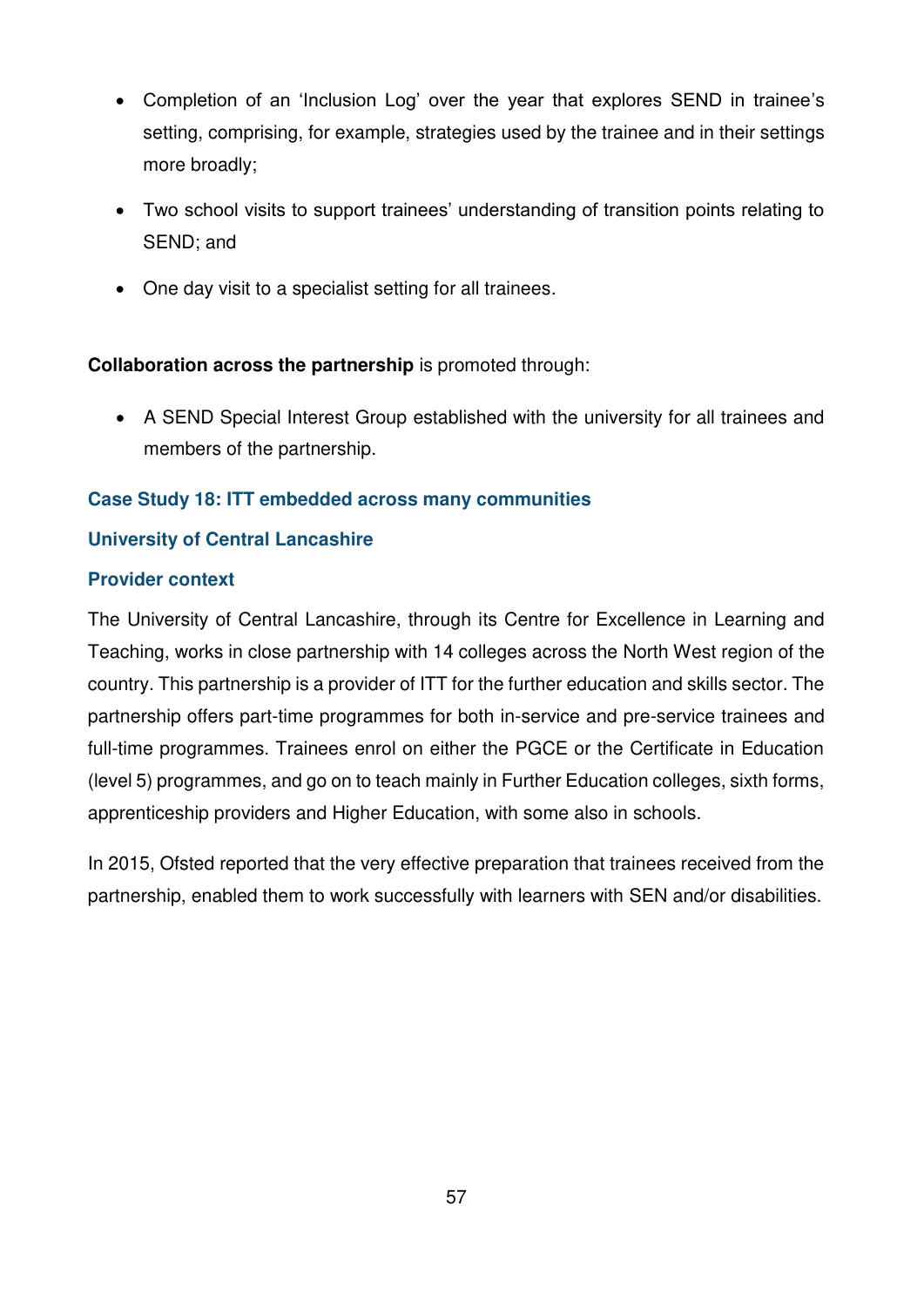#### **Practice Highlight**

The further education and skills ITT programme offered by the University of Central Lancashire is taught in partner colleges across North West England. This presents both benefits and challenges for collaboration on SEND within the programme. The University supports collaboration on SEND in three ways. Firstly, to ensure tutors from all the colleges in the programme remain up to date with SEND education, there is regular updating on SEND issues at partnership meetings and in 2018, this included a **SEND Conference for all partnership colleagues.** At the conference, speakers included university staff with expertise in working with young people and adults with mental health issues; a college manager with an update on recent SEND policy developments; a university colleague who is a leading expert in teaching students with hearing impairment and a student who spoke about living with autism. The learning from the conference and resource materials, including video footage of the student presentation, is then integrated into the work of the tutors with the trainees back in their own settings. Secondly, the University team has written **centralised schemes of work**, including a **companion set of carefully constructed SEND case studies**, to act as guidance for tutors in the colleges to adapt for their settings and the specific needs of trainees. Finally, all **SEND resources are held centrally** on SharePoint for ease of access for tutors across the partnership.

# **Practice across the programme**

An **embedded and explicit SEND curriculum** is offered through:

- Trainees participating in a simulated case conference in a SEND case, using the companion case studies;
- Taught sessions including speakers with specialist backgrounds and topics, such as adolescent development and inclusive pedagogy for students with a range of different needs and disabilities;
- Paired peer observations to 'fill any gaps' in trainees' needs relating to SEND;
- An action research module that has SEND as an optional focus;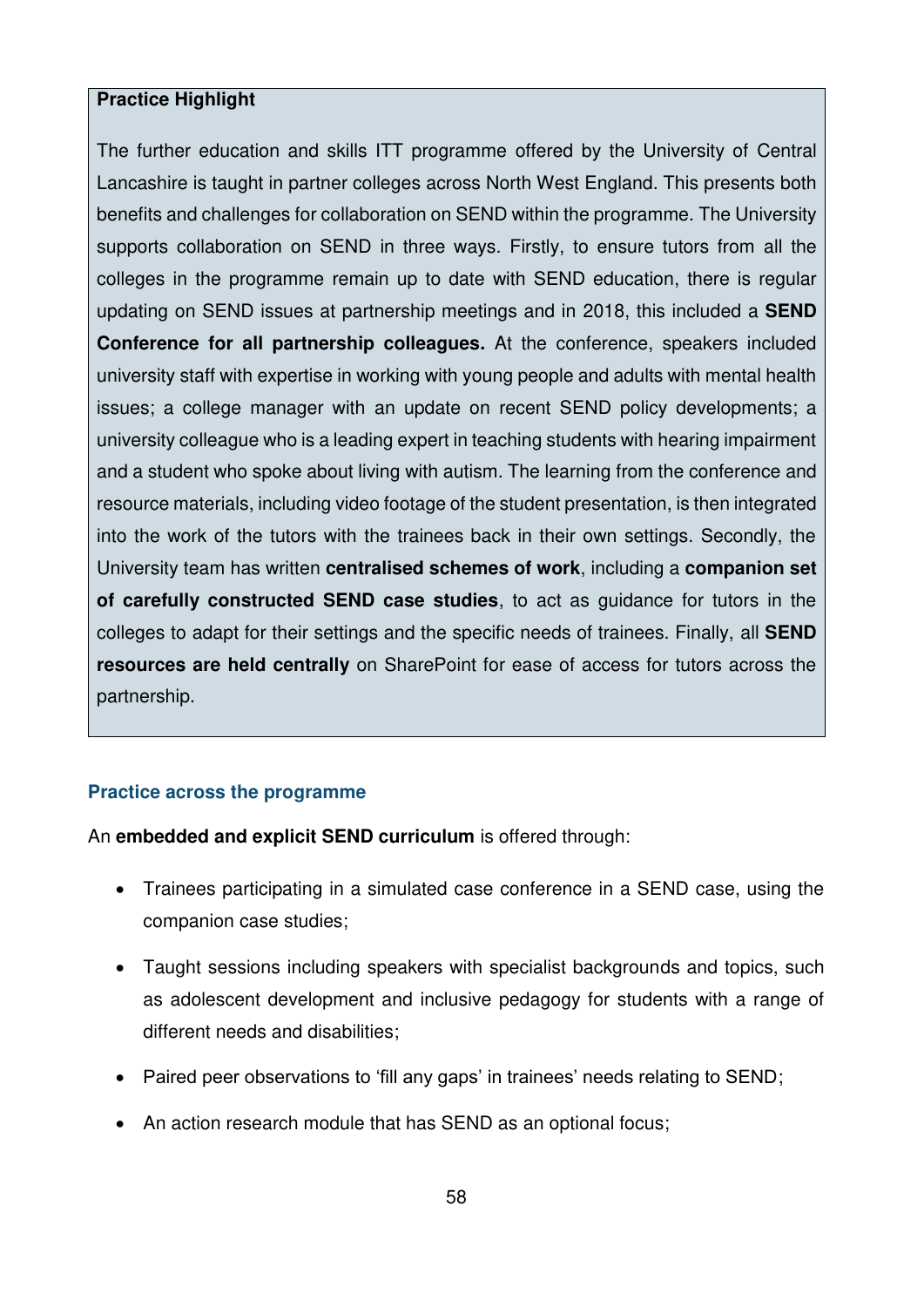- Twice yearly student self-evaluations which include SEND questions; and
- Trainees accessing optional visits to SEND settings facilitated by the many trainees already working or on placement in SEND settings.

# **Case Study 19: SEND drop-in – personalising SEND for trainees at the end of ITT**

# **Leicester and Leicestershire SCITT**

# **Provider context**

The Leicester and Leicestershire SCITT ITT partnership provides early primary (3-7) and primary (5–11) SCITT for graduates. Trainees who successfully complete their training are recommended for QTS and gain a PGCE from the University of Leicester. The partnership consists of 70 primary schools within Leicester and Leicestershire local authorities.

In 2016, Ofsted reported that in every classroom visited, positive climates for learning promoted pupils' confidence to 'have a go'. Former trainees felt strongly that they were able to reflect on the progress of pupils and meet their needs. Leaders were aware not only of the intellectual needs but also the personal needs of trainees and placements were carefully considered to suit their learning needs.

# **Practice Highlight**

Endings were seen as important as beginnings. Although the end of ITT is in many ways a period of transition into the next phase of early teacher career development, it is time to reflect and 'take stock' for trainee teachers and that includes their SEND learning and practice. SCITT tutors in the Leicester and Leicestershire ITT programme finish the programme with an **end of year summary of SEND**. During this shared session trainees are asked, for example, what they have learnt about communicating with a child with profound and multiple learning difficulties or with a child with autism and how will that transfer that learning to working with pupils with many SEN and/or disabilities during their NQT year. In addition, and in recognition of the need to personalise learning for trainees, as well as pupils with SEN and/or disabilities, tutors run **individual drop-in SEND sessions**.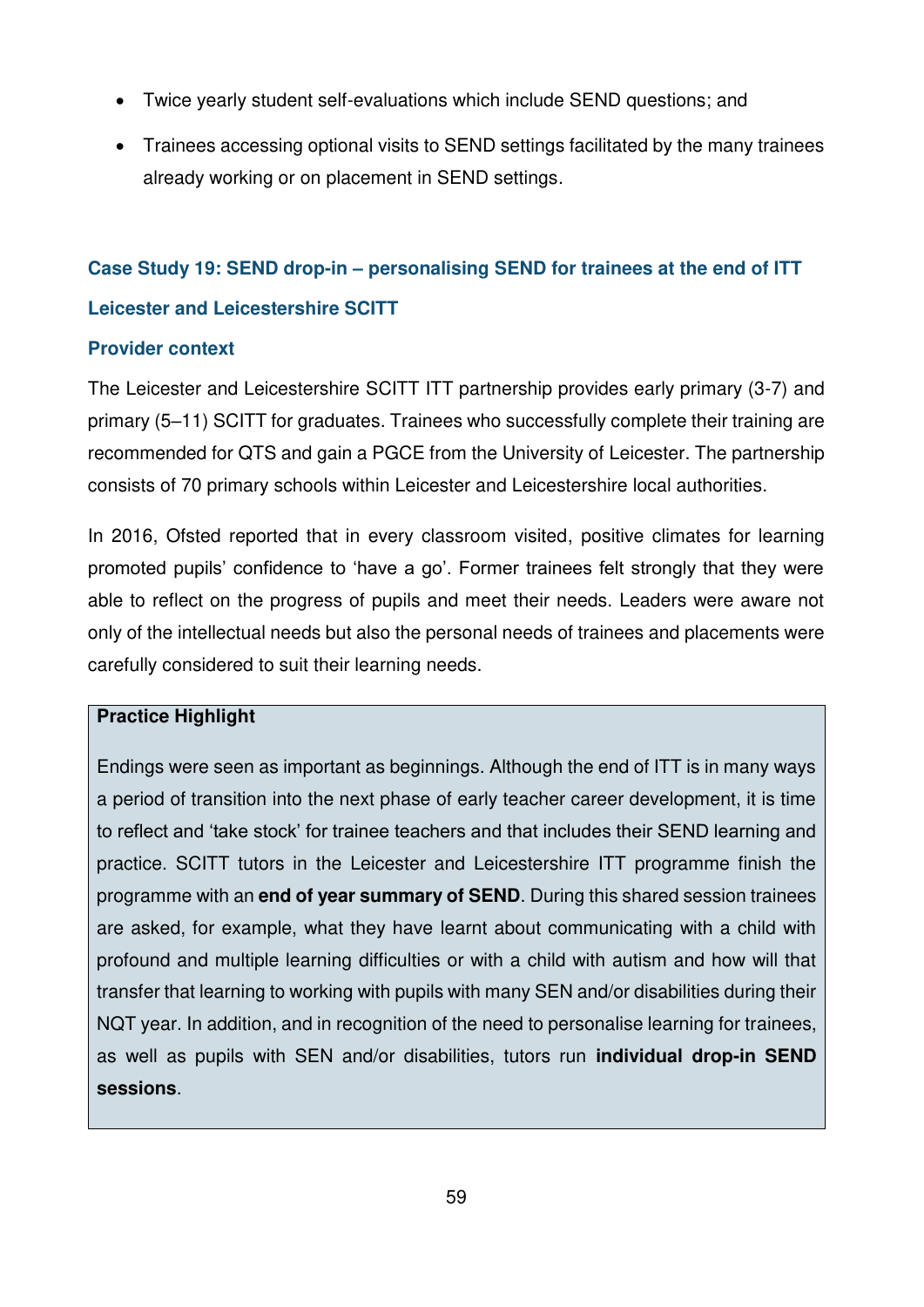'*At the end of the course … I think it's really important for people to be able to have the opportunity to sit there and ask the questions that they've got, after their experience, moving forward. I think it's that personalisation, we say is good for children …*' SCITT tutor

# **Practice across the programme**

# An **embedded and explicit SEND curriculum** is offered through:

- An emphasis on HQT with learning needs of all pupils in mind;
- SEND integral to Maths and English curriculum sessions:
- A 27 hour module entitled *Meeting Individual Needs* delivered in a special school;
- Opportunities during the module to spend time with pupils in class;
- Pupils with SEN and/or disabilities attending a taught session and talking on their lived experience of SEN and/or disability;
- A research assignment with a SEND focus;
- Trainees visiting an additional specialist setting of their choice, such as another special school, PRU and children's hospital school; and
- The offer of a SEND pathway and/or additional short placements.

# **Collaboration across the partnership** is promoted through:

 Joint training session for special school teachers and central SCITT staff to ensure that SEND placements enable trainees to meet all the Teachers Standards.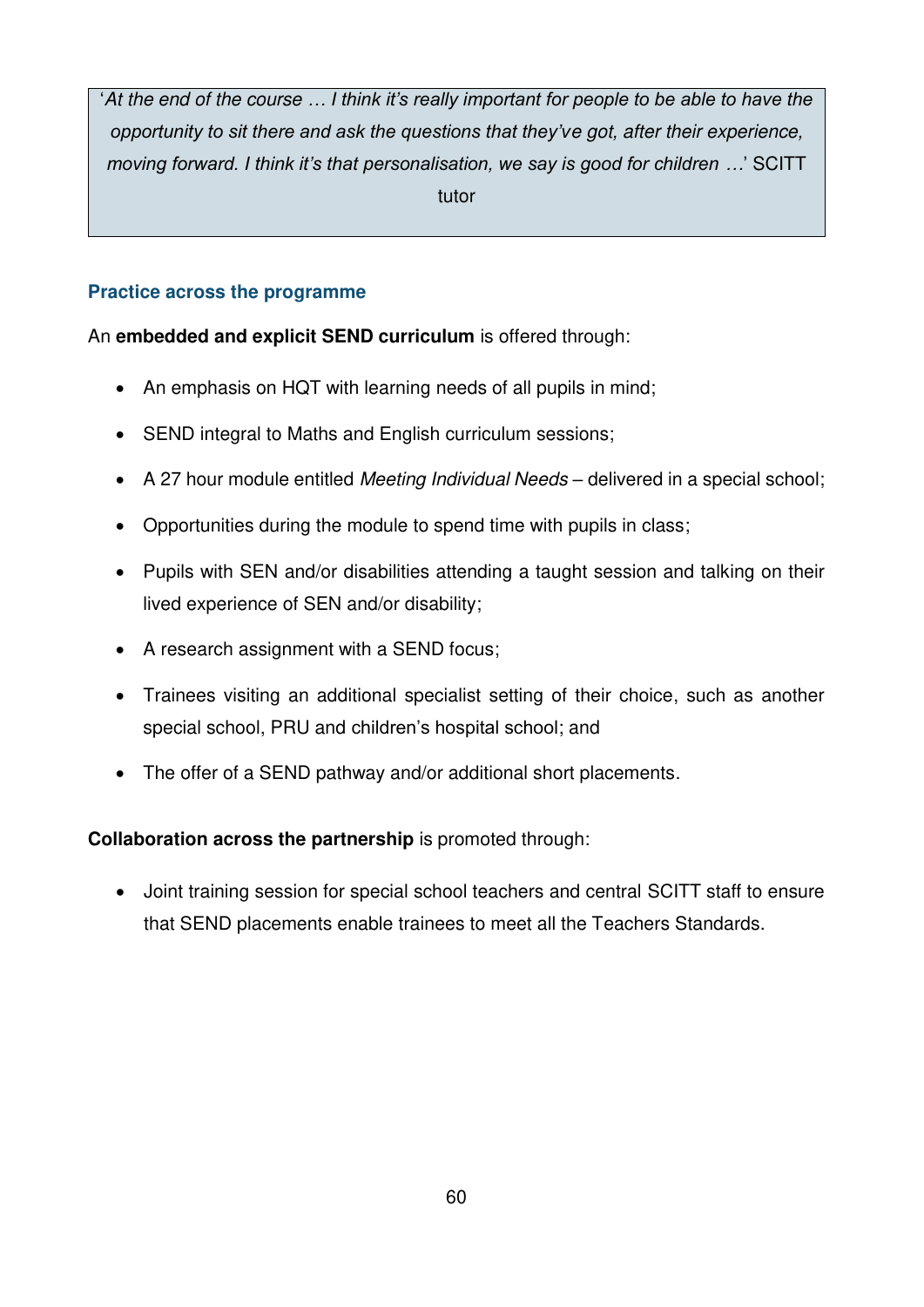#### **Case Study 20: SEND in the NQT year**

# **London East Teacher Training Alliance SCITT**

#### **Provider context**

The London East Teacher Training Alliance (LETTA) is a SCITT partnership based in Tower Hamlets, London. Trainees who complete the course are recommended QTS and can take SD salaried or non-salaried routes. All routes benefit from a PGCE with Masters credits.

In 2018, Ofsted reported that trainees benefited from outstanding training provided by SCITT tutors and by a range of high profile and experienced experts. This included excellent training on supporting pupils with SEN and/or disabilities.

#### **Practice Highlight**

The retention of trainees into the NQT year within the LETTA partnership is very high. Therefore, to support the transition of trainees, many of the **tutors and mentors on the ITT programme also deliver training and support to NQTs**, including a **module on SEND**. This not only contributes to progression with learning and development in SEND for the NQTs but allows for a continuity of ethos and fundamental principles with respect to inclusive teaching and provision in schools. Moreover, **NQTs continue to have online access to all the SEND materials from the ITT year**. Finally, **social media is extensively used to keep trainees informed of SEND** developments within the partnership and nationally.

#### **Practice across the programme**

An **embedded and explicit curriculum is** offered through:

- A core SEND curriculum that includes child development, barriers to learning, SEND Code of Practice, working with parents and input on specific needs like autism;
- Taught sessions delivered by specialists across the partnership, including SENCOs, speech and language therapists, specialist teachers in vision and hearing impairment, autism;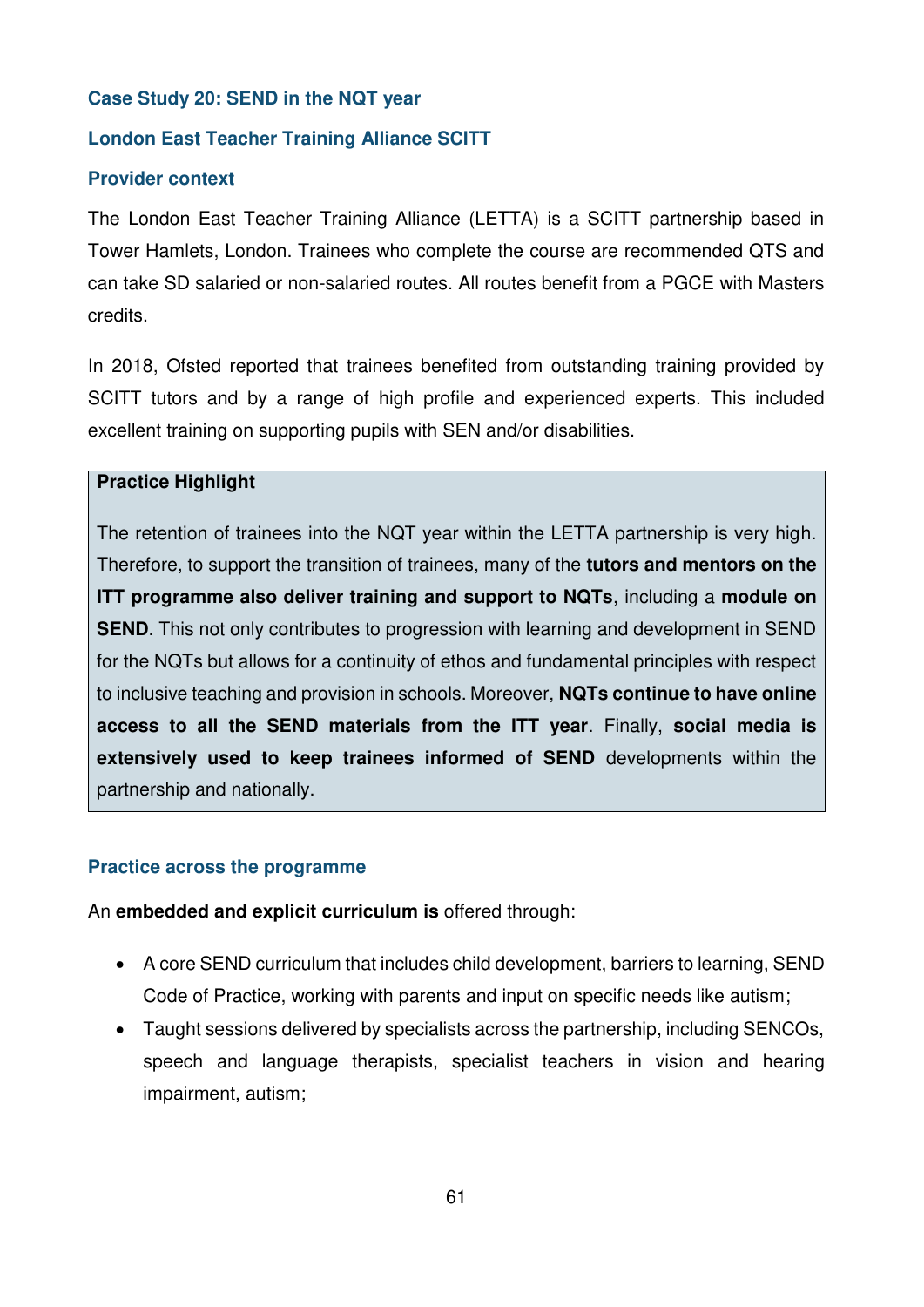- Regular Q&A sessions for trainees and NQTs hosted by a panel of SEND specialists;
- All trainees have an experience of at least one day in a special school; and
- Optional placements in SEND settings for trainees and an assessed SEND route from September 2019.

# **Collaboration across the partnership** is promoted through:

 A SEND specialist on the quality assurance moderation team for the ITT programme.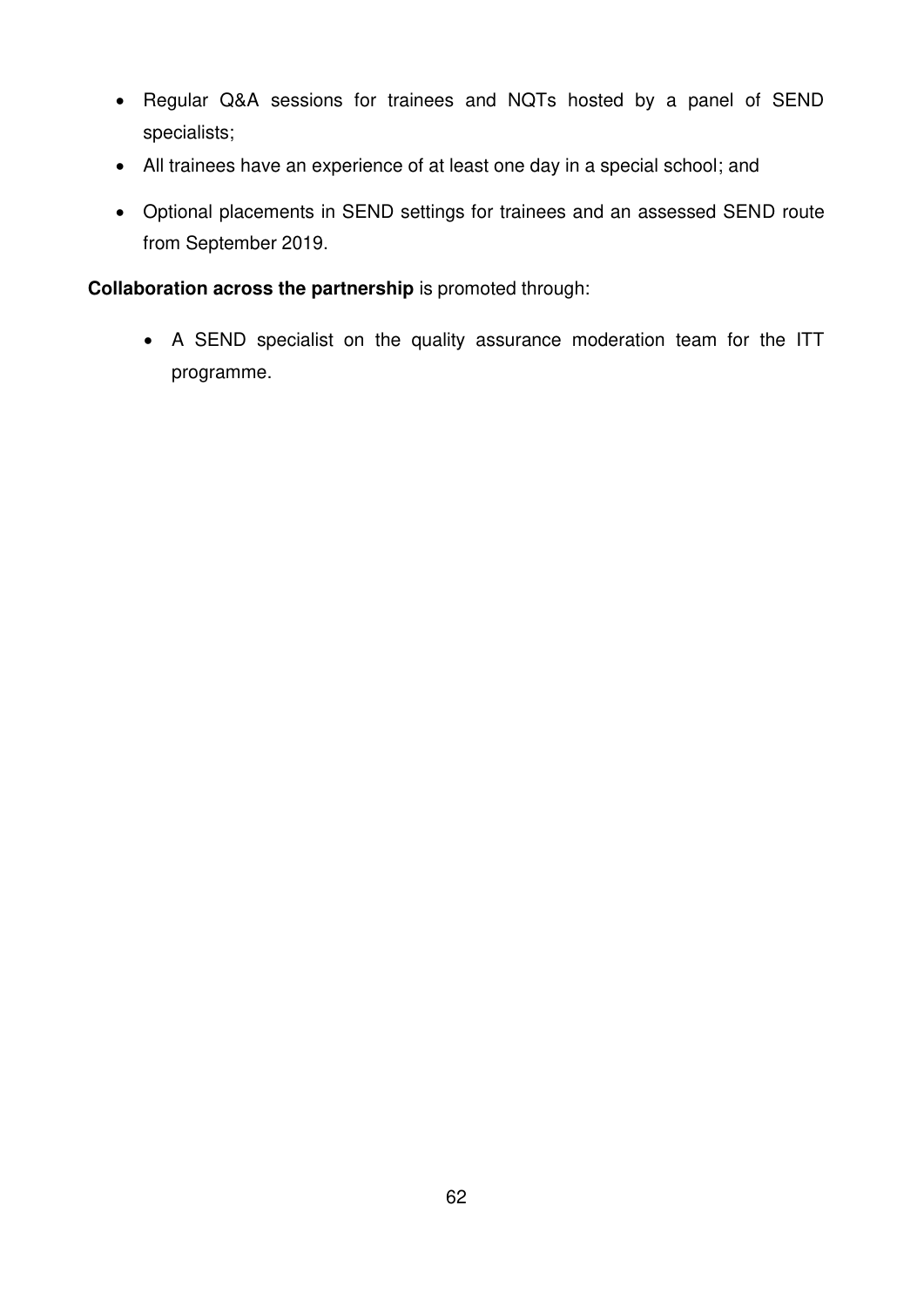# **5. Summary and recommendations**

UCL undertook this research to provide an in-depth understanding of effective SEND practice in initial teacher training (ITT) provision in order to inform the development of policy and practice in this area. This is part of the Whole School SEND programme, funded by the Department for Education (DfE), to help embed SEND into teacher training, CPD and School Improvement. The research was set against a backdrop of national NQT data, which shows that, compared with other elements of their practice, NQTs feel less prepared to teach pupils with SEN and/or disabilities. This trend is also reflected in the findings from international surveys of early career and more experienced teachers. Section 5 reflects on some of the key messages from the findings and recommendations for policy and practice.

# **5.1 Key findings**

# **Key Finding 1**

**Effective practice for ITT SEND starts with a clearly defined and shared SEND ethos**  across a partnership which underpins the structure, content and delivery of a programme. This ethos includes a commitment to inclusive education in schools and colleges, and the commitment of partnership leaders to create and deliver ITT programmes that not only have a common core of SEND but are also personalised and responsive to the professional requirements and interests in SEND of individual trainees.

# **Key Finding 2**

<u>.</u>

**All the providers in the case studies were delivering an embedded and explicit SEND curriculum as part of their ITT programmes.** There was an importance placed on strategically planning for SEND in ITT using resources such as the National Association of School Based Teacher Trainers (NASBTT) ITT SEND Toolkit.<sup>12</sup> The providers adopted an approach and curriculum that embodied SEND as just *one element of normal ITT practice*. Their practice demonstrated planning for progression and consistency in SEND across the curriculum throughout the year, as well as allowing multiple opportunities to assess trainees' knowledge, understanding and application of learning. They facilitated and shared

<sup>12</sup> NASBTT (2019). *SEND toolkit*. Retrieved from https://www.nasbtt.org.uk/send-toolkit/.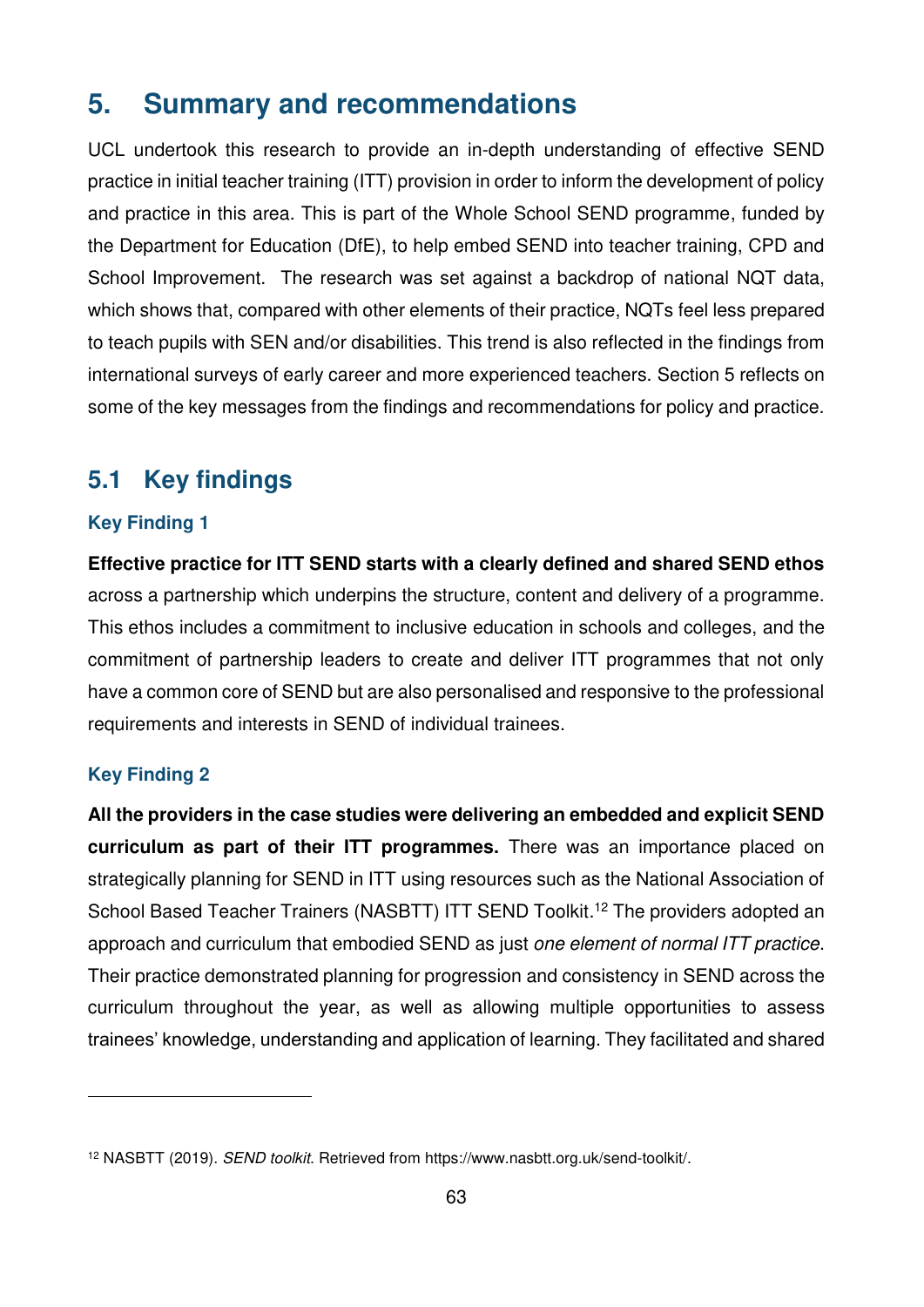SEND reflective practice and ensured that curriculum content was current and evidence informed.

# **Key Finding 3**

During their trainee year, **NQTs highly valued the opportunity of accessing different types of SEND placements, as well as teaching pupils with a range of SEN and/or disabilities in mainstream settings** to develop their knowledge and skills. **Effective practice was characterised by flexible and tailored SEND opportunities for trainees** that took into account previous SEND experience and allowed for additional opportunities for those trainees who wanted to specialise in SEND.

#### **Key Finding 4**

Placements in SEND settings were offered by all of the providers and varied greatly in number and duration, whether compulsory and/or optional and whether a formal SEND pathway was an optional element of the programme. **The research identified four common models of SEND placements**: a core model of short placements; a core block SEND placement model, an optional formal SEND pathway model and a multiple placement model that offers a common core block SEND placement, an optional formalised SEND pathway, opportunities for further tailored personalised placements and the flexibility to move into and out of the SEND pathway as required.

#### **Key Finding 5**

**Effective practice for ITT SEND relies on collaboration between all members of an ITT partnership**. A number of providers spoke of the importance of the collaborative process between schools and university partners at the programme planning, delivery and evaluation stages. Partners also include the parents of children with SEN and/or disabilities and the children and young people themselves. Many providers had specifically built in opportunities for trainees to meet and hear the lived experiences of pupils and their families. The partnerships work in very different contexts from one small urban local authority to the whole of a geographical region of England. Shared mentor and tutor training, online-centralised resources and annual SEND Conferences supported some very strong collaborations. It was possible to identify activities and arrangements that supported good working relationships such as a SEND Conference held annually for all partnership colleagues, centralised schemes of work and online centrally held SEND resources**.**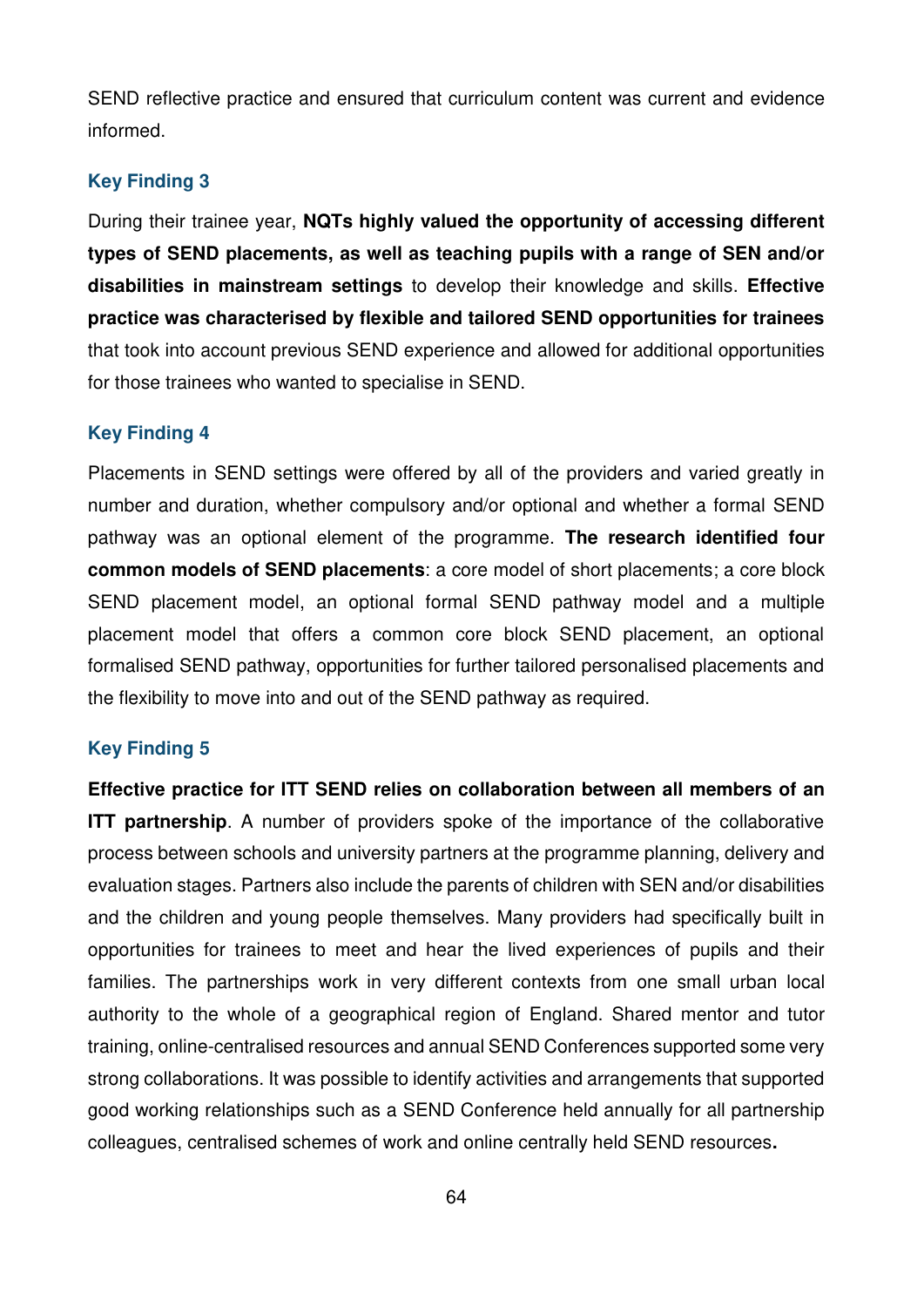# **Key Finding 6**

Although, primarily a form of scoping exercise for the main research, **the website content analysis showed variation in SEND provision by programme and region, and in many instances a lack of documented provision**, for preparing ITT trainees to teach pupils with SEN and/or disabilities. University programme websites, compared with SCITT programme websites described more frequently and in more detail how provision in relation to SEND was an element of their programmes. The findings are just an account of website content and may not accurately represent the full SEND offer to trainees.

# **5.2 Recommendations**

This section includes four recommendations that address all of the key findings from the research to inform the DfE, ITT providers and the wider sector about the future policy and practice direction for SEND in ITT.

#### **Recommendation 1**

Providers described how trainees are on an *initial* training programme and that it was not possible for them to 'know all there is to know about SEND' at the end of the ITT year. Neither is it possible to prepare trainees for the different ways that schools and colleges 'implement' SEND in their settings, which was another theme from the focus group. **Guidance on SEND ITT learning outcomes would enable a greater understanding and consistency of expectations for trainees, ITT providers and the wider community.** 

#### **Recommendation 2**

There was considerable variation in the provision of SEND between the programmes delivered by the case study providers. This variation was evident, for example, in SEND content, time spent on SEND, the way in which sessions were delivered and whether SEND assignments were a compulsory element of a programme. **It is important that providers have the autonomy to create ITT programmes appropriate for their communities, but further evidence-informed guidance on the content, structure and delivery of SEND in ITT would ensure greater consistency across programmes.**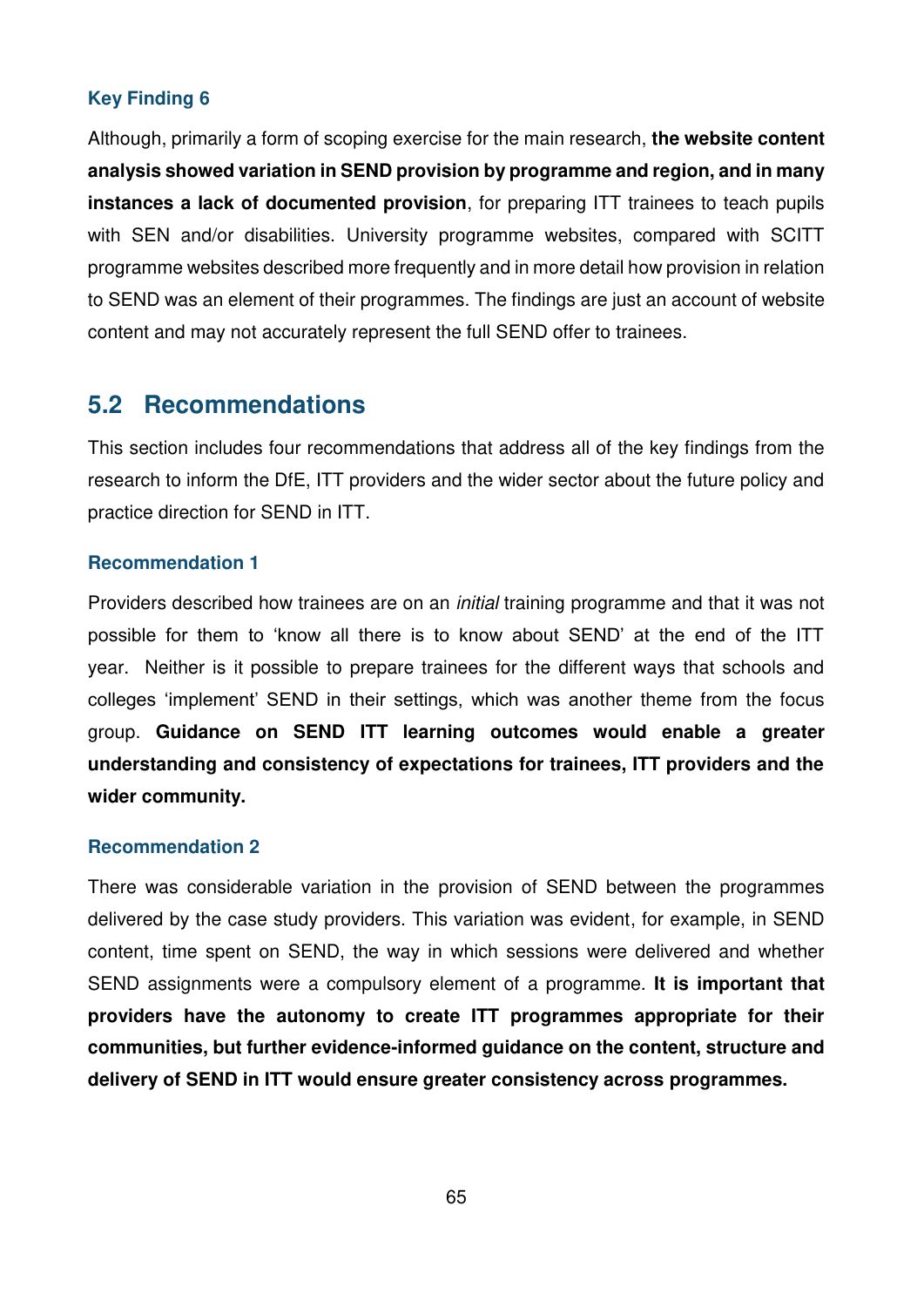#### **Recommendation 3**

The findings showed very convincing support for the importance and benefits of SEND placements in preparing trainees to teach pupils with SEN and/or disabilities in special and mainstream settings. However, there was evidence of variation in terms of time spent in SEND settings from one day in the trainee year to one term in a SEND setting as a main placement. **Further research into the structure and impact of SEND placements would help to establish an 'optimum' SEND placement experience for all trainees and which could be extended for those who seek to specialise in SEND.** 

#### **Recommendation 4**

The content analysis of the programme websites showed considerable variation in how all providers report SEND as part of their programmes. Even if not an accurate picture of provision, at the very least prospective trainees are unable to establish an informed perspective of what programmes have to offer in relation to SEND from the content on programme websites . This is also in a context, according to the case study providers, of many more trainees expressing an interest to specialise in SEND. Therefore, we recommend that **all providers, but particularly SCITT providers, review their references to SEND on their programme websites.**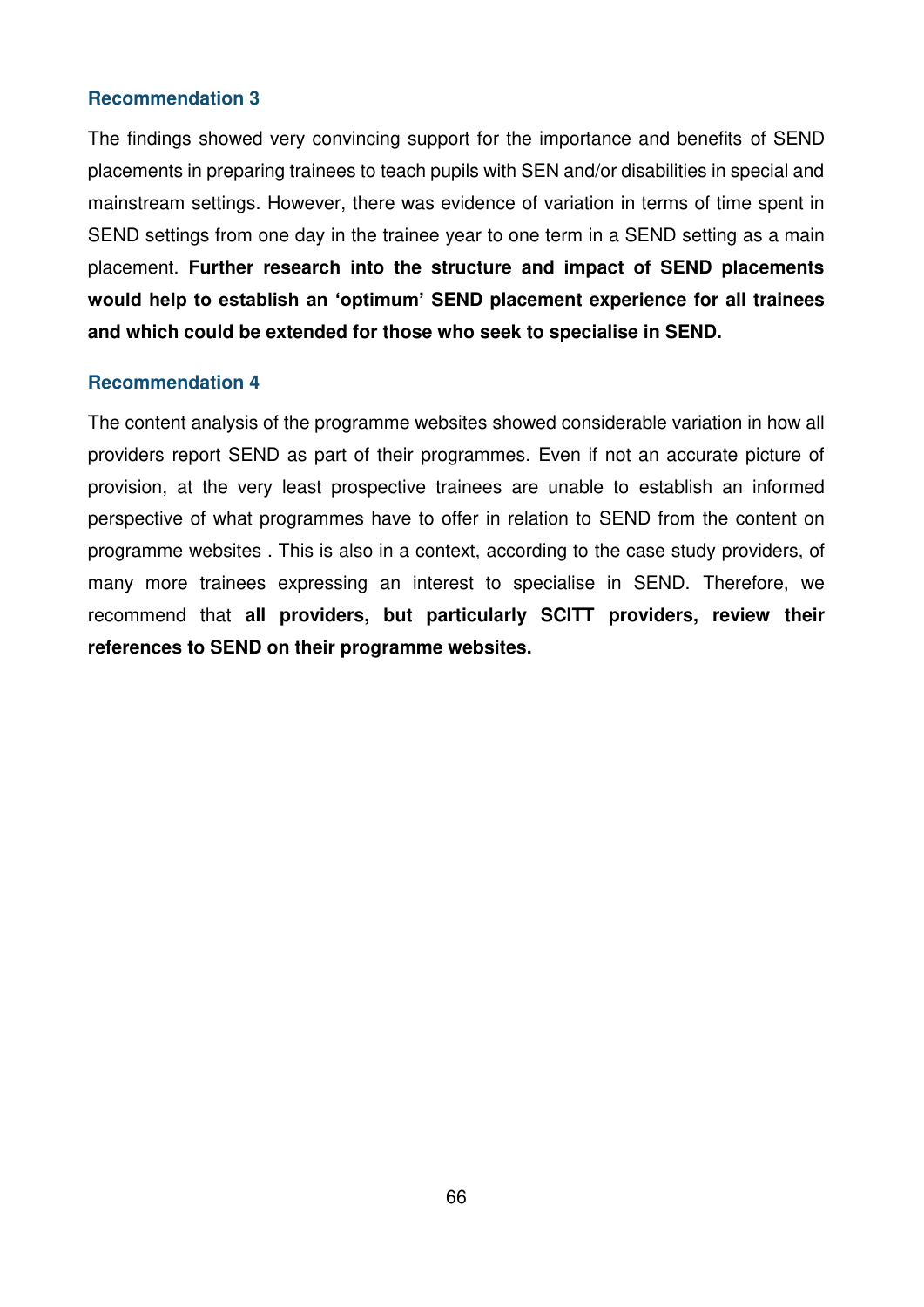# **Annex 1: Case Studies – Participating Providers**

Alliance for Learning Basingstoke Alliance SCITT Bath Spa University Cornwall SCITT East Midlands Teacher Training Partnership Graduate School of Education, University of Exeter Kirklees and Calderdale SCITT Leicester and Leicestershire SCITT London East Teacher Training Alliance (LETTA) Newcastle University North Manchester ITT Partnership SCITT Oxfordshire Teaching Schools Alliance Teach First North East Teaching London LDBS SCITT The Sutton Park SCITT University College Birmingham University of Central Lancashire University of Derby University of Warwick Wandsworth Primary Schools' Consortium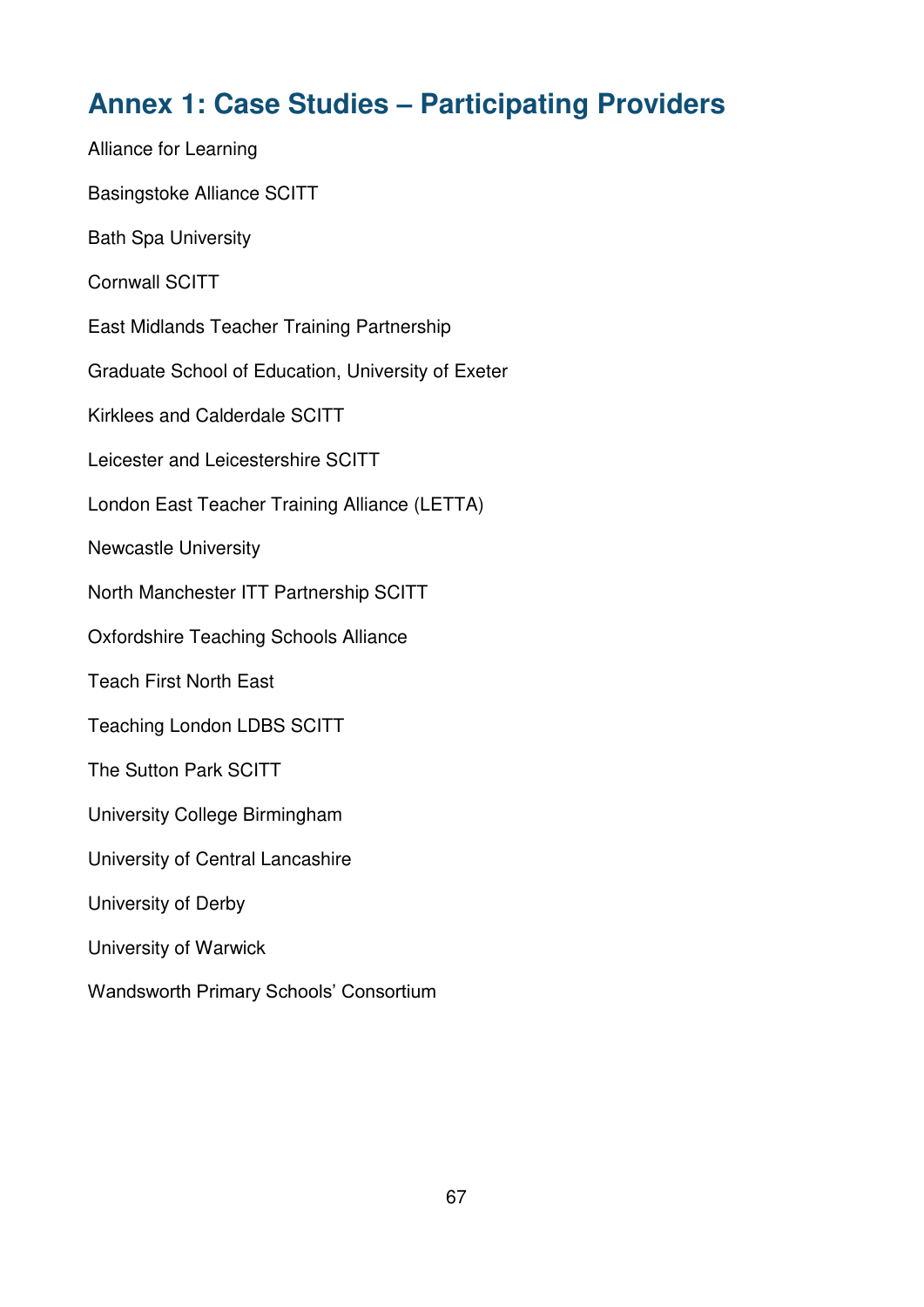# **Annex 2: Figures and Tables from HEI and SCITT website content analysis**







Base: 160 programmes Source: HEI programme websites via UCAS



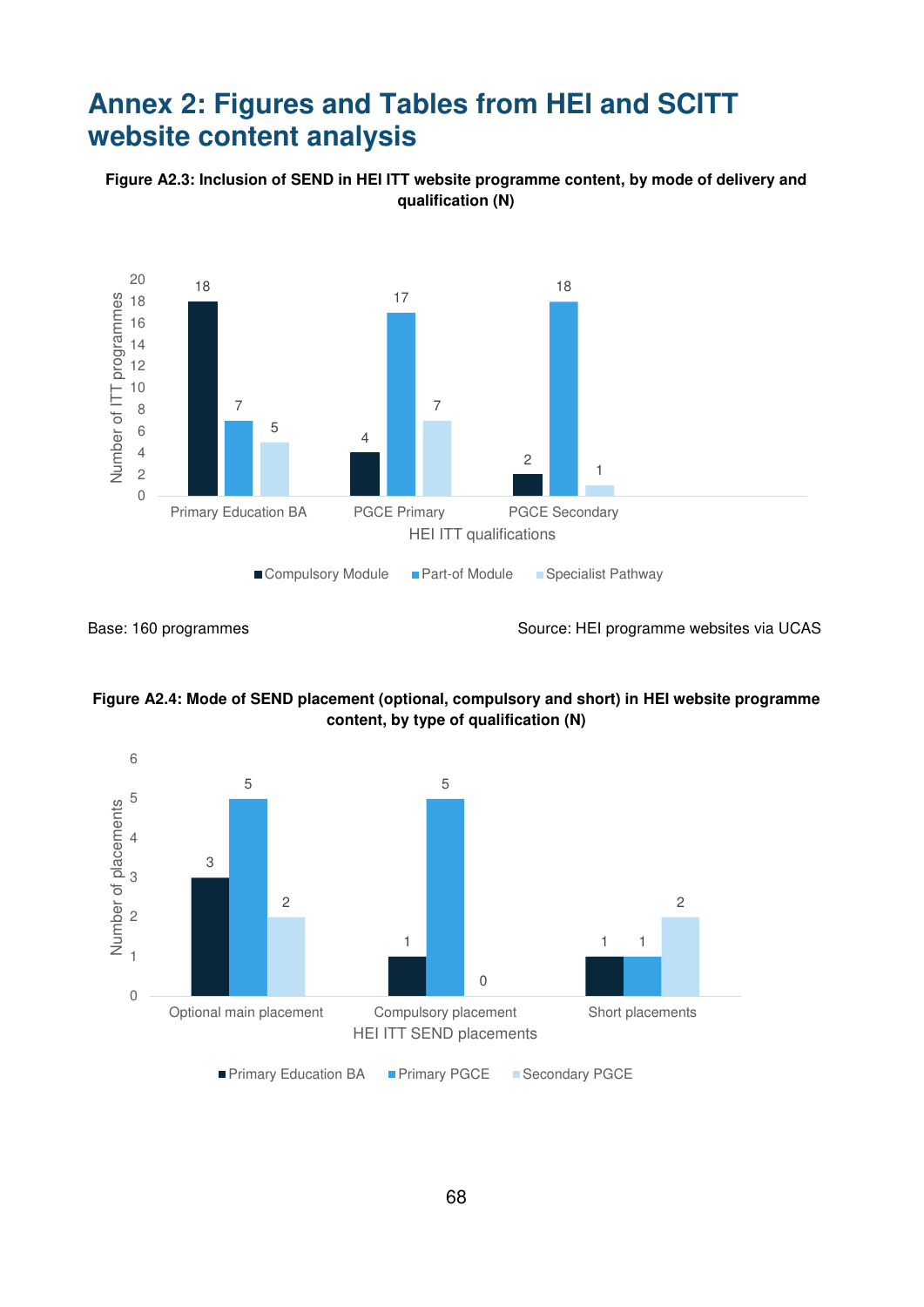



Base: 160 programmes Source: HEI programme websites via UCAS







Base: 179 programmes Source: SCITT programme websites via UCAS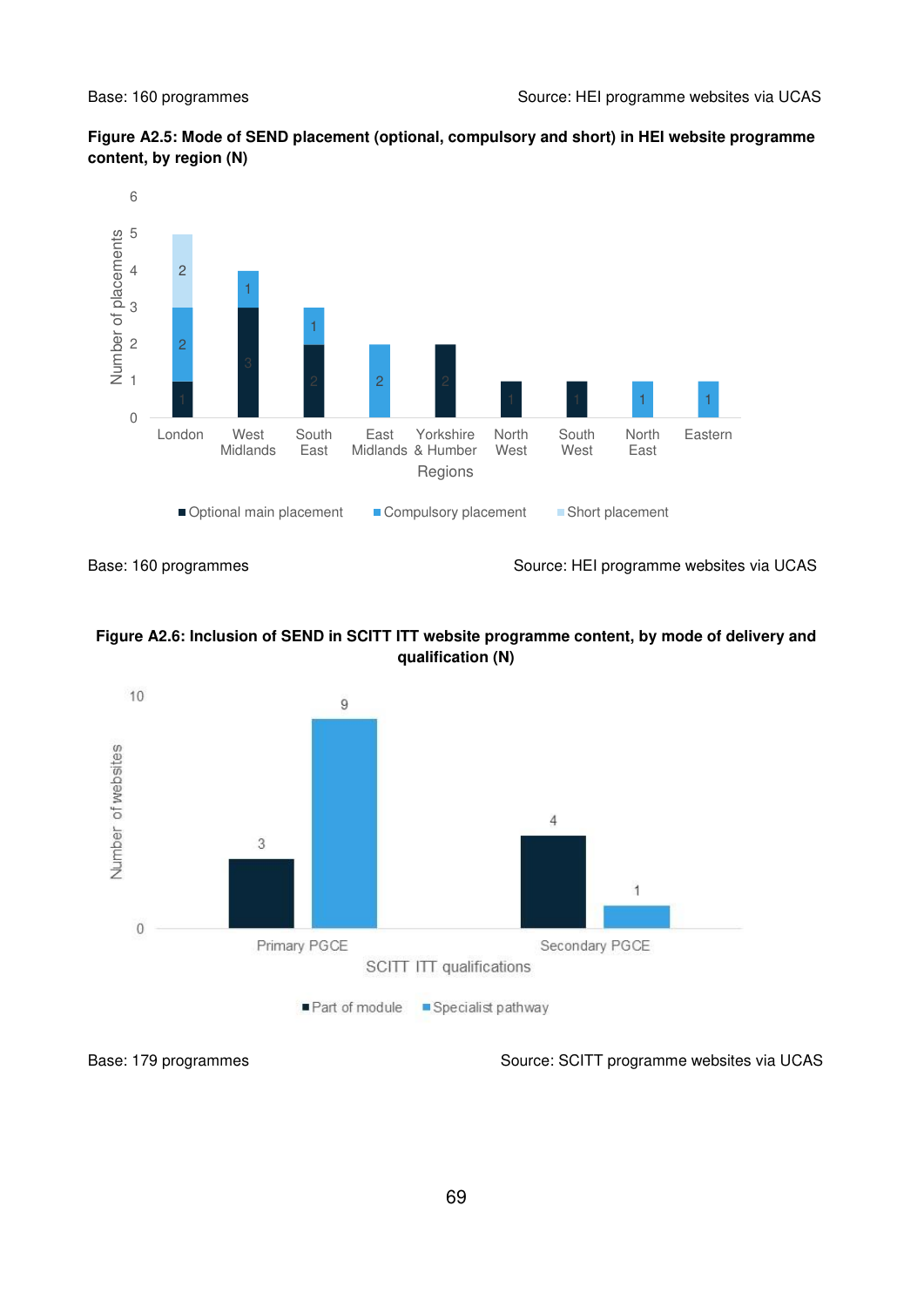





Base: 179 programmes Source: SCITT programme websites via UCAS







Base: 179 programmes Source: SCITT programme websites via UCAS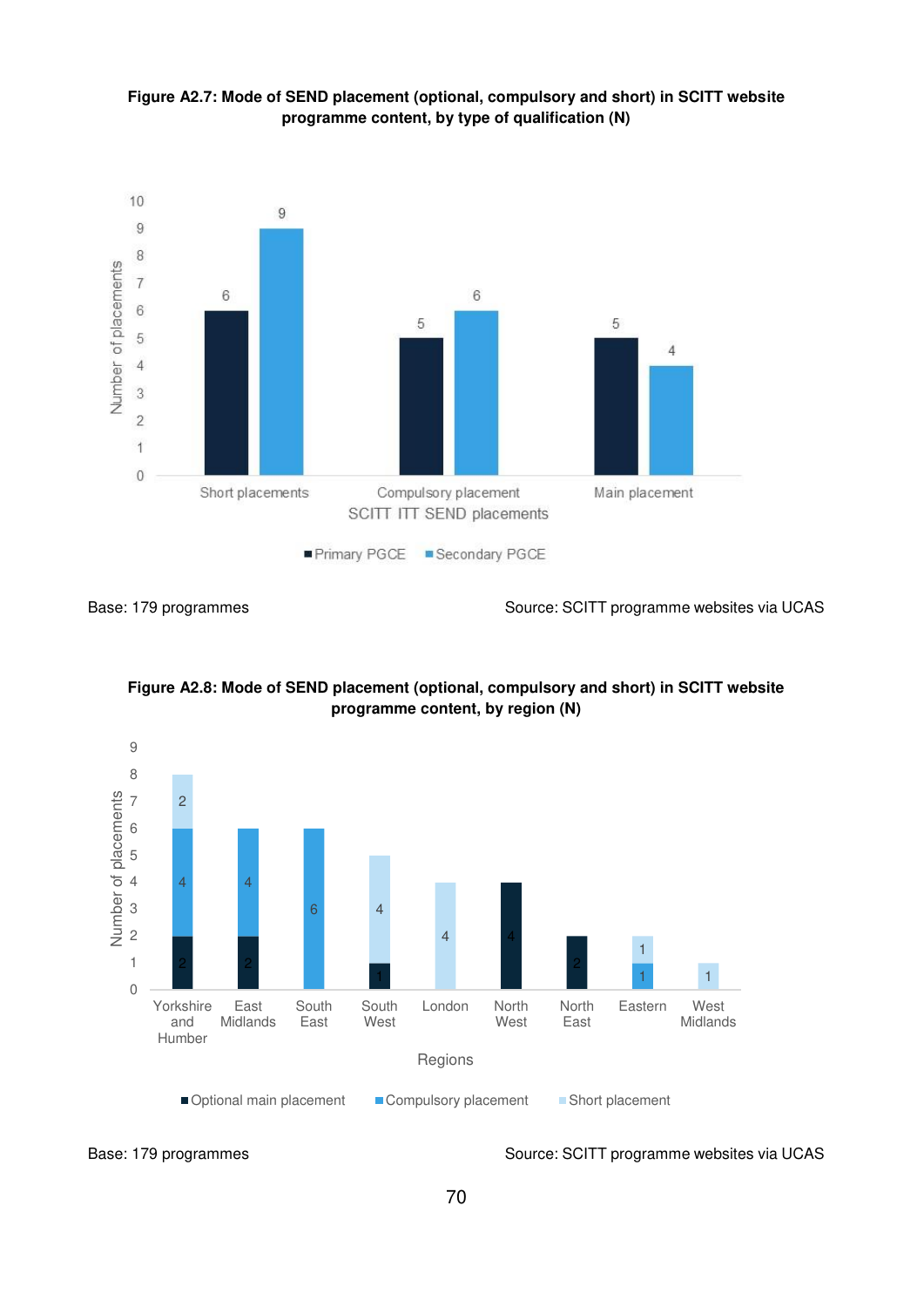| <b>Region</b>                                   | <b>Primary</b><br><b>Education</b><br><b>BA</b> | <b>Primary</b><br><b>PGCE</b> | <b>Secondary</b><br><b>PGCE</b> | Total number of<br>programmes |
|-------------------------------------------------|-------------------------------------------------|-------------------------------|---------------------------------|-------------------------------|
| London                                          | 6                                               | 11                            | 11                              | 28                            |
| <b>South East</b>                               | 6                                               | 10                            | 10                              | 26                            |
| <b>Yorkshire</b><br>the<br>and<br><b>Humber</b> | 6                                               | 8                             | 8                               | 22                            |
| <b>West Midlands</b>                            | $\overline{4}$                                  | $\overline{7}$                | $\overline{7}$                  | 18                            |
| <b>North West</b>                               | $\overline{4}$                                  | $\overline{7}$                | $\overline{7}$                  | 18                            |
| <b>East Midlands</b>                            | $\overline{4}$                                  | 6                             | 6                               | 16                            |
| <b>South West</b>                               | 1                                               | 5                             | 6                               | 12                            |
| <b>North East</b>                               | 3                                               | $\overline{4}$                | $\overline{4}$                  | 11                            |
| <b>Eastern</b>                                  | 1                                               | $\overline{4}$                | $\overline{4}$                  | 9                             |
| <b>Total</b>                                    | 35                                              | 62                            | 63                              | 160                           |

# **Table A2.1: HEI programmes leading to QTS, by region (N)**

Base: 160 programmes **Source: HEI programme websites via UCAS website**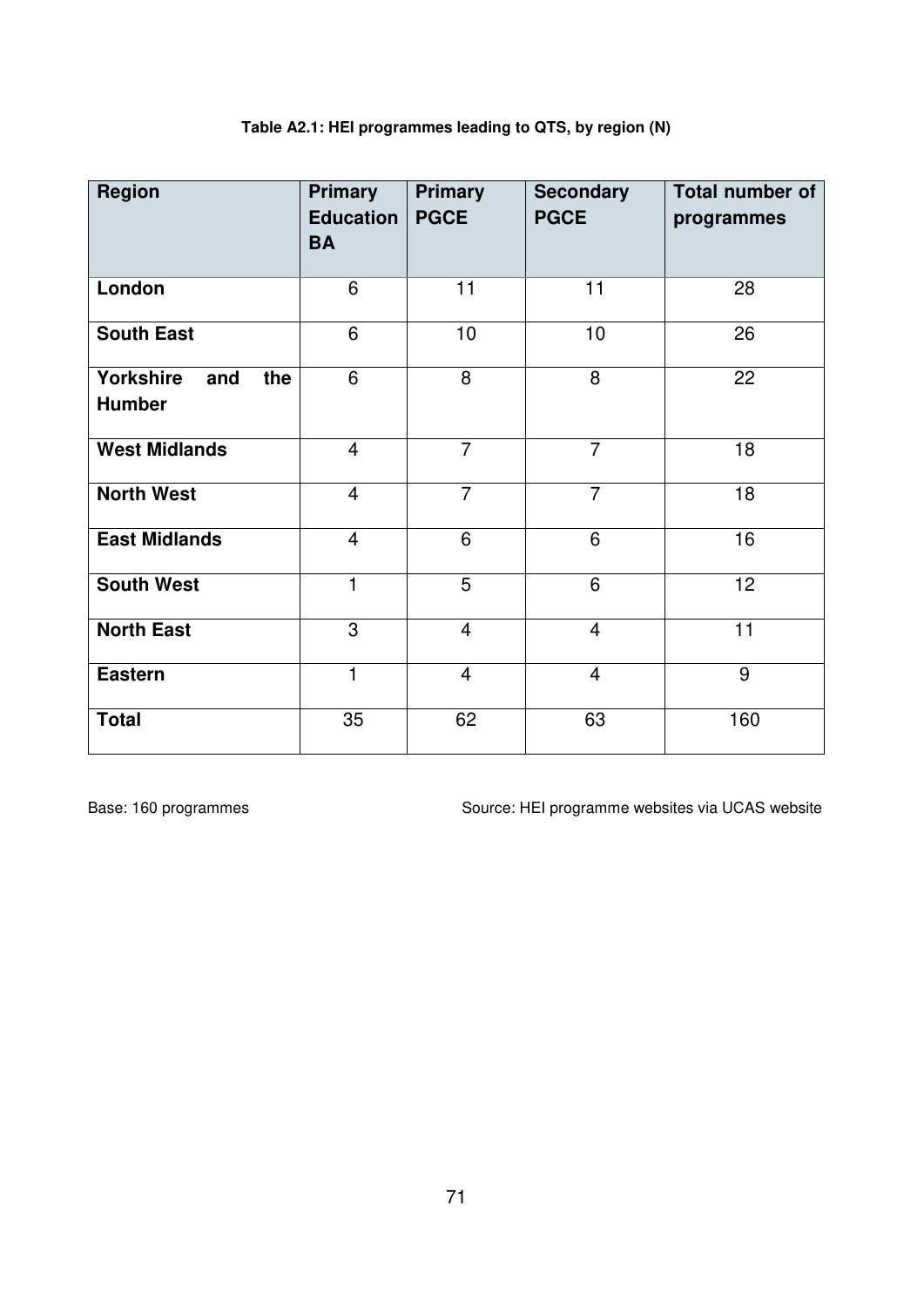**Table A2.2: HEI programme websites with some generic reference to SEND, by region (N & %)** 

| <b>Region</b>                   | <b>Programme</b><br><b>Number</b> | Reference to SEN and/or disabilities<br>on programme website (N/%) |
|---------------------------------|-----------------------------------|--------------------------------------------------------------------|
| London                          | 28                                | 24 (86%)                                                           |
| <b>North West</b>               | 18                                | 12 (67%)                                                           |
| <b>West Midlands</b>            | 18                                | 12 (67%)                                                           |
| <b>North East</b>               | 11                                | 7(64%)                                                             |
| <b>Yorkshire and the Humber</b> | 22                                | 13 (59%)                                                           |
| <b>South West</b>               | 12 <sup>2</sup>                   | 7(58%)                                                             |
| <b>East Midlands</b>            | 16                                | 9(56%)                                                             |
| <b>Eastern</b>                  | 9                                 | 3(33%)                                                             |
| <b>South East</b>               | 26                                | 12 (46%)                                                           |

Base: 160 programmes Source: HEI programme websites via UCAS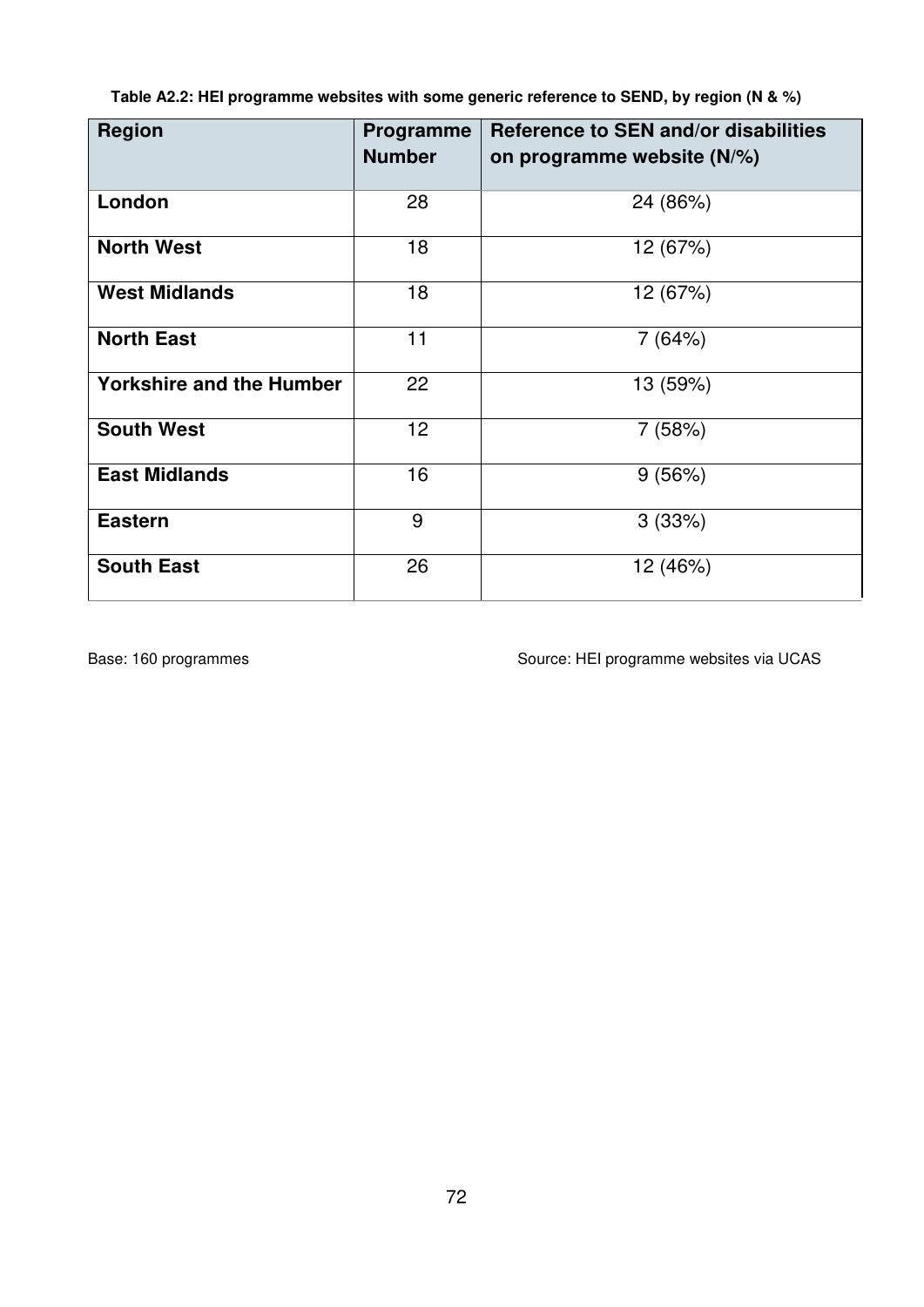| <b>Region</b>                  | <b>Total</b><br>programme<br>number | Part of a module<br>(N) | <b>Compulsory</b><br>module (N) | <b>Specialist</b><br>pathway (N) |
|--------------------------------|-------------------------------------|-------------------------|---------------------------------|----------------------------------|
| London                         | 28                                  | 15                      | 5                               | 1                                |
| <b>North West</b>              | 18                                  | $\overline{7}$          | $\overline{2}$                  | 3                                |
| <b>Yorkshire</b><br>& Humber   | 22                                  | 6                       | 6                               | $\overline{0}$                   |
| <b>South East</b>              | 26                                  | 5                       | $\overline{4}$                  | 3                                |
| <b>West</b><br><b>Midlands</b> | $\overline{18}$                     | $\overline{4}$          | $\overline{2}$                  | 1                                |
| <b>South West</b>              | 12                                  | 3                       | 1                               | 1                                |
| <b>North East</b>              | 11                                  | $\overline{2}$          | $\overline{2}$                  | $\overline{0}$                   |
| <b>Eastern</b>                 | 9                                   | $\mathbf 0$             | 1                               | $\overline{0}$                   |
| <b>East</b><br><b>Midlands</b> | 16                                  | $\overline{0}$          | 1                               | $\overline{4}$                   |
| <b>Total</b>                   | 160                                 | 40                      | 24                              | 13                               |

Base: 160 programmes Source: HEI programme websites via UCAS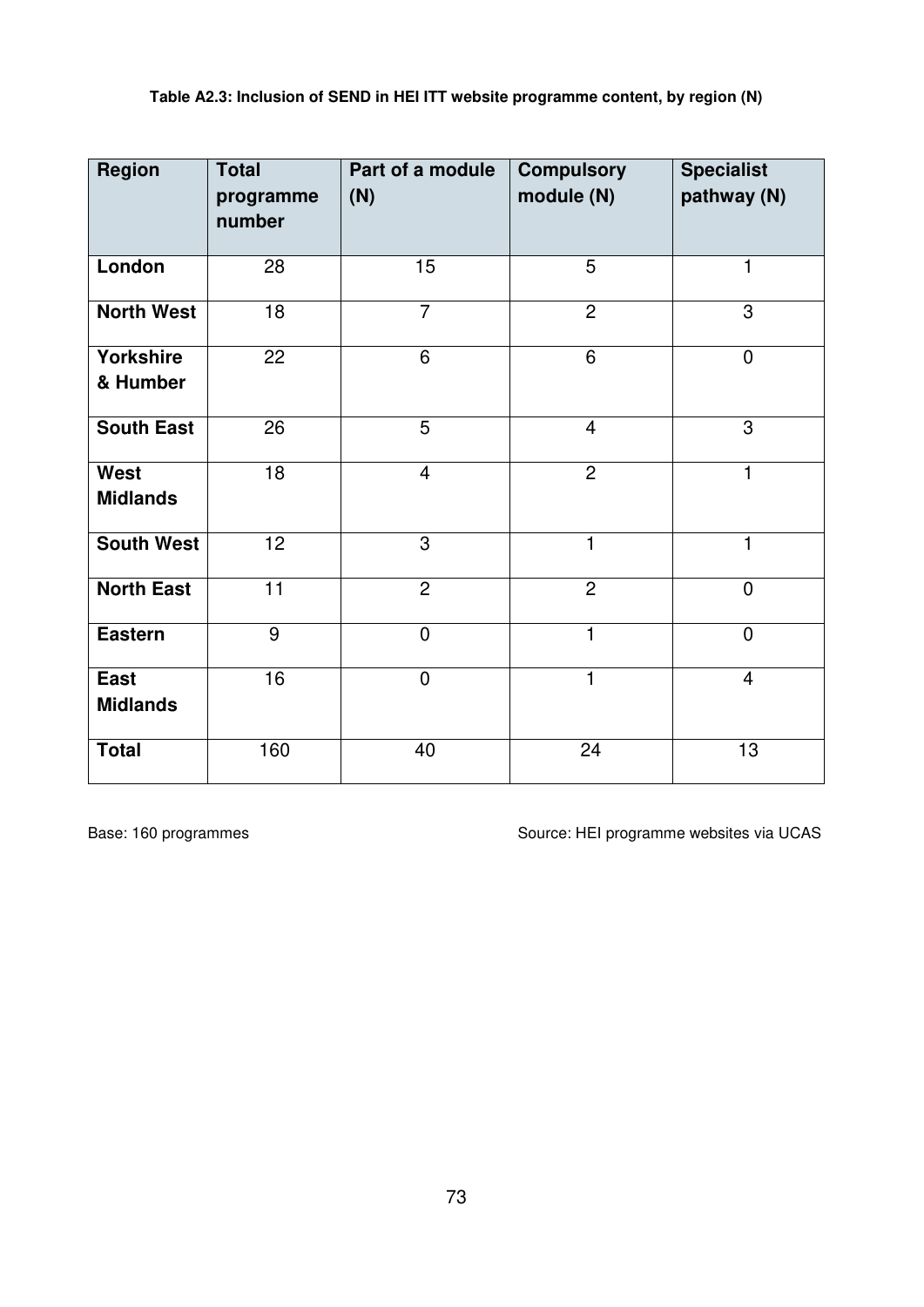| <b>Region</b>                   | <b>Primary</b> | <b>Secondary</b> | <b>Total</b><br>number |
|---------------------------------|----------------|------------------|------------------------|
|                                 | <b>PGCE</b>    | <b>PGCE</b>      | of programmes          |
| <b>Yorkshire and the Humber</b> |                |                  | 26                     |
|                                 | 13             | 13               |                        |
| <b>Eastern</b>                  | 13             | 11               | 24                     |
| <b>East Midlands</b>            | 11             | 11               | 22                     |
| <b>South East</b>               | 11             | 10               | 21                     |
| London                          | 10             | 10               | 20                     |
| <b>South West</b>               | 10             | 10               | 20                     |
| <b>North East</b>               | 10             | 6                | 16                     |
| <b>West Midlands</b>            | 6              | 10               | 16                     |
| <b>North West</b>               | 8              | 5                | 13                     |
| <b>Total</b>                    | 92             | 86               | 178                    |

**Table A2.4: SCITT programmes leading to QTS, by region (N)** 

Base: 179 programmes **Source: SCITT programme websites via UCAS**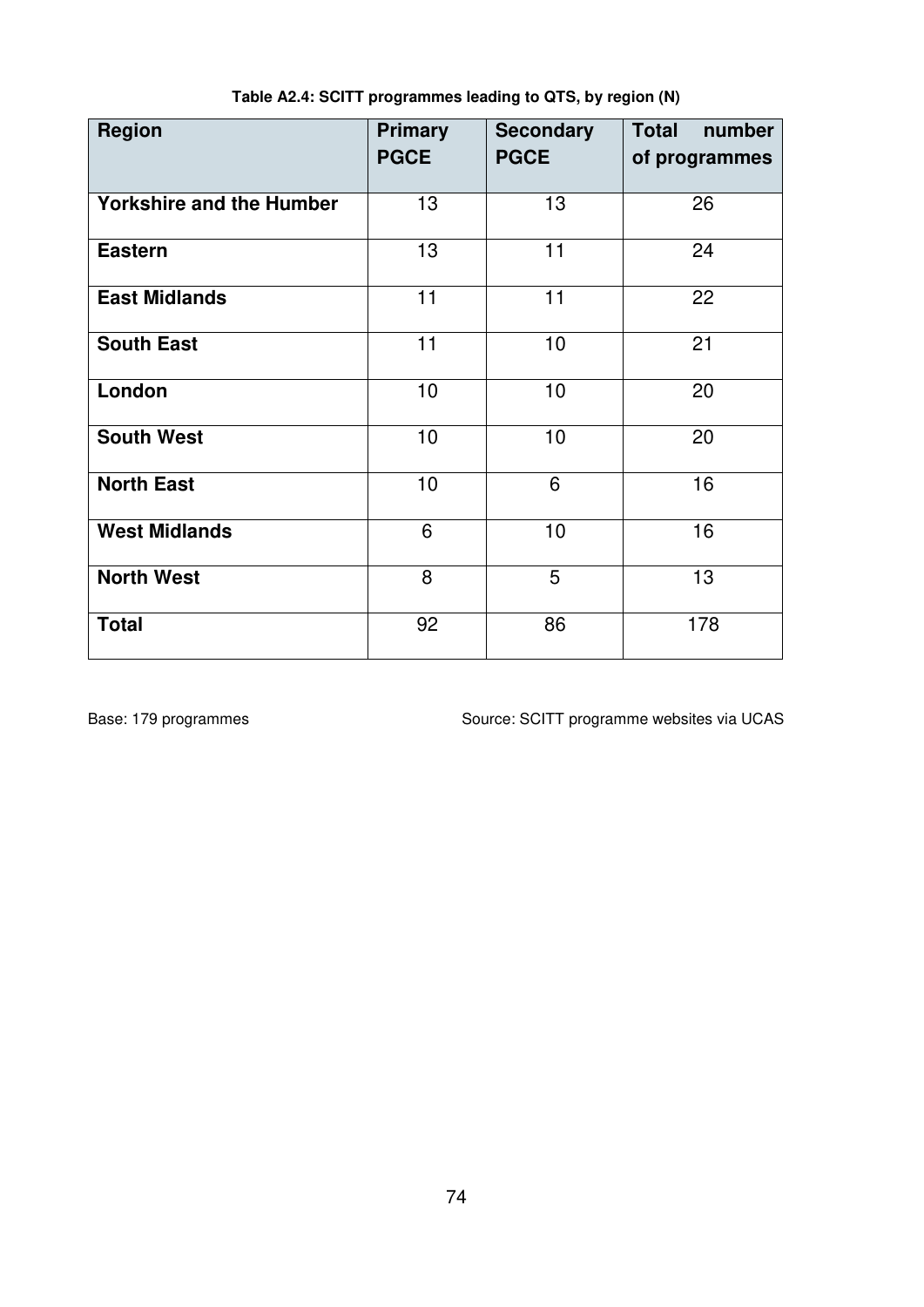**Table A2.5: SCITT programme websites with some generic reference to SEND, by region (N & %)** 

| <b>Region</b>                   | <b>Programme</b><br><b>Number</b> | Reference to SEN and/or disabilities<br>on programme website (N/%) |  |
|---------------------------------|-----------------------------------|--------------------------------------------------------------------|--|
| <b>South East</b>               | 22                                | 18 (86%)                                                           |  |
| <b>East Midlands</b>            | 22                                | 18 (81%)                                                           |  |
| <b>North West</b>               | 13                                | 9(69%)                                                             |  |
| <b>West Midlands</b>            | 16                                | 7(44%)                                                             |  |
| <b>Yorkshire and the Humber</b> | 26                                | 10 (38%)                                                           |  |
| London                          | 20                                | 5(25%)                                                             |  |
| <b>South West</b>               | 20                                | 5(25%)                                                             |  |
| <b>North East</b>               | 16                                | 4(25%)                                                             |  |
| <b>Eastern</b>                  | 24                                | 5(21%)                                                             |  |

Base: 179 programmes Source: SCITT programme websites via UCAS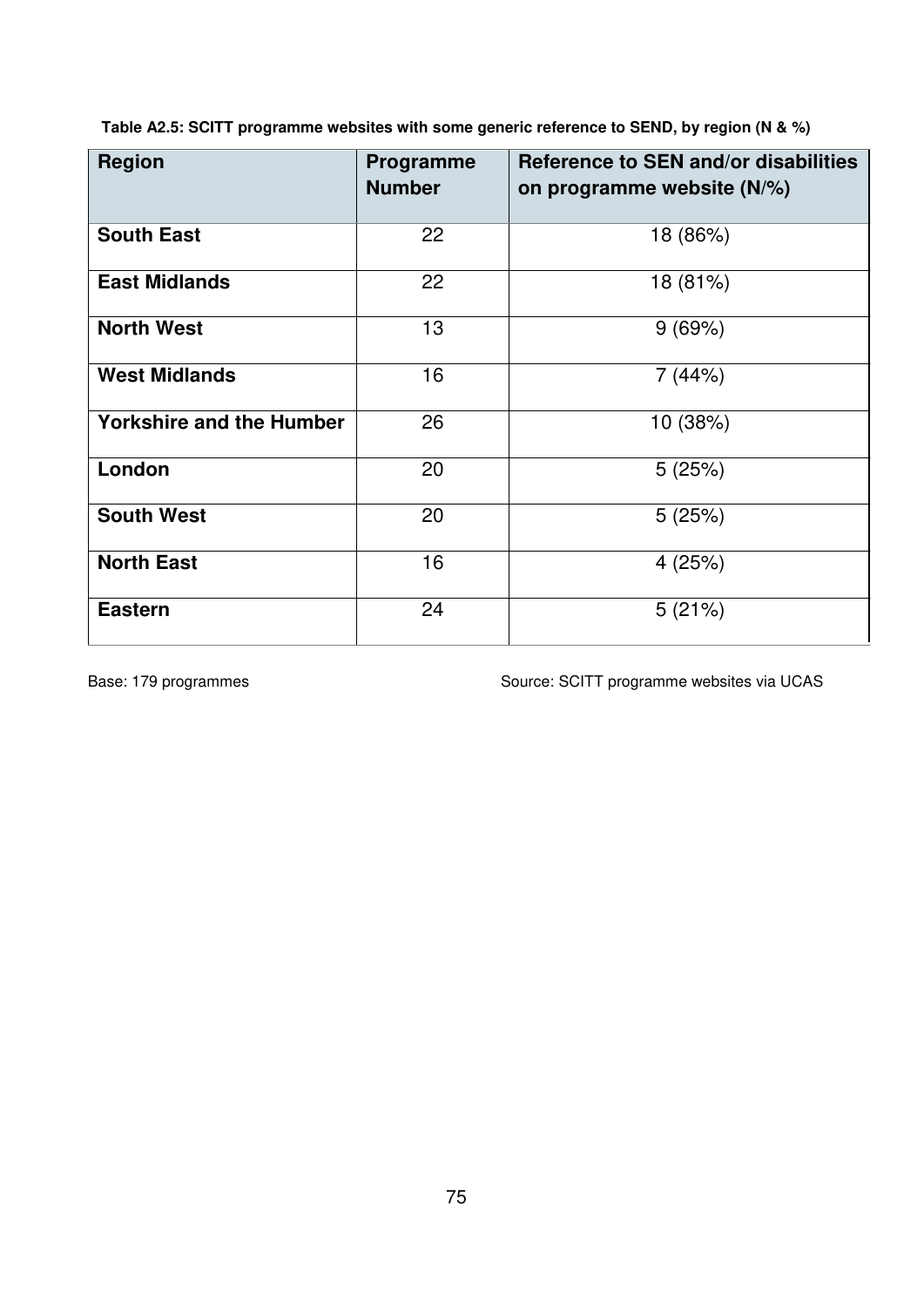| <b>Region</b>                      | <b>Total programme</b><br>number | Part of a module<br>(N) | <b>Specialist pathway</b><br>(N) |
|------------------------------------|----------------------------------|-------------------------|----------------------------------|
| <b>Eastern</b>                     | 24                               | $\overline{2}$          | $\overline{2}$                   |
| <b>North West</b>                  | 13                               | $\overline{2}$          | $\overline{2}$                   |
| <b>West Midlands</b>               | 16                               | 1                       | $\overline{2}$                   |
| <b>Yorkshire and</b><br>the Humber | 26                               | $\overline{2}$          | 1                                |
| <b>South West</b>                  | 20                               | $\overline{0}$          | $\mathbf{1}$                     |
| <b>South East</b>                  | 22                               | $\overline{0}$          | 1                                |
| <b>East Midlands</b>               | 22                               | $\overline{0}$          | 1                                |
| <b>North East</b>                  | 16                               | $\overline{0}$          | $\overline{0}$                   |
| London                             | 20                               | $\overline{0}$          | $\overline{0}$                   |
| Total                              | 179                              | $\overline{7}$          | 10                               |

**Table A2.6: Inclusion of SEND in SCITT ITT website programme content, by region (N)** 

Base: 179 programmes Source: SCITT programme websites via UCAS